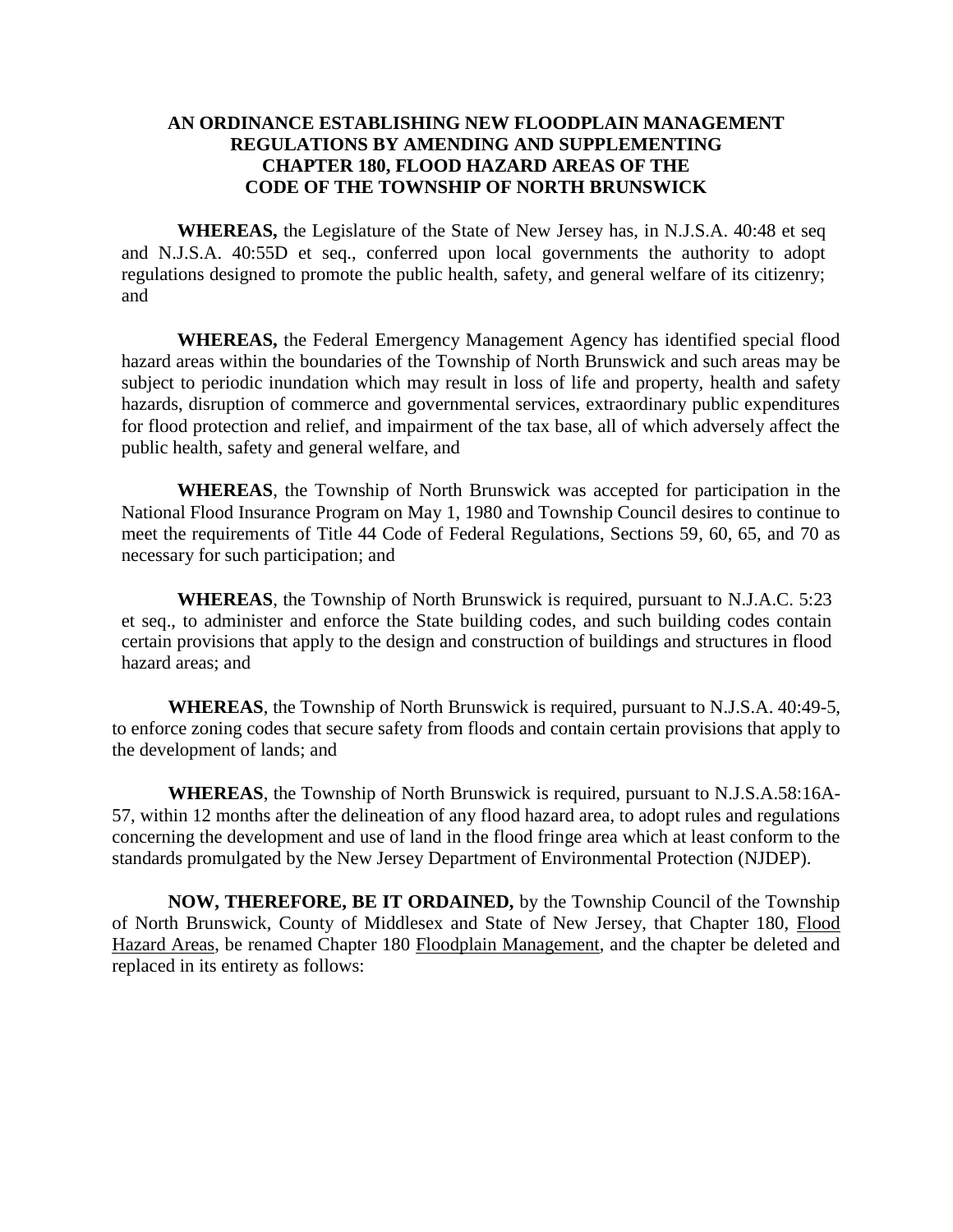### **ARTICLE I** Scope and Administration

#### **§ 180-1 Title.**

These regulations, in combination with the flood provisions of the Uniform Construction Code (UCC) N.J.A.C. 5:23 (hereinafter "Uniform Construction Code," consisting of the Building Code, Residential Code, Rehabilitation Subcode, and related codes, and the New Jersey Flood Hazard Area Control Act (hereinafter "FHACA"), N.J.A.C. 7:13, shall be known as the *Floodplain Management Regulations* of the Township of North Brunswick (hereinafter "these regulations").

#### **§ 180-2 Scope.**

These regulations, in combination with the flood provisions of the Uniform Construction Code and FHACA shall apply to all proposed development in flood hazard areas established in Article III of these regulations.

#### **§ 180-3 Purposes and objectives**.

- A. The purposes and objectives of these regulations are to promote the public health, safety and general welfare and to minimize public and private losses due to flood conditions in specific flood hazard areas through the establishment of comprehensive regulations for management of flood hazard areas, designed to:
	- (1) Protect human life and health.
	- (2) Prevent unnecessary disruption of commerce, access, and public service during times of flooding.
	- (3) Manage the alteration of natural floodplains, stream channels and shorelines.
	- (4) Manage filling, grading, dredging and other development which may increase flood damage or erosion potential.
	- (5) Prevent or regulate the construction of flood barriers which will divert floodwater or increase flood hazards.
	- (6) Contribute to improved construction techniquesin the floodplain.
	- (7) Minimize damage to public and private facilities andutilities.
	- (8) Help maintain a stable tax base by providing for the sound use and development of flood hazard areas.
	- (9) Minimize the need for rescue and relief efforts associated withflooding.
	- (10) Ensure that property owners, occupants, and potential owners are aware of property located in flood hazardareas.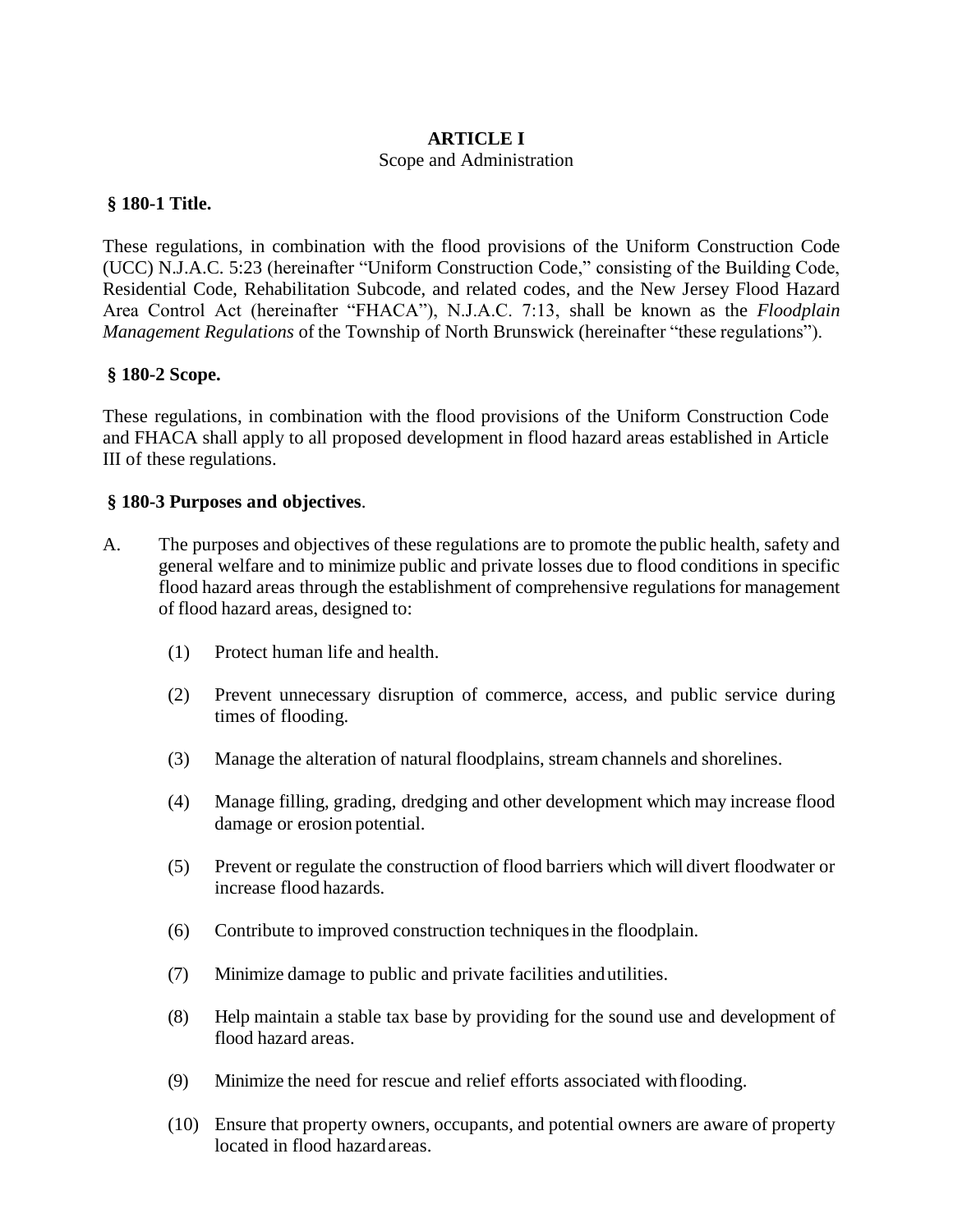- (11) Minimize the need for future expenditure of public funds for flood control projects and response to and recovery from flood events.
- (12) Meet the requirements of the National Flood Insurance Program for community participation set forth in Title 44 Code of Federal Regulations, Section 59.22.

#### **§ 180-4 Coordination with Building Codes.**

Pursuant to the requirement established in N.J.A.C. 5:23, the Uniform Construction Code, that the Township of North Brunswick administer and enforce the State building codes, the Township Council of the Township of North Brunswick does hereby acknowledge that the Uniform Construction Code contains certain provisions that apply to the design and construction of buildings and structures in flood hazard areas. Therefore, these regulations are intended to be administered and enforced in conjunction with the Uniform Construction Code.

#### **§ 180-5 Ordinary Building Maintenance and Minor Work.**

Improvements defined as ordinary building maintenance and minor work projects by the Uniform Construction Code including non-structural replacement-in-kind of windows, doors, cabinets, plumbing fixtures, decks, walls, partitions, new flooring materials, roofing, etc. shall be evaluated by the Floodplain Administrator through the floodplain development permit to ensure compliance with the Substantial Damage and Substantial Improvement §180-28 of this ordinance.

#### **§ 180-6 Warning.**

The degree of flood protection required by these regulations is considered reasonable for regulatory purposes and is based on scientific and engineering considerations. Larger floods can and will occur. Flood heights may be increased by man-made or natural causes. Enforcement of these regulations does not imply that land outside the special flood hazard areas, or that uses permitted within such flood hazard areas, will be free from flooding or flood damage.

#### **§ 180-7 Other laws.**

The provisions of these regulationsshall not be deemed to nullify any provisions of local, State, or Federal law.

#### **§ 180-8 Violations and Penalties for Noncompliance.**

A. No structure or land shall hereafter be constructed, re-located to, extended, converted, or altered without full compliance with the terms of this ordinance and other applicable regulations. Violation of the provisions of this ordinance by failure to comply with any of its requirements (including violations of conditions and safeguards established in connection with conditions) shall constitute a violation under N.J.S.A. 40:49-5. Any person who violates this ordinance or fails to comply with any of its requirements shall be subject to one (1) or more of the following: a fine of not more than \$1,250 imprisonment for a term not exceeding ninety (90) days or a period of community service not exceeding 90 days.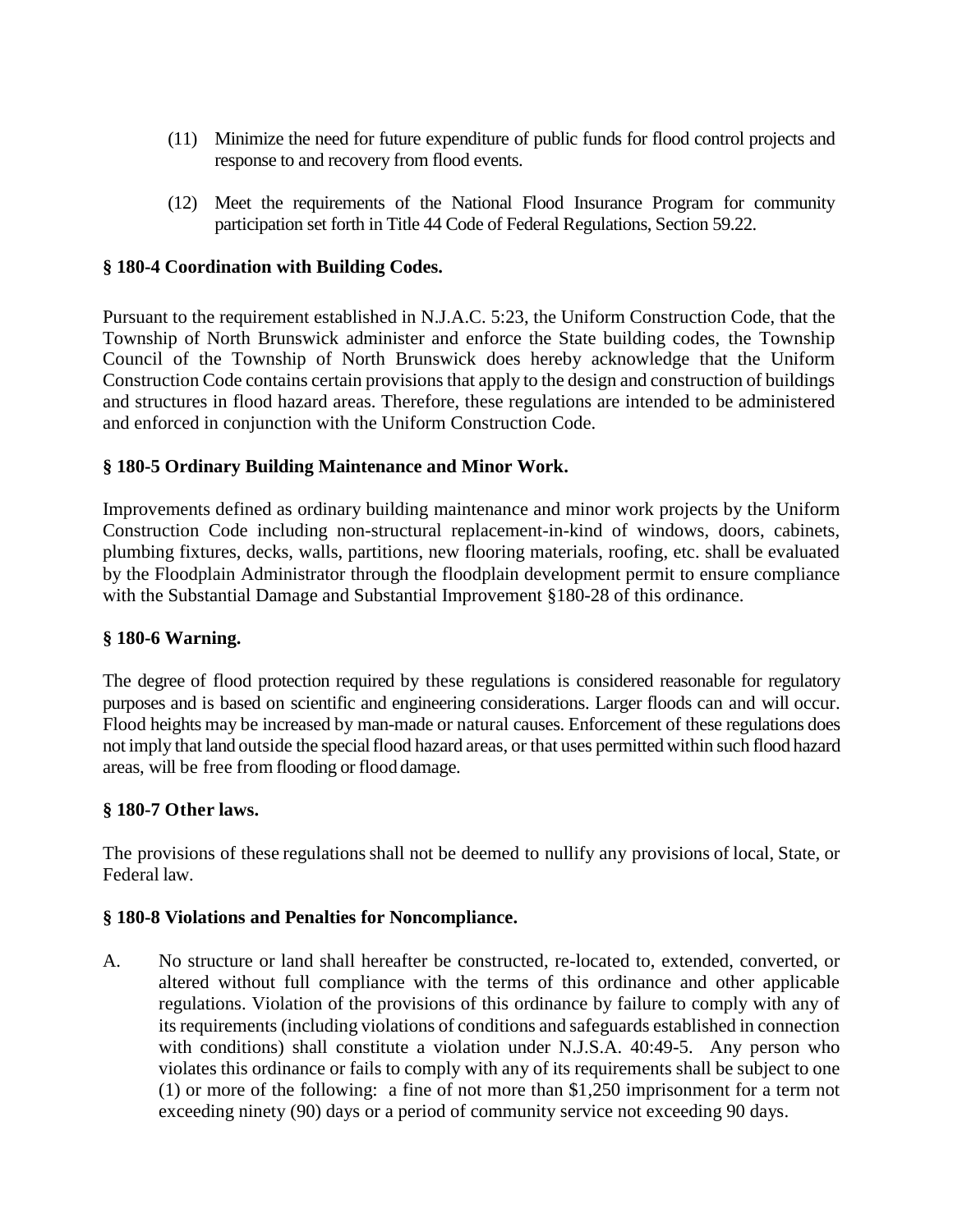- B. Each day in which a violation of an ordinance exists shall be considered to be a separate and distinct violation subject to the imposition of a separate penalty for each day of the violation as the Court may determine except that the owner will be afforded the opportunity to cure or abate the condition during a 30-day period and shall be afforded the opportunity for a hearing before the court for an independent determination concerning the violation. Subsequent to the expiration of the 30-day period, a fine greater than \$1,250 may be imposed if the court has not determined otherwise, or if upon reinspection of the property, it is determined that the abatement has not been substantially completed.
- C. Any person who is convicted of violating an ordinance within one year of the date of a previous violation of the same ordinance and who was fined for the previous violation, shall be sentenced by a court to an additional fine as a repeat offender. The additional fine imposed by the court upon a person for a repeated offense shall not be less than the minimum or exceed the maximum fine fixed for a violation of the ordinance, but shall be calculated separately from the fine imposed for the violation of the ordinance.
- D. Any person who has unlawfully disposed of solid waste in a floodway or floodplain who fails to comply with this ordinance or fails to comply with any of its requirements shall upon conviction thereof be fined not more than \$2,500 or up to a maximum penalty by a fine not exceeding \$10,000 under N.J.S.A. 40:49-5.

### **§ 180-9 Abrogation and greater restrictions.**

These regulations supersede any ordinance in effect in flood hazard areas. However, these regulations are not intended to repeal or abrogate any existing ordinances including land development regulations, subdivision regulations, zoning ordinances, stormwater management regulations, or building codes. In the event of a conflict between these regulations and any other ordinance, code, or regulation, the more restrictive shall govern.

### **ARTICLE II**

#### Word Usage; Definitions

The following words and terms shall, for the purposes of these regulations, have the meanings shown herein. Other terms are defined in the Uniform Construction Code N.J.A.C. 5:23 and terms are defined where used in the International Residential Code and International Building Code (rather than in the definitions section). Where terms are not defined, such terms shall have ordinarily accepted meanings such as the context implies.

30 DAY PERIOD – The period of time prescribed by N.J.S.A. 40:49-5 in which a property owner is afforded the opportunity to correct zoning and solid waste disposal after a notice of violation pertaining to this ordinance has been issued.

100 YEAR FLOOD ELEVATION – Elevation of flooding having a 1% annual chance of being equaled or exceeded in a given year which is also referred to as the Base Flood Elevation.

500 YEAR FLOOD ELEVATION – Elevation of flooding having a 0.2% annual chance of being equaled or exceeded in a given year.

A ZONES – Areas of 'Special Flood Hazard in which the elevation of the surface water resulting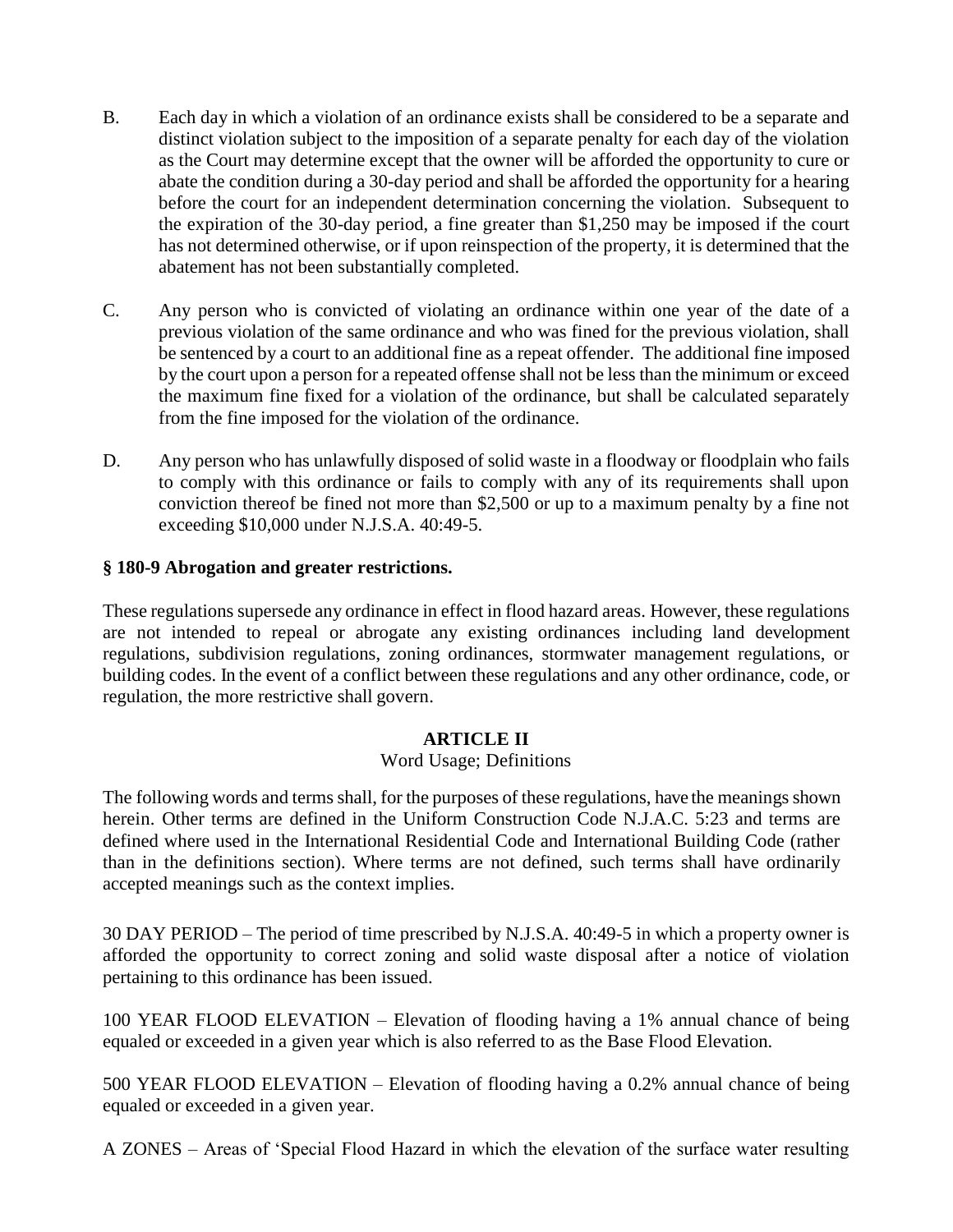from a flood that has a 1% annual chance of equaling or exceeding the Base Flood Elevation (BFE) in any given year shown on the Flood Insurance Rate Map (FIRM) zones A, AE, AH, A1–A30, AR, AR/A, AR/AE, AR/A1– A30, AR/AH, and AR/AO. When used in reference to the development of a structure in this ordinance, A Zones are not inclusive of Coastal A Zones because of the higher building code requirements for Coastal A Zones.

AH ZONES– Areas subject to inundation by 1-percent-annual-chance shallow flooding (usually areas of ponding) where average depths are between one and three feet. Base Flood Elevations (BFEs) derived from detailed hydraulic analyses are shown in this zone.

AO ZONES – Areas subject to inundation by 1-percent-annual-chance shallow flooding (usually sheet flow on sloping terrain) where average depths are between one and three feet.

ACCESSORY STRUCTURE – Accessory structures are also referred to as appurtenant structures. An accessory structure is a structure which is on the same parcel of property as a principal structure and the use of which is incidental to the use of the principal structure. For example, a residential structure may have a detached garage or storage shed for garden tools as accessory structures. Other examples of accessory structures include gazebos, picnic pavilions, boathouses, small pole barns, storage sheds, and similar buildings.

AGRICULTURAL STRUCTURE - A structure used solely for agricultural purposes in which the use is exclusively in connection with the production, harvesting, storage, drying, or raising of agricultural commodities, including the raising of livestock. Communities must require that new construction or substantial improvements of agricultural structures be elevated or floodproofed to or above the Base Flood Elevation (BFE) as any other nonresidential building. Under some circumstances it may be appropriate to wet-floodproof certain types of agricultural structures when located in wide, expansive floodplains through issuance of a variance. This should only be done for structures used for temporary storage of equipment or crops or temporary shelter for livestock and only in circumstances where it can be demonstrated that agricultural structures can be designed in such a manner that results in minimal damage to the structure and its contents and will create no additional threats to public safety. New construction or substantial improvement of livestock confinement buildings, poultry houses, dairy operations, similar livestock operations and any structure that represents more than a minimal investment must meet the elevation or dryfloodproofing requirements of 44 CFR  $60.3(c)(3)$ .

AREA OF SHALLOW FLOODING – A designated Zone AO, AH, AR/AO or AR/AH (or VO) on a community's Flood Insurance Rate Map (FIRM) with a one percent or greater annual chance of flooding to an average depth of one to three feet where a clearly defined channel does not exist, where the path of flooding is unpredictable, and where velocity flow may be evident. Such flooding is characterized by ponding or sheet flow. AREA OF SPECIAL FLOOD HAZARD – see SPECIAL FLOOD HAZARD AREA

ALTERATION OF A WATERCOURSE – A dam, impoundment, channel relocation, change in channel alignment, channelization, or change in cross-sectional area of the channel or the channel capacity, or any other form of modification which may alter, impede, retard or change the direction and/or velocity of the riverine flow of water during conditions of the base flood.

ASCE 7 – The standard for the Minimum Design Loads for Buildings and Other Structures, referenced by the building code and developed and published by the American Society of Civil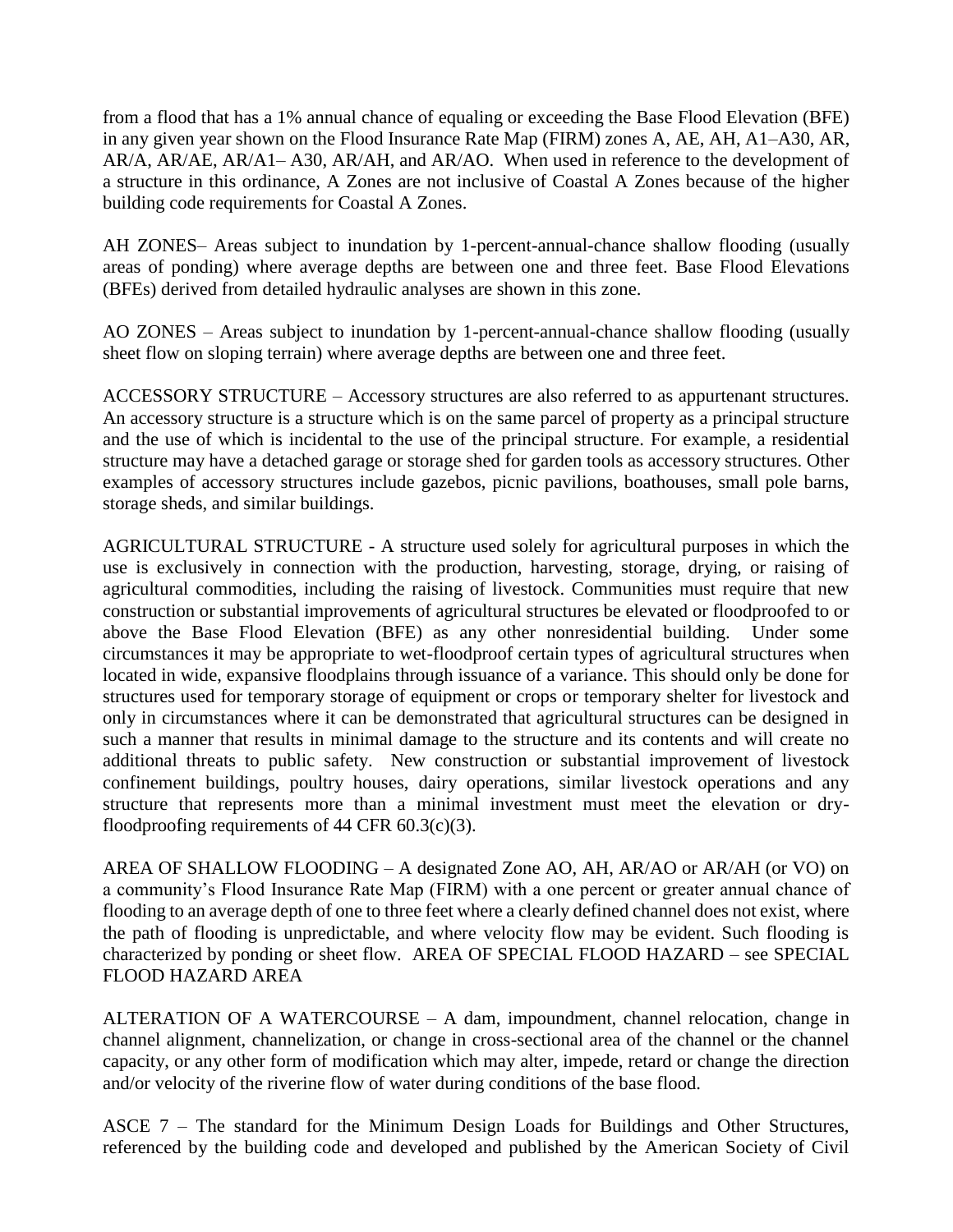Engineers, Reston, VA. which includes but is not limited to methodology and equations necessary for determining structural and flood-related design requirements and determining the design requirements for structures that may experience a combination of loads including those from natural hazards. Flood related equations include those for determining erosion, scour, lateral, vertical, hydrostatic, hydrodynamic, buoyancy, breaking wave, and debris impact.

ASCE 24 – The standard for Flood Resistant Design and Construction, referenced by the building code and developed and published by the American Society of Civil Engineers, Reston, VA. References to ASCE 24 shall mean ASCE 24 or the most recent version of ASCE 24 adopted in the UCC Code [N.J.A.C. 5:23].

BASE FLOOD ELEVATION (BFE) – The water surface elevation resulting from a flood that has a 1-percent or greater chance of being equaled or exceeded in any given year, as shown on a published Flood Insurance Study (FIS), or preliminary flood elevation guidance from FEMA. May also be referred to as the "100-year flood elevation".

BASEMENT – Any area of the building having its floor subgrade (below ground level) on all sides.

BEST AVAILABLE FLOOD HAZARD DATA - The most recent available preliminary flood risk guidance FEMA has provided. The Best Available Flood Hazard Data may be depicted on but not limited to Advisory Flood Hazard Area Maps, Work Maps, or Preliminary FIS and FIRM.

BEST AVAILABLE FLOOD HAZARD DATA AREA- The aerial mapped extent associated with the most recent available preliminary flood risk guidance FEMA has provided. The Best Available Flood Hazard Data may be depicted on but not limited to Advisory Flood Hazard Area Maps, Work Maps, or Preliminary FIS and FIRM.

BEST AVAILABLE FLOOD HAZARD DATA ELEVATION - The most recent available preliminary flood elevation guidance FEMA has provided. The Best Available Flood Hazard Data may be depicted on but not limited to Advisory Flood Hazard Area Maps, Work Maps, or Preliminary FIS and FIRM.

BREAKAWAY WALLS – Any type of wall subject to flooding that is not required to provide structural support to a building or other structure and that is designed and constructed such that, below the Local Design Flood Elevation, it will collapse under specific lateral loads such that (1) it allows the free passage of floodwaters, and (2) it does not damage the structure or supporting foundation system. Certification in the V Zone Certificate of the design, plans, and specifications by a licensed design professional that these walls are in accordance with accepted standards of practice is required as part of the permit application for new and substantially improved V Zone and Coastal A Zone structures. A completed certification must be submitted at permit application.

BUILDING – Per the FHACA, "Building" means a structure enclosed with exterior walls or fire walls, erected and framed of component structural parts, designed for the housing, shelter, enclosure, and support of individuals, animals, or property of any kind. A building may have a temporary or permanent foundation. A building that is intended for regular human occupation and/or residence is considered a habitable building.

CONDITIONAL LETTER OF MAP REVISION - A Conditional Letter of Map Revision (CLOMR) is FEMA's comment on a proposed project that would, upon construction, affect the hydrologic or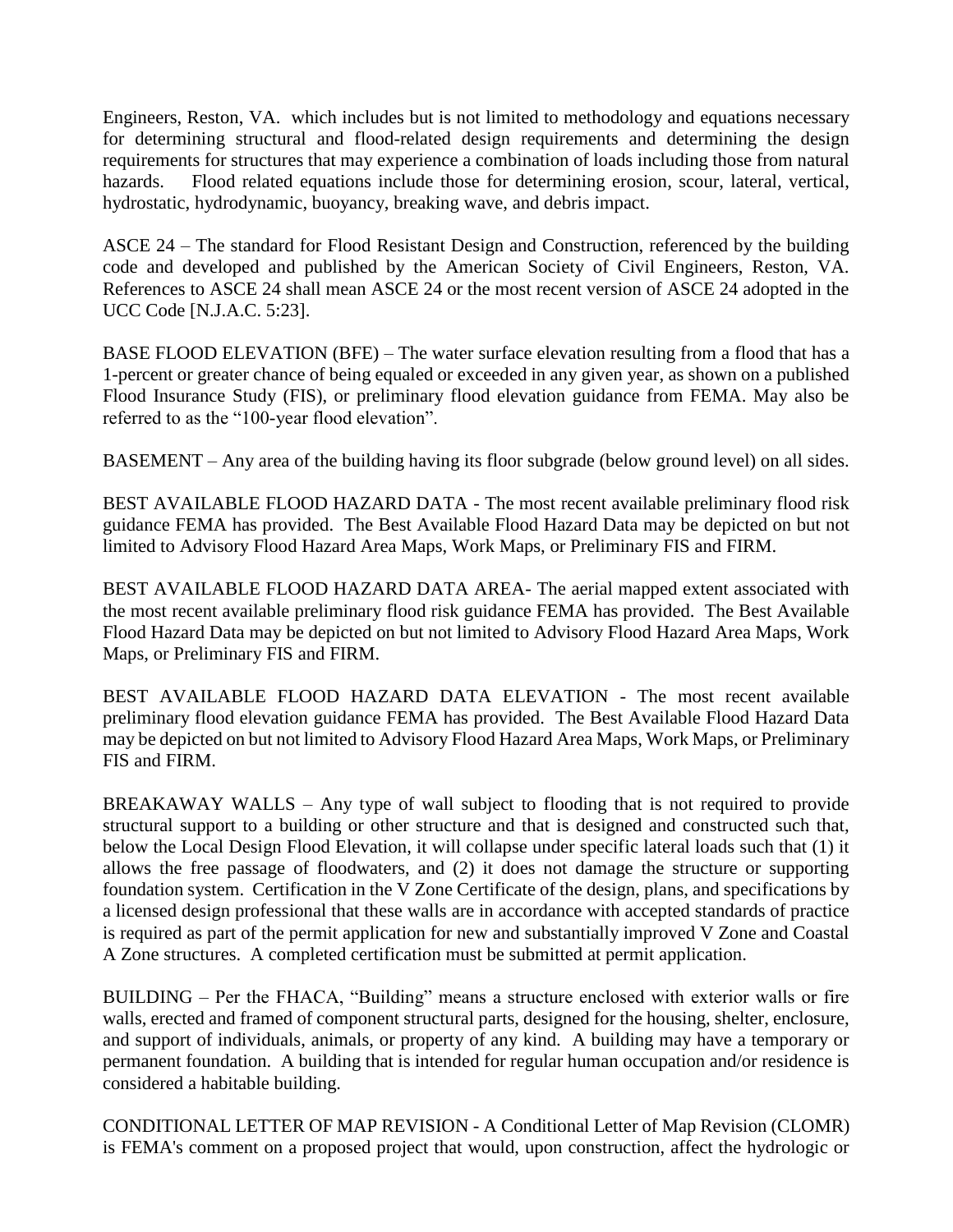hydraulic characteristics of a flooding source and thus result in the modification of the existing regulatory floodway, the effective Base Flood Elevations (BFEs), or the Special Flood Hazard Area (SFHA). The letter does not revise an effective NFIP map, it indicates whether the project, if built as proposed, would be recognized by FEMA. FEMA charges a fee for processing a CLOMR to recover the costs associated with the review that is described in the Letter of Map Change (LOMC) process. Building permits cannot be issued based on a CLOMR, because a CLOMR does not change the NFIP map.

CONDITIONAL LETTER OF MAP REVISION - FILL -- A Conditional Letter of Map Revision - Fill (CLOMR-F) is FEMA's comment on a proposed project involving the placement of fill outside of the regulatory floodway that would, upon construction, affect the hydrologic or hydraulic characteristics of a flooding source and thus result in the modification of the existing regulatory floodway, the effective Base Flood Elevations (BFEs), or the Special Flood Hazard Area (SFHA). The letter does not revise an effective NFIP map, it indicates whether the project, if built as proposed, would be recognized by FEMA. FEMA charges a fee for processing a CLOMR to recover the costs associated with the review that is described in the Letter of Map Change (LOMC) process. Building permits cannot be issued based on a CLOMR, because a CLOMR does not change the NFIP map.

CRITICAL BUILDING – Per the FHACA, "Critical Building" means that:

- A. It is essential to maintaining continuity of vital government operations and/or supporting emergency response, sheltering, and medical care functions before, during, and after a flood, such as a hospital, medical clinic, police station, fire station, emergency response center, or public shelter; or
- B. It serves large numbers of people who may be unable to leave the facility through their own efforts, thereby hindering or preventing safe evacuation of the building during a flood event, such as a school, college, dormitory, jail or detention facility, day care center, assisted living facility, or nursing home.

DEVELOPMENT – Any manmade change to improved or unimproved real estate, including but not limited to, buildings or other structures, tanks, temporary structures, temporary or permanent storage of materials, mining, dredging, filling, grading, paving, excavations, drilling operations and other land-disturbing activities.

DRY FLOODPROOFING – A combination of measures that results in a non-residential structure, including the attendant utilities and equipment as described in the latest version of ASCE 24, being watertight with all elements substantially impermeable and with structural components having the capacity to resist flood loads.

ELEVATED BUILDING – A building that has no basement and that has its lowest elevated floor raised above ground level by foundation walls, shear walls, posts, piers, pilings, or columns. Solid perimeter foundations walls are not an acceptable means of elevating buildings in V and VE Zones.

ELEVATION CERTIFICATE – An administrative tool of the National Flood Insurance Program (NFIP) that can be used to provide elevation information, to determine the proper insurance premium rate, and to support an application for a Letter of Map Amendment (LOMA) or Letter of Map Revision based on fill (LOMR-F).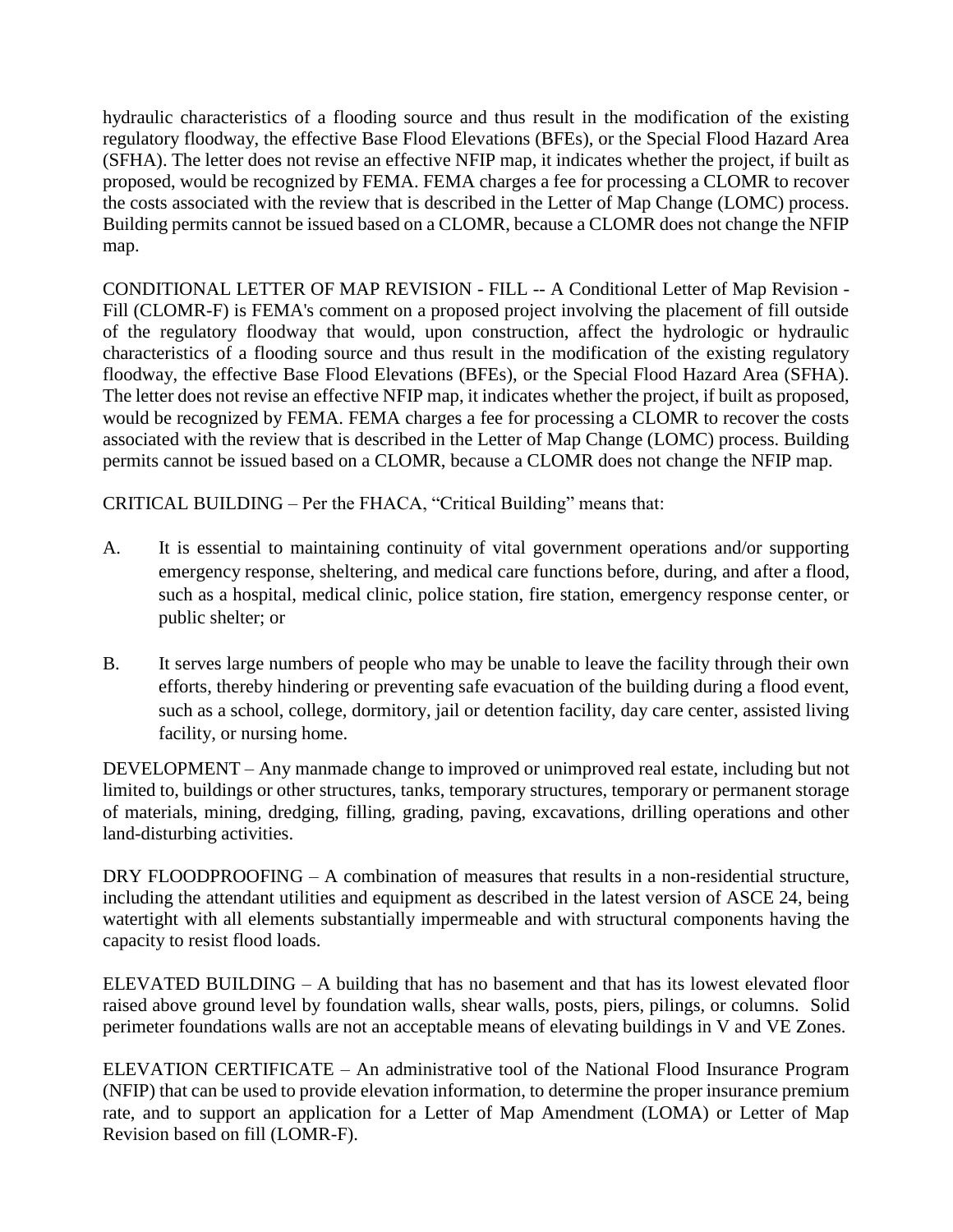ENCROACHMENT – The placement of fill, excavation, buildings, permanent structures or other development into a flood hazard area which may impede or alter the flow capacity of riverine flood hazard areas.

FEMA PUBLICATIONS – Any publication authored or referenced by FEMA related to building science, building safety, or floodplain management related to the National Flood Insurance Program. Publications shall include but are not limited to technical bulletins, desk references, and American Society of Civil Engineers Standards documents including ASCE 24.

### FLOOD OR FLOODING

A general and temporary condition of partial or complete inundation of normally dry land areas from:

- A. The overflow of inland or tidal waters.
- B. The unusual and rapid accumulation or runoff of surface waters from any source.
- C. Mudslides (i.e. mudflows) which are proximately caused by flooding as defined in section (B) of this definition and are akin to a river or liquid and flowing mud on the surfaces of normally dry land areas, as when earth is carried by a current of water and deposited along the path of the current.
	- (1) The collapse or subsidence of land along the shore of a lake or other body of water as a result of erosion or undermining caused by waves or currents of water exceeding anticipated cyclical levels or suddenly caused by an unusually high water level in a natural body of water, accompanied by a severe storm, or by an unanticipated force of nature, such as flash flood or an abnormal tidal surge, or by some similarly unusual and unforeseeable event which results in flooding as defined in section (A) of this definition.

FLOOD HAZARD AREA DESIGN FLOOD ELEVATION – Per the FHACA, the peak water surface elevation that will occur in a water during the flood hazard area design flood. This elevation is determined via available flood mapping adopted by the State, flood mapping published by FEMA (including effective flood mapping dated on or after January 31, 1980, or any more recent advisory, preliminary, or pending flood mapping; whichever results in higher flood elevations, wider floodway limits, greater flow rates, or indicates a change from an A zone to a V zone or coastal A zone), approximation, or calculation pursuant to the Flood Hazard Area Control Act Rules at N.J.A.C. 7:13- 3.1 – 3.6 and is typically higher than FEMA's base flood elevation. A water that has a drainage area measuring less than 50 acres does not possess, and is not assigned, a flood hazard area design flood elevation.

FLOOD INSURANCE RATE MAP (FIRM) – The official map on which the Federal Emergency Management Agency has delineated both the areas of special flood hazards and the risk premium zones applicable to the community.

FLOOD INSURANCE STUDY (FIS) – The official report in which the Federal Emergency Management Agency has provided flood profiles, as well as the Flood Insurance Rate Map(s) and the water surface elevation of the base flood.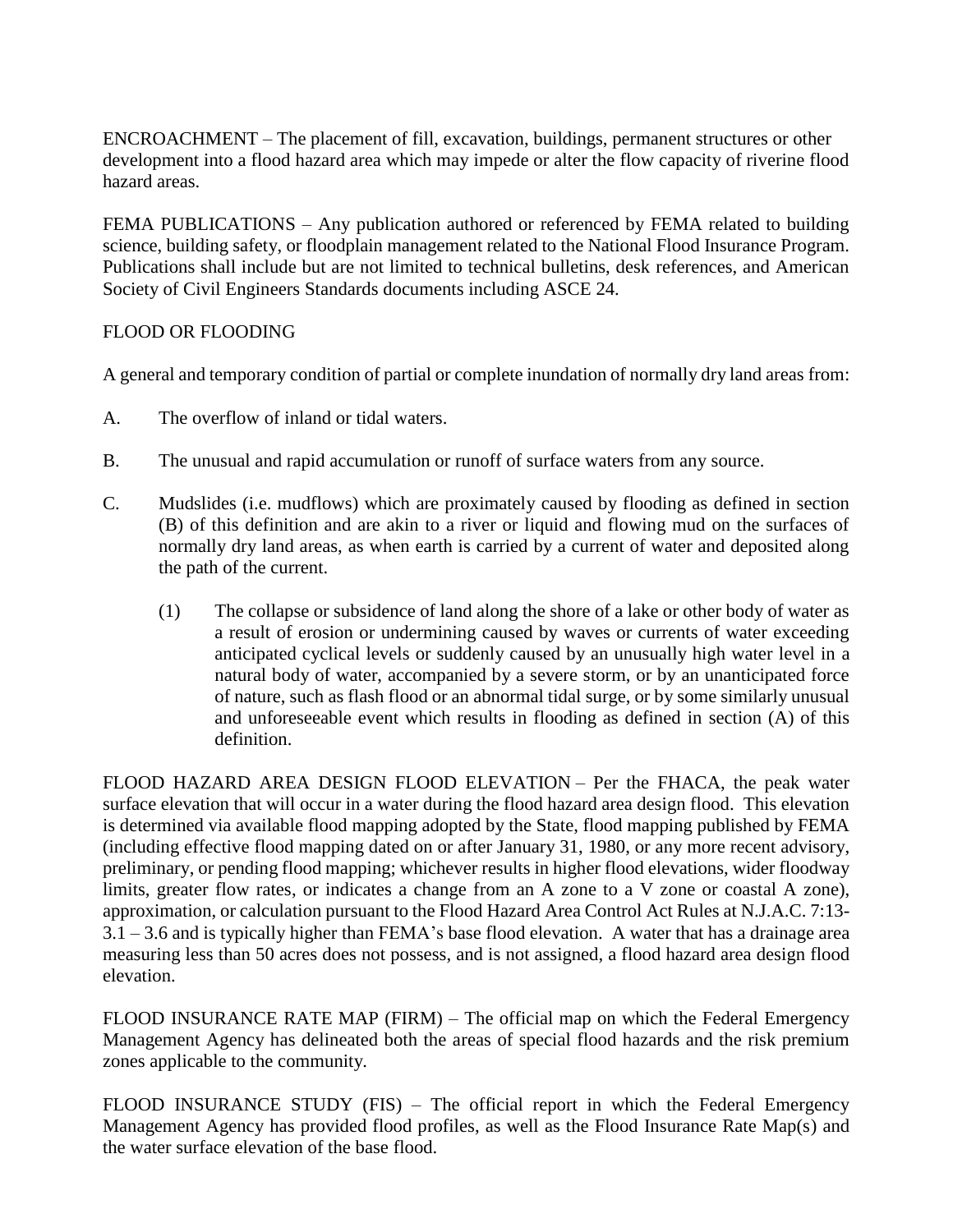FLOODPLAIN OR FLOOD PRONE AREA – Any land area susceptible to being inundated by water from any source. See "Flood or flooding."

FLOODPLAIN MANAGEMENT REGULATIONS – Zoning ordinances, subdivision regulations, building codes, health regulations, special purpose ordinances (such as a floodplain ordinance, grading ordinance, and erosion control ordinance) and other applications of police power. The term describes such State or local regulations, in any combination thereof, which provide standards for the purpose of flood damage prevention and reduction.

FLOODPROOFING – Any combination of structural and nonstructural additions, changes, or adjustments to structures which reduce or eliminate flood damage to real estate or improved real property, water and sanitary facilities, structures, and their contents.

FLOODPROOFING CERTIFICATE – Certification by a licensed design professional that the design and methods of construction for floodproofing a non-residential structure are in accordance with accepted standards of practice to a proposed height above the structure's lowest adjacent grade that meets or exceeds the Local Design Flood Elevation. A completed floodproofing certificate is required at permit application.

FLOODWAY – The channel of a river or other watercourse and the adjacent land areas that must be reserved in order to discharge the base flood without cumulatively increasing the water surface elevation more than 0.2 foot.

FREEBOARD – A factor of safety usually expressed in feet above a flood level for purposes of floodplain management. "Freeboard" tends to compensate for the many unknown factors that could contribute to flood heights greater than the height calculated for a selected size flood and floodway conditions, such as wave action, bridge openings, and the hydrological effect of urbanization of the watershed.

FUNCTIONALLY DEPENDENT USE – A use that cannot perform its intended purpose unless it is located or carried out in close proximity to water, including only docking facilities, port facilities necessary for the loading or unloading of cargo or passengers, and shipbuilding and ship repair facilities. The term does not include long-term storage or related manufacturing facilities.

HABITABLE BUILDING– Pursuant to the FHACA Rules (N.J.A.C. 7:13), means a building that is intended for regular human occupation and/or residence. Examples of a habitable building include a single-family home, duplex, multi-residence building, or critical building; a commercial building such as a retail store, restaurant, office building, or gymnasium; an accessory structure that is regularly occupied, such as a garage, barn, or workshop; mobile and manufactured homes, and trailers intended for human residence, which are set on a foundation and/or connected to utilities, such as in a mobile home park (not including campers and recreational vehicles); and any other building that is regularly occupied, such as a house of worship, community center, or meeting hall, or animal shelter that includes regular human access and occupation. Examples of a non-habitable building include a bus stop shelter, utility building, storage shed, self-storage unit, construction trailer, or an individual shelter for animals such as a doghouse or outdoor kennel.

HARDSHIP – As related to Article VIII of this ordinance, meaning the exceptional hardship that would result from a failure to grant the requested variance. The municipal Zoning Board of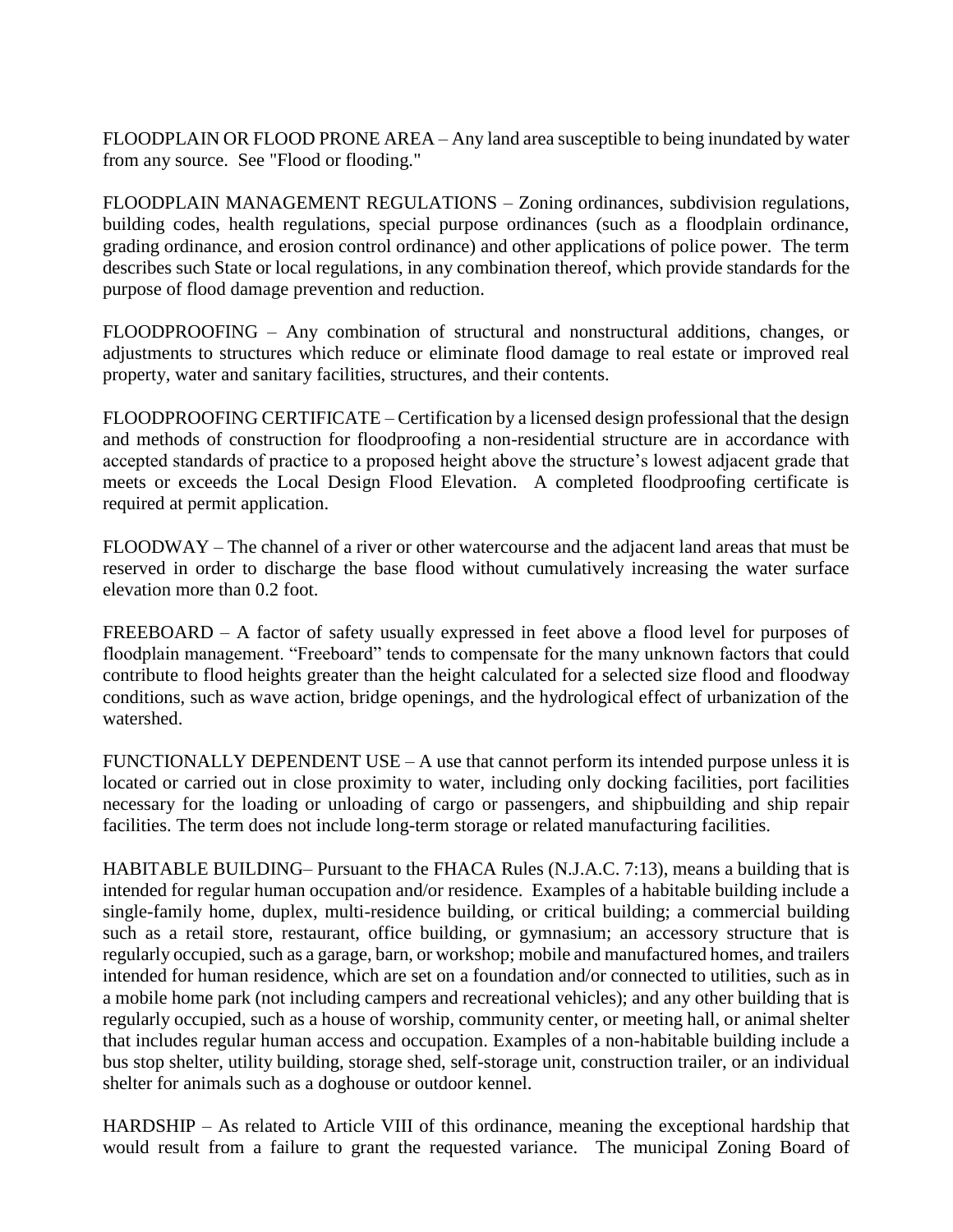Adjustment requires that the variance be exceptional, unusual, and peculiar to the property involved. Mere economic or financial hardship alone is not exceptional. Inconvenience, aesthetic considerations, physical handicaps, personal preferences, or the disapproval of one's neighbors likewise cannot, as a rule, qualify as an exceptional hardship. All of these problems can be resolved through other means without granting a variance, even if the alternative is more expensive, or requires the property owner to build elsewhere or put the parcel to a different use than originally intended.

HIGHEST ADJACENT GRADE – The highest natural elevation of the ground surface prior to construction next to the proposed or existing walls of a structure.

HISTORIC STRUCTURE – Any structure that is:

- A. Listed individually in the National Register of Historic Places (a listing maintained by the Department of Interior) or preliminarily determined by the Secretary of the Interior as meeting the requirements for individual listing on the National Register;
- B. Certified or preliminarily determined by the Secretary of the Interior as contributing to the historical significance of a registered historic district or a district preliminarily determined by the Secretary to qualify as a registered historic district;
- C. Individually listed on a State inventory of historic places in States with historic preservation programs which have been approved by the Secretary of the Interior; or
- D. Individually listed on a local inventory of historic places in communities with historic preservation programs that have been certified either:
	- (1) By an approved State program as determined by the Secretary of the Interior; or
	- (2) Directly by the Secretary of the Interior in States without approved programs.

LAWFULLY EXISTING – Per the FHACA, means an existing fill, structure and/or use, which meets all Federal, State, and local laws, and which is not in violation of the FHACA because it was established:

- A. Prior to January 31, 1980; or
- B. On or after January 31, 1980, in accordance with the requirements of the FHACA as it existed at the time the fill, structure and/or use was established.

Note: Substantially damaged properties and substantially improved properties that have not been elevated are not considered "lawfully existing" for the purposes of the NFIP. This definition is included in this ordinance to clarify the applicability of any more stringent statewide floodplain management standards required under the FHACA.

LETTER OF MAP AMENDMENT - A Letter of Map Amendment (LOMA) is an official amendment, by letter, to an effective National Flood Insurance Program (NFIP) map that is requested through the Letter of Map Change (LOMC) process. A LOMA establishes a property's location in relation to the Special Flood Hazard Area (SFHA). LOMAs are usually issued because a property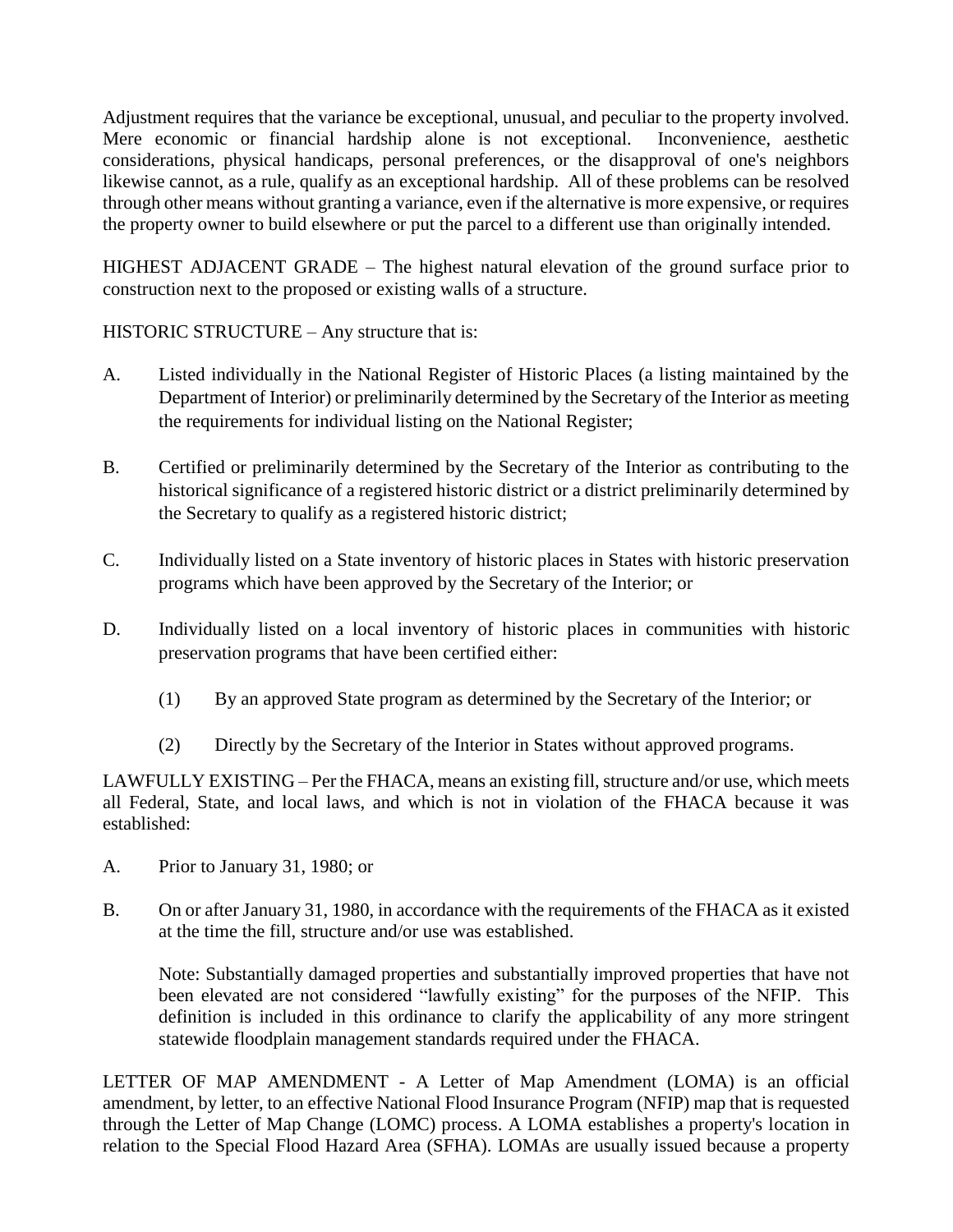has been inadvertently mapped as being in the floodplain but is actually on natural high ground above the base flood elevation. Because a LOMA officially amends the effective NFIP map, it is a public record that the community must maintain. Any LOMA should be noted on the community's master flood map and filed by panel number in an accessible location.

LETTER OF MAP CHANGE – The Letter of Map Change (LOMC) process is a service provided by FEMA for a fee that allows the public to request a change in flood zone designation in an Area of Special Flood Hazard on a Flood Insurance Rate Map (FIRM). Conditional Letters of Map Revision, Conditional Letters of Map Revision – Fill, Letters of Map Revision, Letters of Map Revision-Fill, and Letters of Map Amendment are requested through the Letter of Map Change (LOMC) process.

LETTER OF MAP REVISION - A Letter of Map Revision (LOMR) is FEMA's modification to an effective Flood Insurance Rate Map (FIRM). Letter of Map Revisions are generally based on the implementation of physical measures that affect the hydrologic or hydraulic characteristics of a flooding source and thus result in the modification of the existing regulatory floodway, the effective Base Flood Elevations (BFEs), or the Special Flood Hazard Area (SFHA). The LOMR officially revises the Flood Insurance Rate Map (FIRM) and sometimes the Flood Insurance Study (FIS) report, and when appropriate, includes a description of the modifications. The LOMR is generally accompanied by an annotated copy of the affected portions of the FIRM or FIS report. Because a LOMR officially revises the effective NFIP map, it is a public record that the community must maintain. Any LOMR should be noted on the community's master flood map and filed by panel number in an accessible location.

LETTER OF MAP REVISION – FILL -- A Letter of Map Revision Based on Fill (LOMR-F) is FEMA's modification of the Special Flood Hazard Area (SFHA) shown on the Flood Insurance Rate Map (FIRM) based on the placement of fill outside the existing regulatory floodway may be initiated through the Letter of Map Change (LOMC) Process. Because a LOMR-F officially revises the effective Flood Insurance Rate Map (FIRM) map, it is a public record that the community must maintain. Any LOMR-F should be noted on the community's master flood map and filed by panel number in an accessible location.

LICENSED DESIGN PROFESSIONAL – Licensed design professional shall refer to either a New Jersey Licensed Professional Engineer, licensed by the New Jersey State Board of Professional Engineers and Land Surveyors or a New Jersey Licensed Architect, licensed by the New Jersey State Board of Architects.

LICENSED PROFESSIONAL ENGINEER - A licensed professional engineer shall refer to individuals licensed by the New Jersey State Board of Professional Engineers and Land Surveyors.

LOCAL DESIGN FLOOD ELEVATION (LDFE) – The elevation reflective of the most recent available preliminary flood elevation guidance FEMA has provided as depicted on but not limited to Advisory Flood Hazard Area Maps, Work Maps, or Preliminary FIS and FIRM which is also inclusive of freeboard specified by the New Jersey Flood Hazard Area Control Act and Uniform Construction Codes and any additional freeboard specified in a community's ordinance. In no circumstances shall a project's LDFE be lower than a permit-specified Flood Hazard Area Design Flood Elevation or a valid NJDEP Flood Hazard Area Verification Letter plus the freeboard as required in ASCE 24 and the effective FEMA Base Flood Elevation.

LOWEST ADJACENT GRADE – The lowest point of ground, patio, or sidewalk slab immediately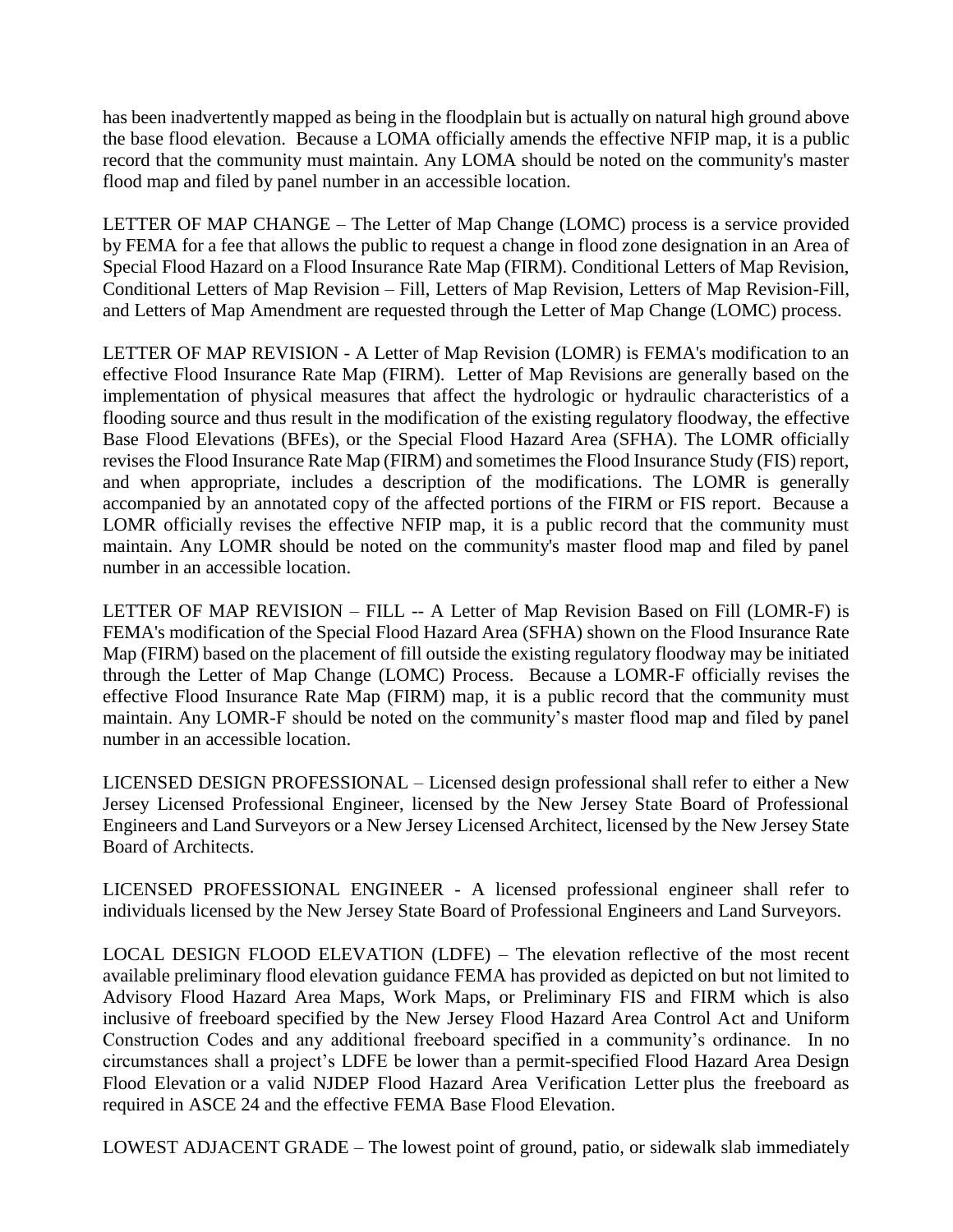next a structure, except in AO Zones where it is the natural grade elevation.

LOWEST FLOOR – In A Zones, the lowest floor is the top surface of the lowest floor of the lowest enclosed area (including basement). In V Zones and coastal A Zones, the bottom of the lowest horizontal structural member of a building is the lowest floor. An unfinished or flood resistant enclosure, usable solely for the parking of vehicles, building access or storage in an area other than a basement is not considered a building's lowest floor provided that such enclosure is not built so as to render the structure in violation of other applicable non-elevation design requirements of these regulations.

MANUFACTURED HOME – A structure that is transportable in one or more sections, eight (8) feet or more in width and greater than four hundred (400) square feet, built on a permanent chassis, designed for use with or without a permanent foundation when attached to the required utilities, and constructed to the Federal Manufactured Home Construction and Safety Standards and rules and regulations promulgated by the U.S. Department of Housing and Urban Development. The term also includes mobile homes, park trailers, travel trailers and similar transportable structures that are placed on a site for 180 consecutive days or longer.

MANUFACTURED HOME PARK OR SUBDIVISION – A parcel (or contiguous parcels) of land divided into two or more manufactured home lots for rent or sale.

MARKET VALUE – The price at which a property will change hands between a willing buyer and a willing seller, neither party being under compulsion to buy or sell and both having reasonable knowledge of relevant facts. As used in these regulations, the term refers to the market value of buildings and structures, excluding the land and other improvements on the parcel. Market value shall be determined by one of the following methods (1) Actual Cash Value (replacement cost depreciated for age and quality of construction), (2) tax assessment value adjusted to approximate market value by a factor provided by the Property Appraiser, or (3) established by a qualified independent appraiser.

NEW CONSTRUCTION – Structures for which the start of construction commenced on or after the effective date of the first floodplain regulation adopted by a community; includes any subsequent improvements to such structures. New construction includes work determined to be a substantial improvement.

NON-RESIDENTIAL – Pursuant to ASCE 24, any building or structure or portion thereof that is not classified as residential.

ORDINARY MAINTENANCE AND MINOR WORK – This term refers to types of work excluded from construction permitting under N.J.A.C. 5:23 in the March 5, 2018 New Jersey Register. Some of these types of work must be considered in determinations of substantial improvement and substantial damage in regulated floodplains under 44 CFR 59.1. These types of work include but are not limited to replacements of roofing, siding, interior finishes, kitchen cabinets, plumbing fixtures and piping, HVAC and air conditioning equipment, exhaust fans, built in appliances, electrical wiring, etc. Improvements necessary to correct existing violations of State or local health, sanitation, or code enforcement officials which are the minimum necessary to assure safe living conditions and improvements of historic structures as discussed in 44 CFR 59.1 shall not be included in the determination of ordinary maintenance and minor work.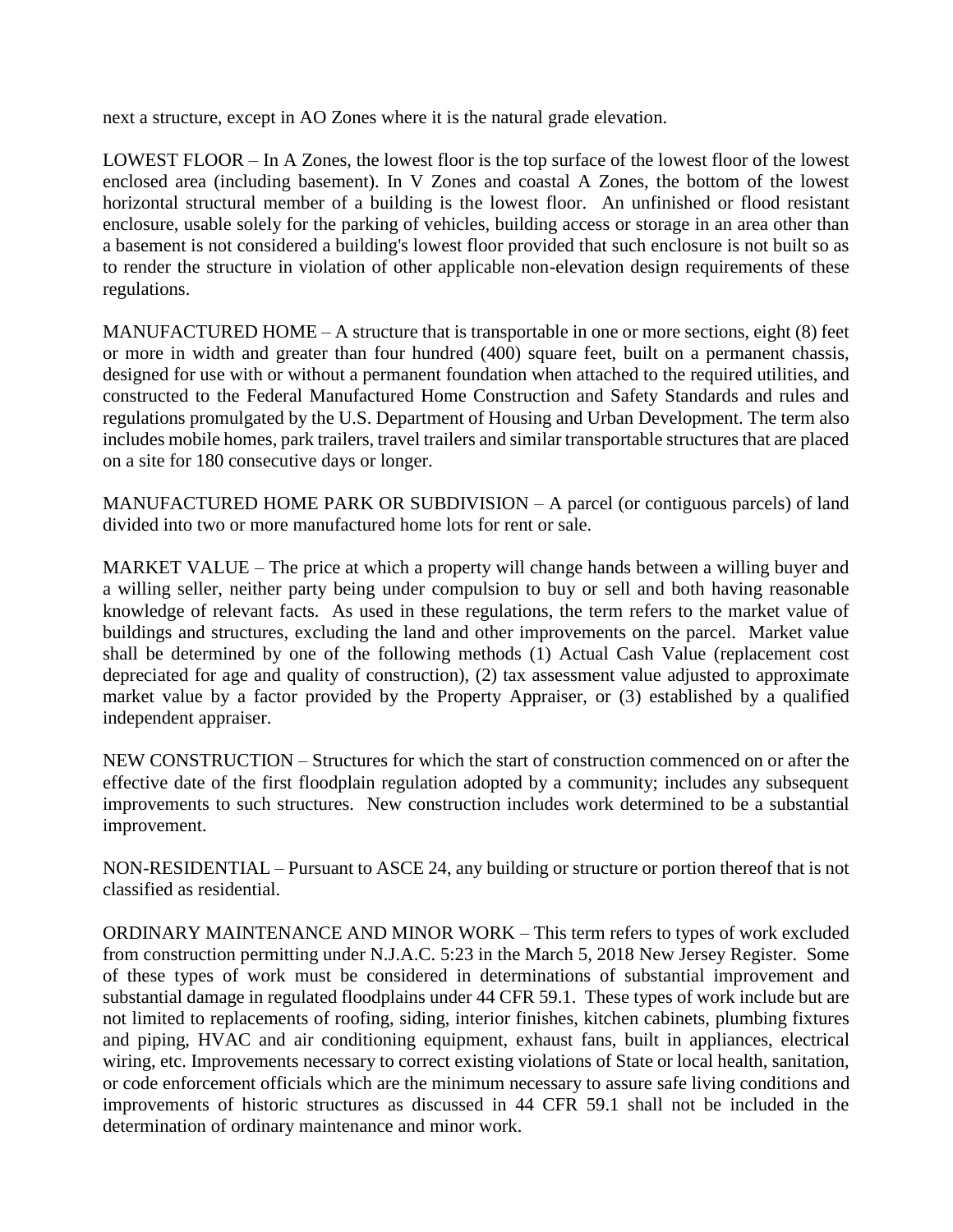RECREATIONAL VEHICLE – A vehicle that is built on a single chassis,  $400$  square feet or less when measured at the largest horizontal projection, designed to be self-propelled or permanently towable by a light-duty truck, and designed primarily not for use as a permanent dwelling but as temporary living quarters for recreational, camping, travel or seasonal use. A recreational vehicle is ready for highway use if it is on its wheels or jacking system, is attached to the site only by quick disconnect type utilities and security devices and has no permanently attached additions.

RESIDENTIAL – Pursuant to the ASCE 24:

- A. Buildings and structures and portions thereof where people live or that are used for sleeping purposes on a transient or non-transient basis;
- B. Structures including but not limited to one- and two-family dwellings, townhouses, condominiums, multi-family dwellings, apartments, congregate residences, boarding houses, lodging houses, rooming houses, hotels, motels, apartment buildings, convents, monasteries, dormitories, fraternity houses, sorority houses, vacation time-share properties; and
- C. Institutional facilities where people are cared for or live on a 24-hour basis in a supervised environment, including but not limited to board and care facilities, assisted living facilities, halfway houses, group homes, congregate care facilities, social rehabilitation facilities, alcohol and drug centers, convalescent facilities, hospitals, nursing homes, mental hospitals, detoxification facilities, prisons, jails, reformatories, detention centers, correctional centers, and prerelease centers.

SOLID WASTE DISPOSAL – "Solid Waste Disposal" shall mean the storage, treatment, utilization, processing or final disposition of solid waste as described in N.J.A.C. 7:26-1.6 or the storage of unsecured materials as described in N.J.A.C. 7:13-2.3 for a period of greater than 6 months as specified in N.J.A.C. 7:26 which have been discharged, deposited, injected, dumped, spilled, leaked, or placed into any land or water such that such solid waste may enter the environment or be emitted into the air or discharged into any waters, including groundwaters.

SPECIAL FLOOD HAZARD AREA – The greater of the following: (1) Land in the floodplain within a community subject to a one percent or greater chance of flooding in any given year, shown on the FIRM as Zone V, VE, V1-3-, A, AO, A1-30, AE, A99, or AH; (2) Land and the space above that land, which lies below the peak water surface elevation of the flood hazard area design flood for a particular water, as determined using the methods set forth in the New Jersey Flood Hazard Area Control Act in N.J.A.C. 7:13; (3) Riparian Buffers as determined in the New Jersey Flood Hazard Area Control Act in N.J.A.C. 7:13. Also referred to as the AREA OF SPECIAL FLOOD HAZARD.

START OF CONSTRUCTION – The Start of Construction is as follows:

A. For other than new construction or substantial improvements, under the Coastal Barrier Resources Act (CBRA), this is the date the building permit was issued, provided that the actual start of construction, repair, rehabilitation, addition, placement or other improvement was within 180 days of the permit date. The actual start means either the first placement of permanent construction of a building on site, such as the pouring of a slab or footing, the installation of piles, the construction of columns or any work beyond the stage of excavation; or the placement of a manufactured (mobile) home on a foundation. For a substantial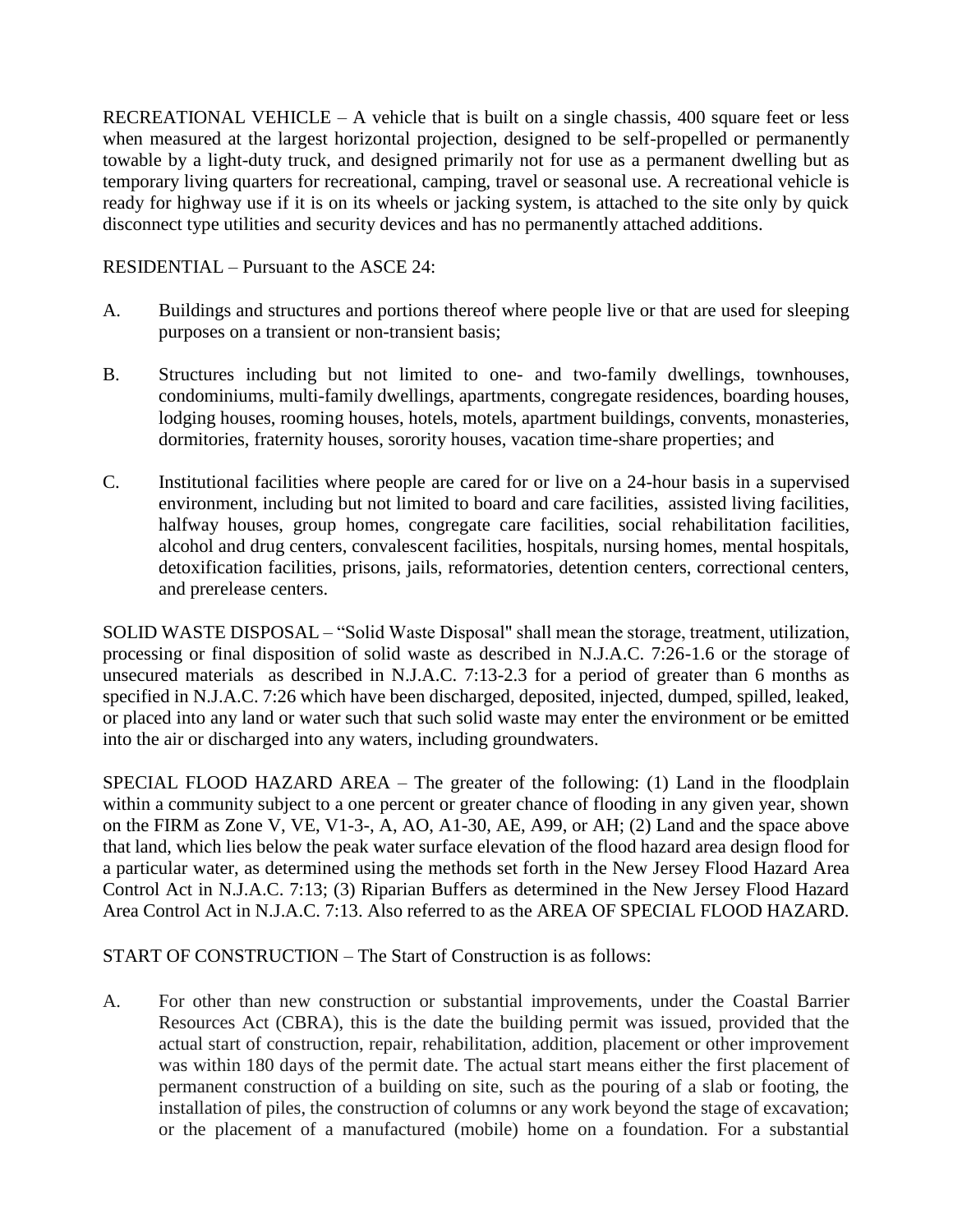improvement, actual start of construction means the first alteration of any wall, ceiling, floor, or other structural part of a building, whether or not that alteration affects the external dimensions of the building.

B. For the purposes of determining whether proposed construction must meet new requirements when National Flood Insurance Program (NFIP) maps are issued or revised and Base Flood Elevation's (BFEs) increase or zones change, the Start of Construction includes substantial improvement, and means the date the building permit was issued, provided the actual start of construction, repair, reconstruction, rehabilitation, addition placement, or other improvement was within 180 days of the permit date. The actual start means either the first placement of permanent construction of a structure on a site, such as the pouring of slab or footings, the installation of piles, the construction of columns, or any work beyond the stage of excavation; or the placement of a manufactured home on a foundation.

Permanent construction does not include land preparation, such as clearing, grading, and filling, nor does it include the installation of streets and/or walkways; nor does it include excavation for a basement, footings, piers, or foundations or the erection of temporary forms; nor does it include the installation on the property of accessory buildings, such as garages or sheds not occupied as dwelling units or not part of the main structure. Such development must also be permitted and must meet new requirements when National Flood Insurance Program (NFIP) maps are issued or revised and Base Flood Elevation's (BFEs) increase or zones change.

For a substantial improvement, the actual start of construction means the first alteration of any wall, ceiling, floor, or other structural part of a building, whether or not that alteration affects the external dimensions of the building.

For determining if new construction and substantial improvements within the Coastal Barrier Resources System (CBRS) can obtain flood insurance, a different definition applies.

STRUCTURE – A walled and roofed building, a manufactured home, or a gas or liquid storage tank that is principally above ground.

SUBSTANTIAL DAMAGE – Damage of any origin sustained by a structure whereby the cost of restoring the structure to its before damaged condition would equal or exceed 50 percent of the market value of the structure before the damage occurred.

SUBSTANTIAL IMPROVEMENT – Any reconstruction, rehabilitation, addition, or other improvement of a structure taking place, the cost of which equals or exceeds 50 percent of the market value of the structure before the "start of construction" of the improvement. This term includes structures which have incurred "substantial damage", regardless of the actual repair work performed. The term does not, however, include either:

A. Any project for improvement of a structure to correct existing violations of State or local health, sanitary or safety code specifications which have been identified by the local code enforcement official and which are the minimum necessary to assure safe living conditions; or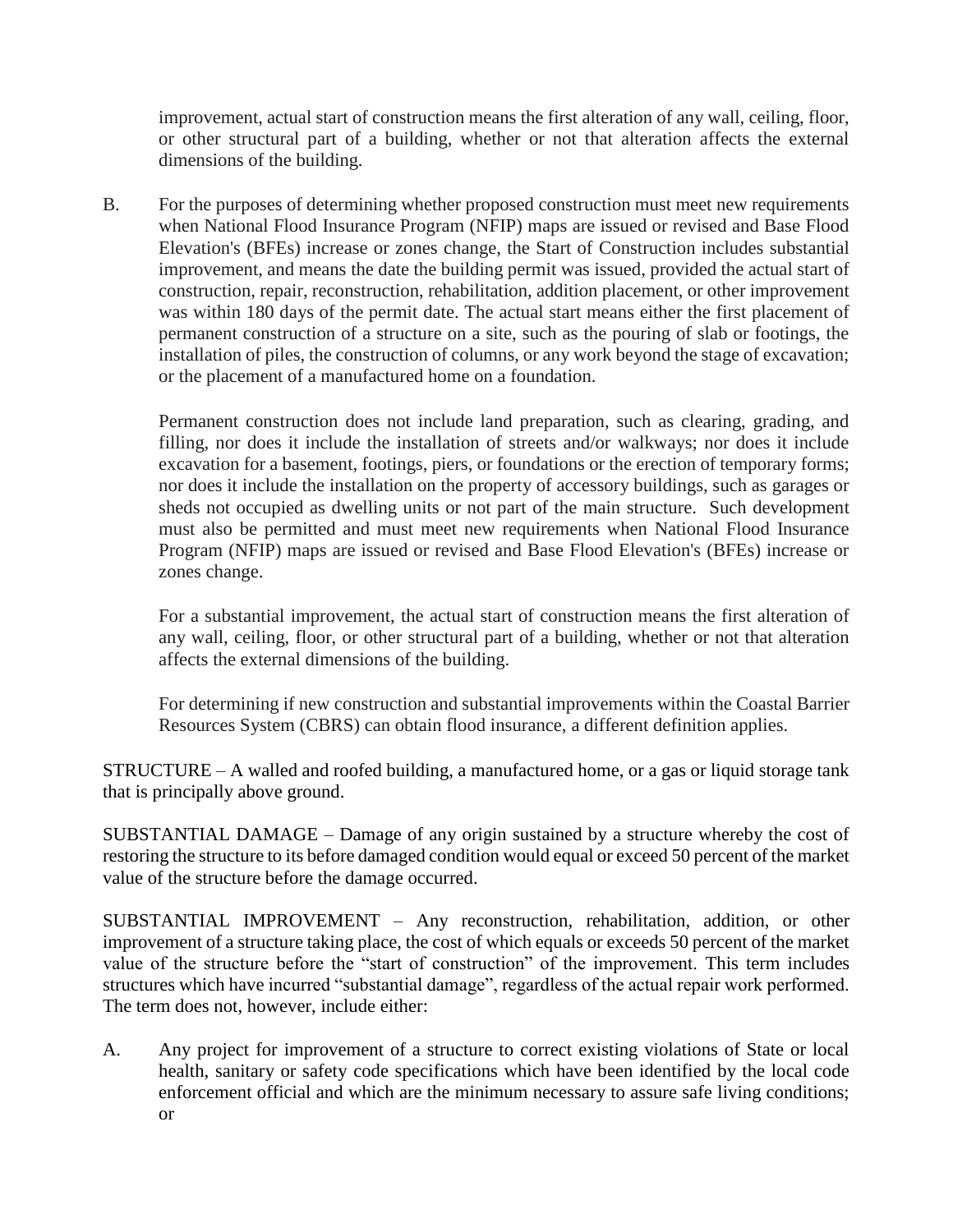B. Any alteration of a "historic structure", provided that the alteration will not preclude the structure's continued designation as a "historic structure."

UTILITY AND MISCELLANEOUS GROUP U BUILDINGS AND STRUCTURES – Buildings and structures of an accessory character and miscellaneous structures not classified in any special occupancy, as described in ASCE 24.

VARIANCE – A grant of relief from the requirements of this section which permits construction in a manner otherwise prohibited by this section where specific enforcement would result in unnecessary hardship.

VIOLATION – A development that is not fully compliant with these regulations or the flood provisions of the building code. A structure or other development without the elevation certificate, other certifications, or other evidence of compliance required in this ordinance is presumed to be in violation until such time as that documentation is provided.

WATER SURFACE ELEVATION – the height, in relation to the North American Vertical Datum (NAVD) of 1988, (or other datum, where specified) of floods of various magnitudes and frequencies in the flood plains of coastal or riverine areas.

WATERCOURSE. A river, creek, stream, channel, or other topographic feature in, on, through, or over which water flows at least periodically.

WET FLOODPROOFING – Floodproofing method that relies on the use of flood damage resistant materials and construction techniques in areas of a structure that are below the Local Design Flood Elevation by intentionally allowing them to flood. The application of wet floodproofing as a flood protection technique under the National Flood Insurance Program (NFIP) is limited to enclosures below elevated residential and non-residential structures and to accessory and agricultural structures that have been issued variances by the community.

### **ARTICLE III**

Applicability

### **§ 180-10 General.**

These regulations, in conjunction with the Uniform Construction Code, provide minimum requirements for development located in flood hazard areas, including the subdivision of land and other developments; site improvements and installation of utilities; placement and replacement of manufactured homes; placement of recreational vehicles; new construction and alterations, repair, reconstruction, rehabilitation or additions of existing buildings and structures; substantial improvement of existing buildings and structures, including repair of substantial damage; installation of tanks; temporary structures and temporary or permanent storage; utility and miscellaneous Group U buildings and structures; and certain building work exempt from permit under the Uniform Construction Code; and other buildings and development activities.

### **§ 180-11 Establishment of Flood Hazard Areas.**

A. The Township of North Brunswick was accepted for participation in the National Flood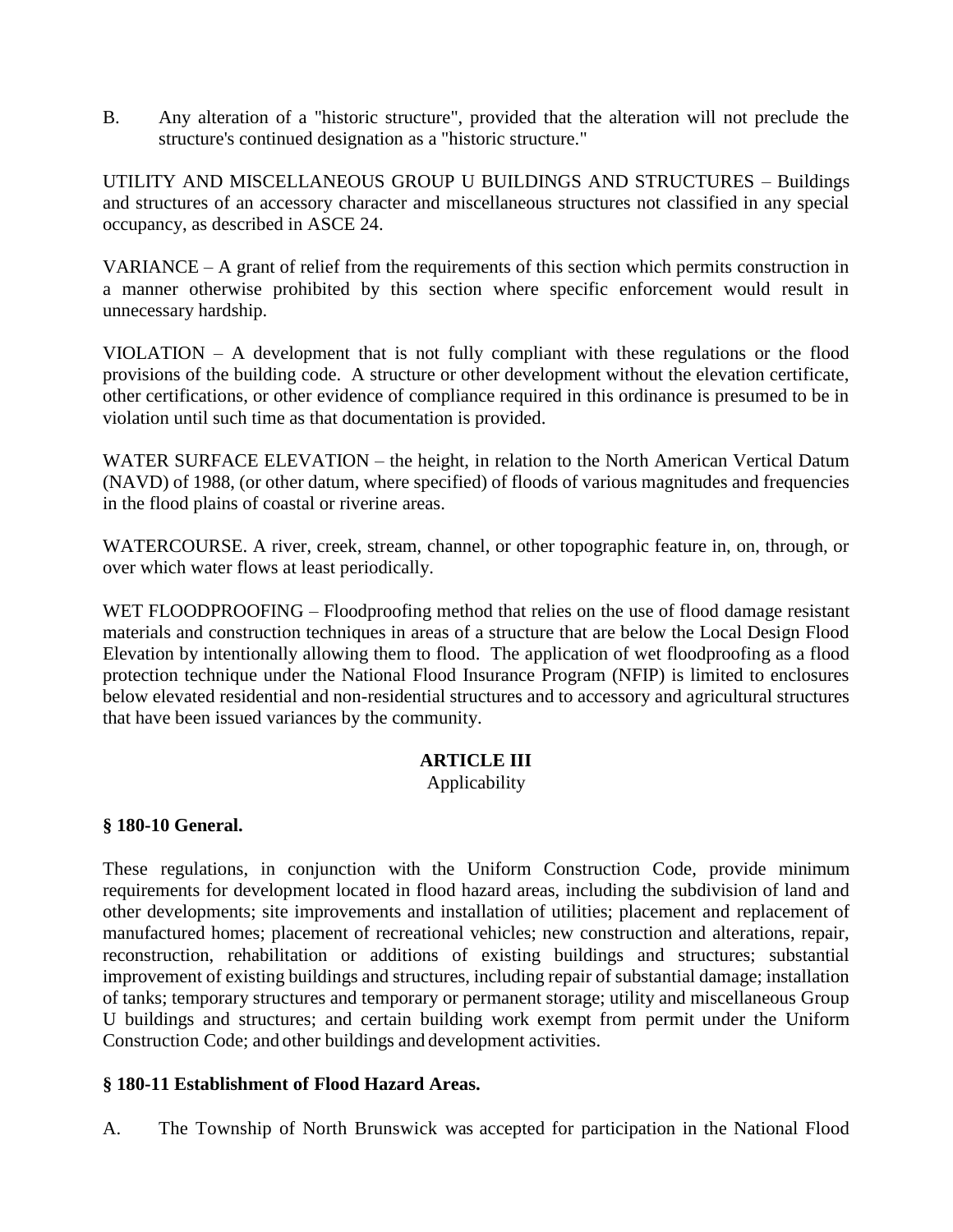Insurance Program on May 1, 1980. The National Flood Insurance Program (NFIP) floodplain management regulations encourage that all Federal, State, and Local regulations that are more stringent than the minimum NFIP standards take precedence in permitting decisions. The FHACA requires that the effective Flood Insurance Rate Map, most recent preliminary FEMA mapping and flood studies, and Department delineations be compared to determine the most restrictive mapping. The FHACA also regulates unstudied flood hazard areas in watersheds measuring 50 acres or greater in size and most riparian zones in New Jersey. Because of these higher standards, the regulated flood hazard area in New Jersey may be more expansive and more restrictive than the FEMA Special Flood Hazard Area. Maps and studies that establish flood hazard areas are on file at the Department of Community Development located at 710 Hermann Road, North Brunswick, New Jersey.

- B. The following sources identify flood hazard areas in this jurisdiction and must be considered when determining the Best Available Flood Hazard Data Area:
	- (1) Effective Flood Insurance Study.

Special Flood Hazard Areas (SFHAs) identified by the Federal Emergency Management Agency, for the Township of North Brunswick, Community No. 340271, in a scientific and engineering report entitled "Flood Insurance Study, Middlesex County, New Jersey (All Jurisdictions)" dated July 6, 2010 and the accompanying Flood Insurance Rate Maps (FIRM) identified in Table 1 whose effective date of July 6, 2010 are hereby adopted by reference.

| <b>Effective FIRMs #</b> | <b>Effective Date</b> |
|--------------------------|-----------------------|
| 34023C0109F              | July 6, 2010          |
| 34023C0117F              | July 6, 2010          |
| 34023C0126F              | July 6, 2010          |
| 34023C0127F              | July 6, 2010          |
| 34023C0128F              | July 6, 2010          |
| 34023C0129F              | July 6, 2010          |
| 34023C0131F              | July 6, 2010          |
| 34023C0133F              | July 6, 2010          |
| 34023C0136F              | July 6, 2010          |
| 34023C0137F              | July 6, 2010          |

Table 1.

### (2) Federal Best Available Information.

The Township of North Brunswick shall utilize Federal flood information as listed in the table below that provides more detailed hazard information, higher flood elevations, larger flood hazard areas, and results in more restrictive regulations. This information may include but is not limited to preliminary flood elevation guidance from FEMA (such as Advisory Flood Hazard Area Maps, Work Maps or Preliminary FIS and FIRM). Additional Federal Best Available studies issued after the date of this ordinance must also be considered. These studies are listed on FEMA's Map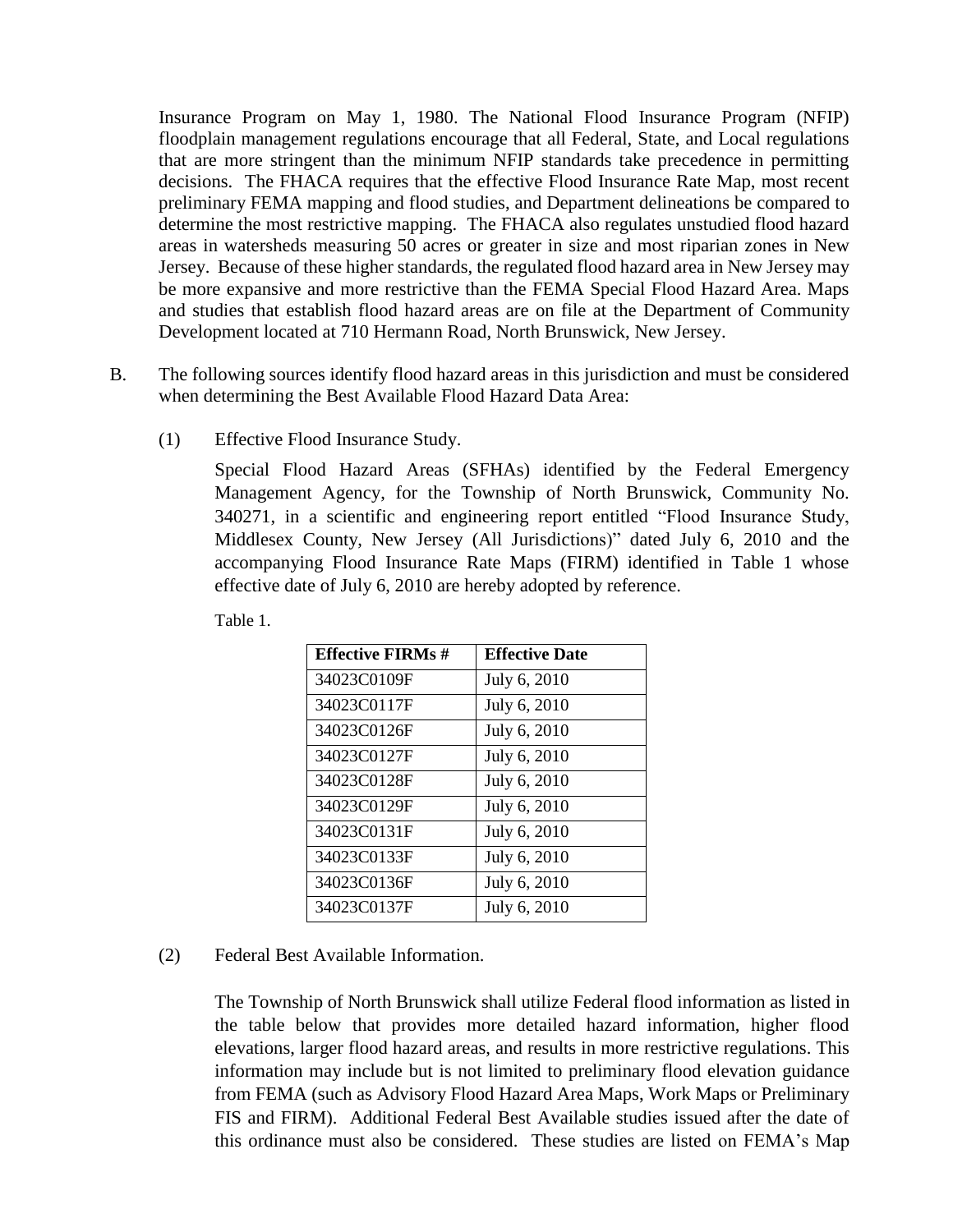Service Center. This information shall be used for floodplain regulation purposes only.

Table 2.

| <b>Preliminary FIRMs #</b> | <b>Effective Date</b> |
|----------------------------|-----------------------|
| 34023C0131G                | January 31, 2014      |

(3) State Regulated Flood Hazard Areas.

For State regulated waters, the NJ Department of Environmental Protection (NJDEP) identifies the flood hazard area as the land, and the space above that land, which lies below the "Flood Hazard Area Control Act Design Flood Elevation", as defined in Article II, and as described in the New Jersey Flood Hazard Area Control Act at N.J.A.C. 7:13. A FHACA flood hazard area exists along every regulated water that has a drainage area of 50 acres or greater. Such area may extend beyond the boundaries of the Special Flood Hazard Areas (SFHAs) as identified by FEMA. The following is a list of New Jersey State studied waters in this community under the FHACA, and their respective map identification numbers.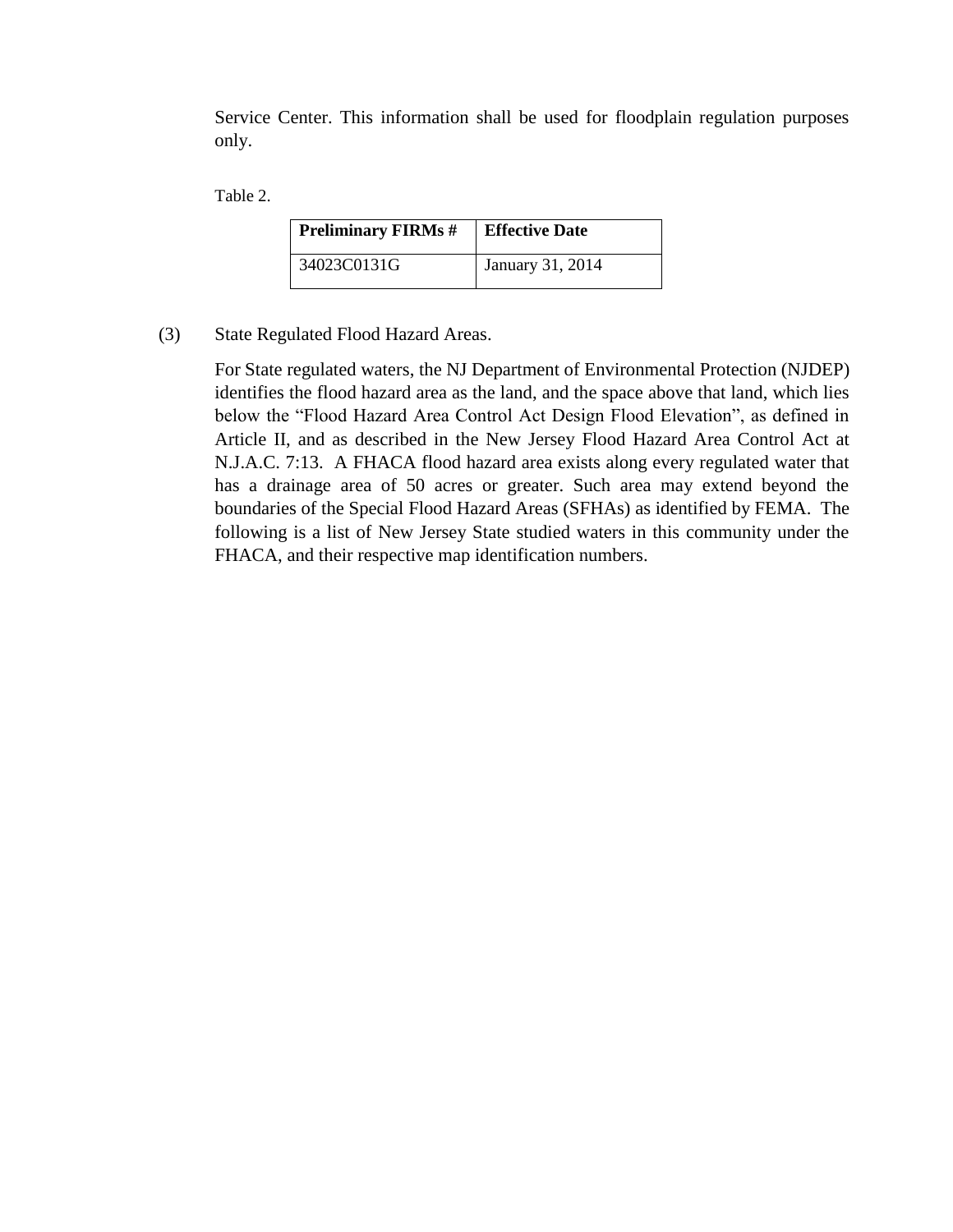## Table 3.

| <b>Name of Studied Water</b>  | <b>File Name</b> | <b>Sheet Number</b> |
|-------------------------------|------------------|---------------------|
| Six Mile Run                  | D0000006         | $SX-1$              |
| Sucker Bk, Sucker Bk Trib     | D0000007         | SKT-1               |
| Mile Run Trib                 | D0000027         | $MLT-1$             |
| Mile Run                      | D0000028         | $ML-2$              |
| Mae Bk                        | D0000030         | $MA-2$              |
| Mae Bk                        | D0000031         | $MA-1$              |
| Lawrence Bk                   | D0000032         | $L-7$               |
| Lawrence Bk                   | D0000033         | $L-6$               |
| Lawrence Bk                   | D0000034         | $L-5$               |
| Lawrence Bk                   | D0000035         | $L-4$               |
| Lawrence Bk                   | D0000036         | $L-3$               |
| Lawrence Bk                   | D0000037         | $L-2$               |
| <b>Irelands Bk</b>            | D0000041         | $I-1$               |
| Cow Yard Bk                   | H2000057         | 43                  |
| Oakeys Bk                     | H2000063         | 37                  |
| Oakeys Bk, Trib to Oakeys Bk  | H2000064         | 36                  |
| Oakeys Bk                     | H2000065         | 35                  |
| Oakeys Bk, Lawrence Bk        | H2000066         | 34                  |
| Oakeys Bk                     | H2000067         | 33                  |
| Oakeys Bk                     | H2000068         | 32                  |
| Oakeys Bk, Lawrence Bk        | H2000070         | 30                  |
| Oakeys Bk                     | H2000072         | 28                  |
| <b>Lawrence Brook</b>         | H2000002p        | 01P                 |
| <b>Oakeys Brook</b>           | H2000008p        | 08P                 |
| <b>Oakeys Brook</b>           | H2000009p        | 09P                 |
| <b>Oakeys Brook</b>           | H2000010p        | 10P                 |
| <b>Oakeys Brook tributary</b> | H2000012p        | $12P-R$             |
| <b>Cow Yard Brook</b>         | H2000013p        | 13P-R               |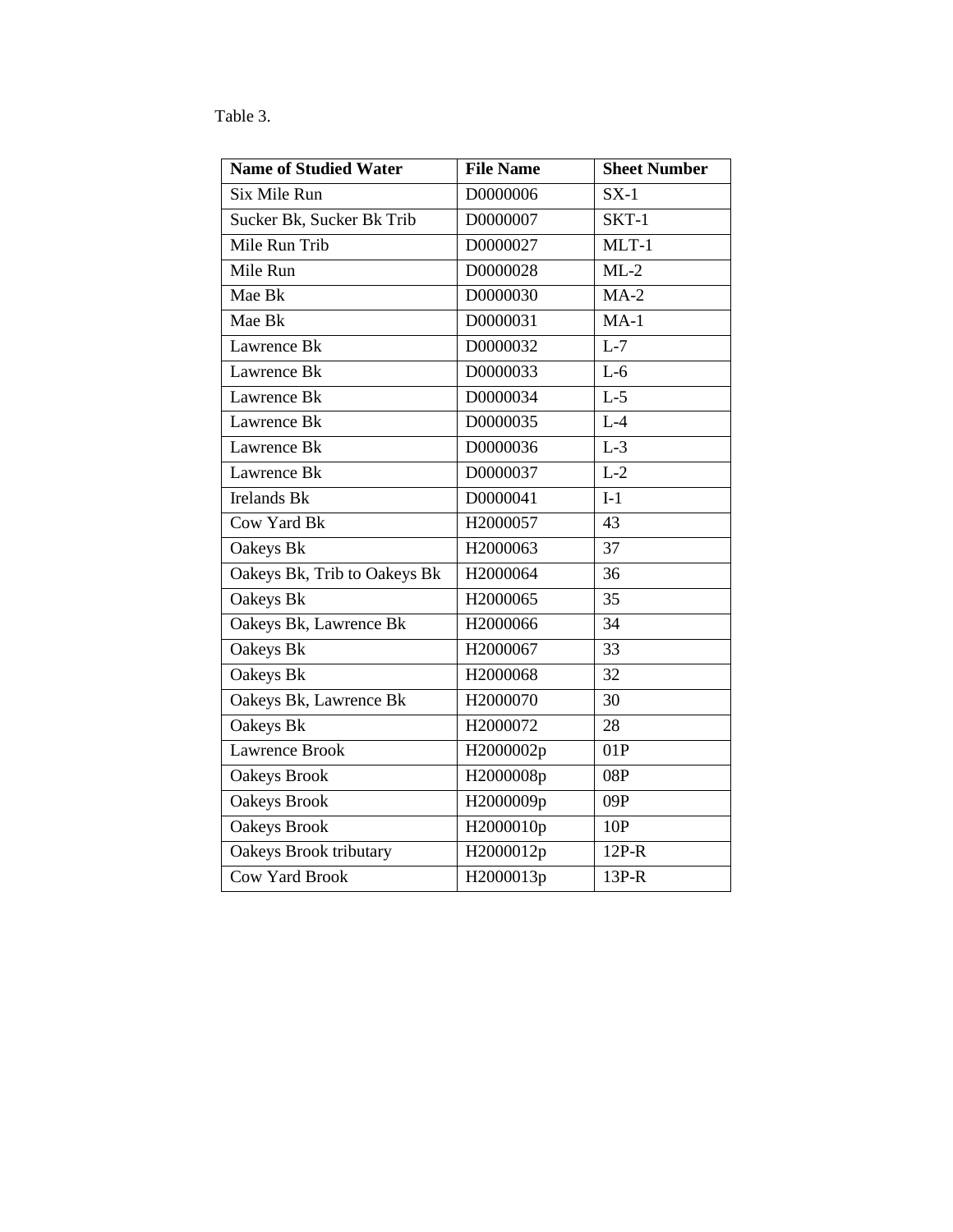### **§ 180-12 Establishing the Local Design Flood Elevation (LDFE).**

- A. The Local Design Flood Elevation (LDFE) is established in the flood hazard areas determined in §180-11, above, using the best available flood hazard data sources, and the Flood Hazard Area Control Act minimum statewide elevation requirements for lowest floors in A, Coastal A, and V zones, ASCE 24 requirements for critical facilities as specified by the building code, plus additional freeboard as specified by this ordinance. At a minimum, the Local Design Flood Elevation shall be as follows:
	- (1) For a delineated watercourse, the elevation associated with the Best Available Flood Hazard Data Area determined in §180-11 above plus one foot or as described by N.J.A.C. 7:13 of freeboard; or
	- (2) For any non-delineated watercourse (where mapping or studies described in §180- 11(B)(1) and §180-11(B)(2) are not available) that has a contributory drainage area of 50 acres or more, the applicants must provide one of the following to determine the Local Design Flood Elevation:
		- (a) A copy of an unexpired NJDEP Flood Hazard Area Verification plus one foot of freeboard and any additional freeboard as required by ASCE 24; or
		- (b) A determination of the Flood Hazard Area Design Flood Elevation using Method 5 or Method 6 (as described in N.J.A.C. 7:13) plus one foot of freeboard and any additional freeboard as required by ASCE 24. Any determination using these methods must be sealed and submitted according to §180-37-38.
	- (3) AO Zones For Zone AO areas on the municipality's FIRM (or on preliminary flood elevation guidance from FEMA), the Local Design Flood Elevation is determined from the FIRM panel as the highest adjacent grade plus the depth number specified plus one foot of freeboard. If no depth number is specified, the Local Design Flood Elevation is three (3) feet above the highest adjacent grade.
	- (4) Class IV Critical Facilities For any proposed development of new and substantially improved Flood Design Class IV Critical Facilities, the Local Design Flood Elevation must be the higher of the 0.2% annual chance (500 year) flood elevation or the Flood Hazard Area Design Flood Elevation with an additional two (2) feet of freeboard in accordance with ASCE 24.
	- (5) Class III Critical Facilities For proposed development of new and substantially improved Flood Design Class III Critical Facilities in coastal high hazard areas, the Local Design Flood Elevation must be the higher of the 0.2% annual chance (500 year) flood elevation or the Flood Hazard Area Design Flood Elevation with an additional one (1) foot of freeboard in accordance with ASCE 24.

### **ARTICLE IV**

Duties and Powers of the Floodplain Administrator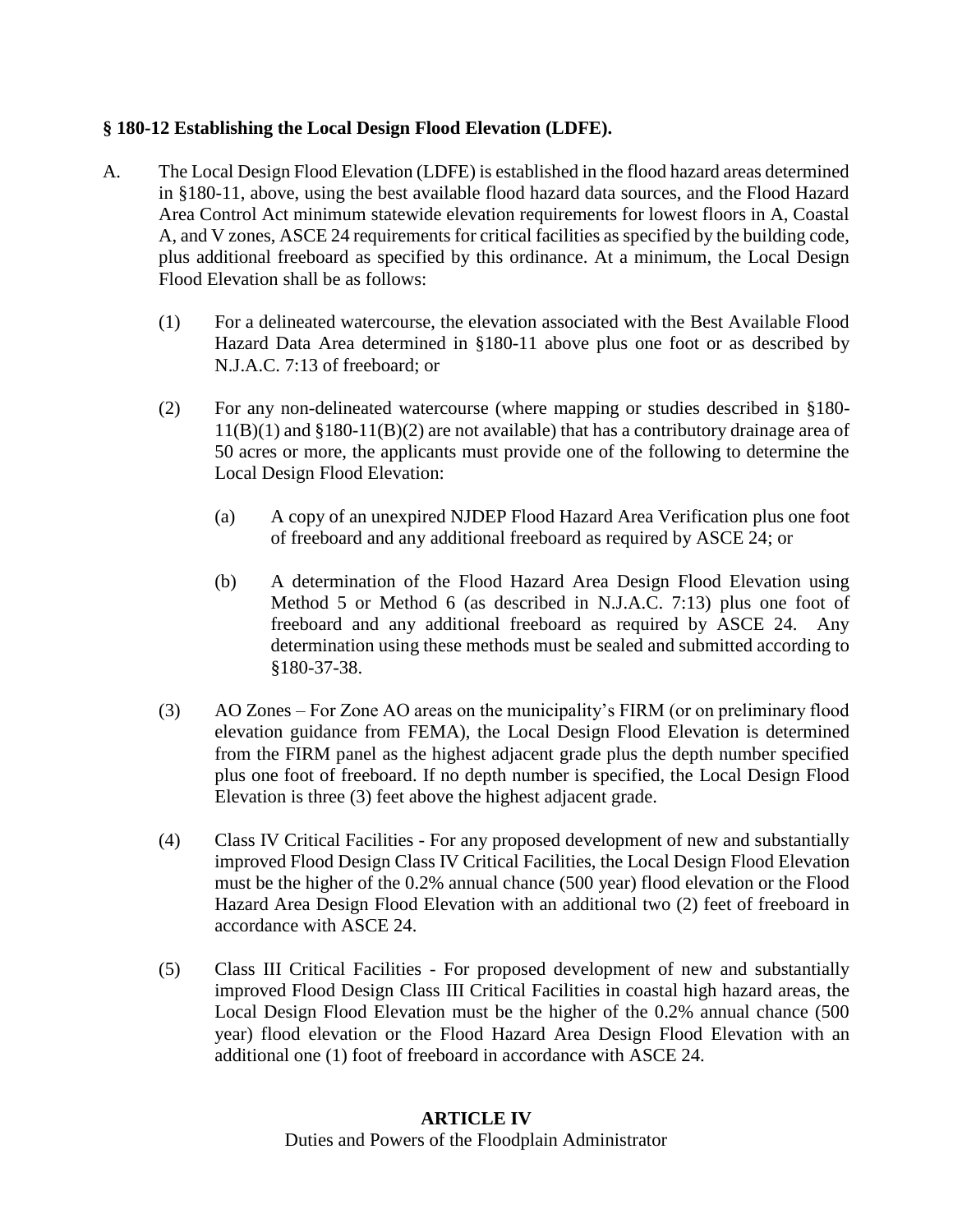### **§ 180-13 Floodplain Administrator Designation.**

The Construction Official is designated the Floodplain Administrator. The Floodplain Administrator shall have the authority to delegate performance of certain duties to other employees.

### **§ 180-14 General.**

The Floodplain Administrator is authorized and directed to administer the provisions of these regulations. The Floodplain Administrator shall have the authority to render interpretations of these regulations consistent with the intent and purpose of these regulations and to establish policies and procedures in order to clarify the application of its provisions. Such interpretations, policies and procedures shall be consistent with the intent and purpose of these regulations and the flood provisions of the building code and shall not have the effect of waiving specific requirements without the granting of a variance pursuant to Article VIII of these regulations.

### **§ 180-15 Coordination.**

The Construction Official, acting as the Floodplain Administrator, will administer and enforce the flood provisions of the Uniform Construction Code.

### **§ 180-16 Duties**.

- A. The duties of the Floodplain Administratorshall include but are not limited to:
	- (1) Review all permit applications to determine whether proposed development is located in flood hazard areas established in Article III of these regulations.
	- (2) Require development in flood hazard areas to be reasonably safe from flooding and to be designed and constructed with methods, practices and materials that minimize flood damage.
	- (3) Interpret flood hazard area boundaries and provide available flood elevation and flood hazard information.
	- (4) Determine whether additional flood hazard data shall be obtained or developed.
	- (5) Review required certifications and documentation specified by these regulations and the building code to determine that such certifications and documentations are complete.
	- (6) Establish, in coordination with the Construction Official, written procedures for administering and documenting determinations of substantial improvement and substantial damage made pursuant to §180-28 of these regulations.
	- (7) Coordinate with the Construction Official and others to identify and investigate damaged buildings located in flood hazard areas and inform owners of the requirement to obtain permits forrepairs.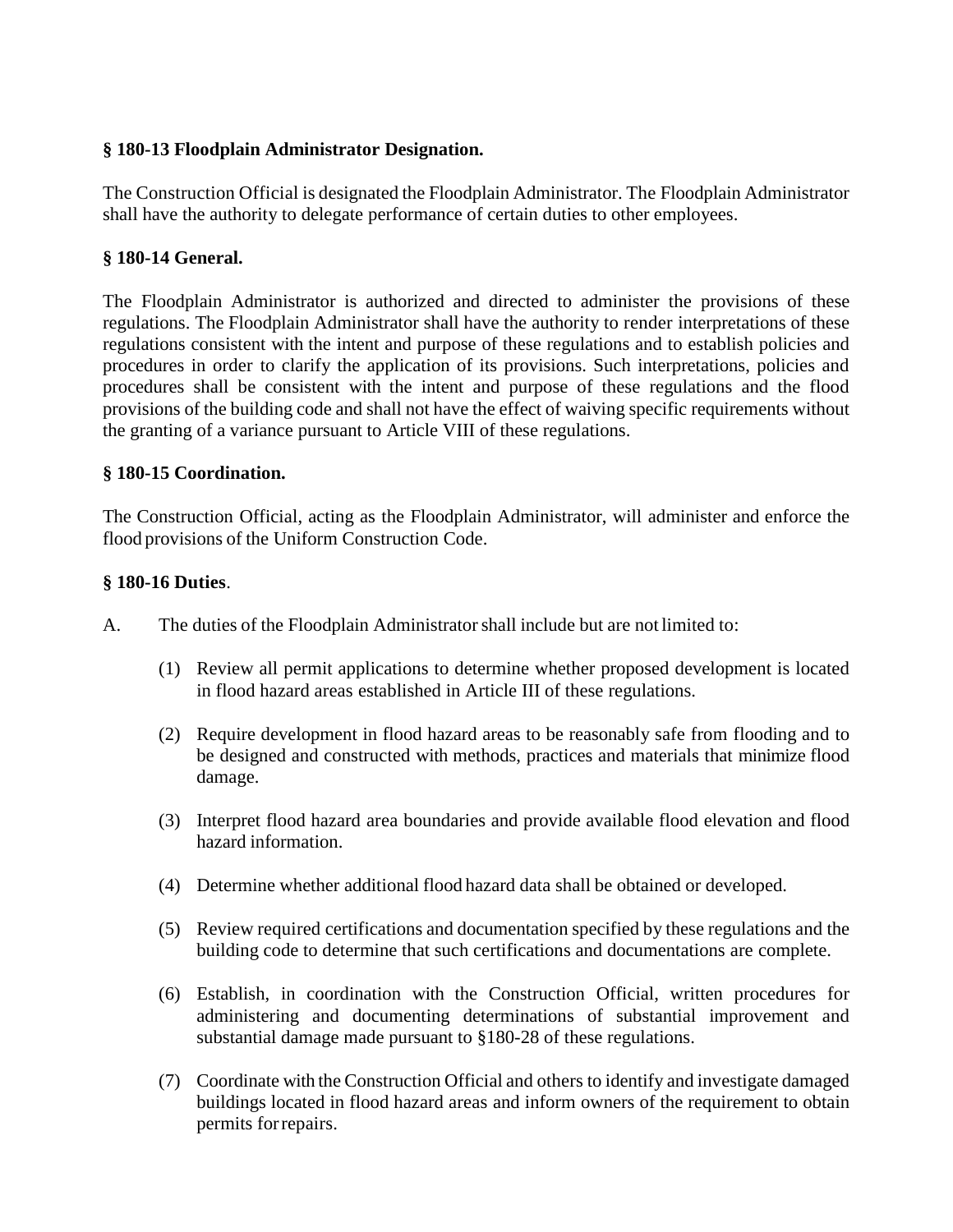- (8) Review requests submitted to the Construction Official seeking approval to modify the strict application of the flood load and flood resistant construction requirements of the Uniform Construction code to determine whether such requests require consideration as a variance pursuant to Article VIII of these regulations.
- (9) Require applicants who submit hydrologic and hydraulic engineering analyses to support permit applications to submit to FEMA the data and information necessary to maintain the Flood Insurance Rate Maps when the analyses propose to change base flood elevations, flood hazard area boundaries, or floodway designations; such submissions shall be made within 6 months of such data becoming available.
- (10) Require applicants who propose alteration of a watercourse to notify adjacent jurisdictions and the NJDEP Bureau of Flood Engineering, and to submit copies of such notifications to the Federal Emergency Management Agency(FEMA).
- (11) Inspect development in accordance with Article VII of these regulations and inspect flood hazard areas to determine if development is undertaken without issuance of permits.
- (12) Prepare comments and recommendations for consideration when applicants seek variances in accordance with Article VIII of these regulations.
- (13) Cite violations in accordance with Article XVII of these regulations.
- (14) Notify the Federal Emergency Management Agency when the corporate boundaries of the Township of North Brunswick have been modified.
- (15) Permit Ordinary Maintenance and Minor Work in the regulated areas discussed in §180- 11.

### **§ 180-17 Use of changed technical data.**

The Floodplain Administrator and the applicant shall not use changed flood hazard area boundaries or base flood elevations for proposed buildings or developments unless the Floodplain Administrator or applicant has applied for a Conditional Letter of Map Revision (CLOMR) to the Flood Insurance Rate Map (FIRM) revision and has received the approval of the Federal Emergency Management Agency. A revision of the effective FIRM does not remove the related feature(s) on a flood hazard area delineation that has been promulgated by the NJDEP. A separate application must be made to the State pursuant to N.J.A.C. 7:13 for revision of a flood hazard design flood elevation, flood hazard area limit, floodway limit, and/or other related feature.

#### **§ 180-18 Other permits**.

It shall be the responsibility of the Floodplain Administrator to assure that approval of a proposed development shall not be given until proof that necessary permits have been granted by Federal or State agencies having jurisdiction over such development, including Section 404 of the Clean Water Act. In the event of conflicting permit requirements, the Floodplain Administrator must ensure that the most restrictive floodplain management standards are reflected in permit approvals.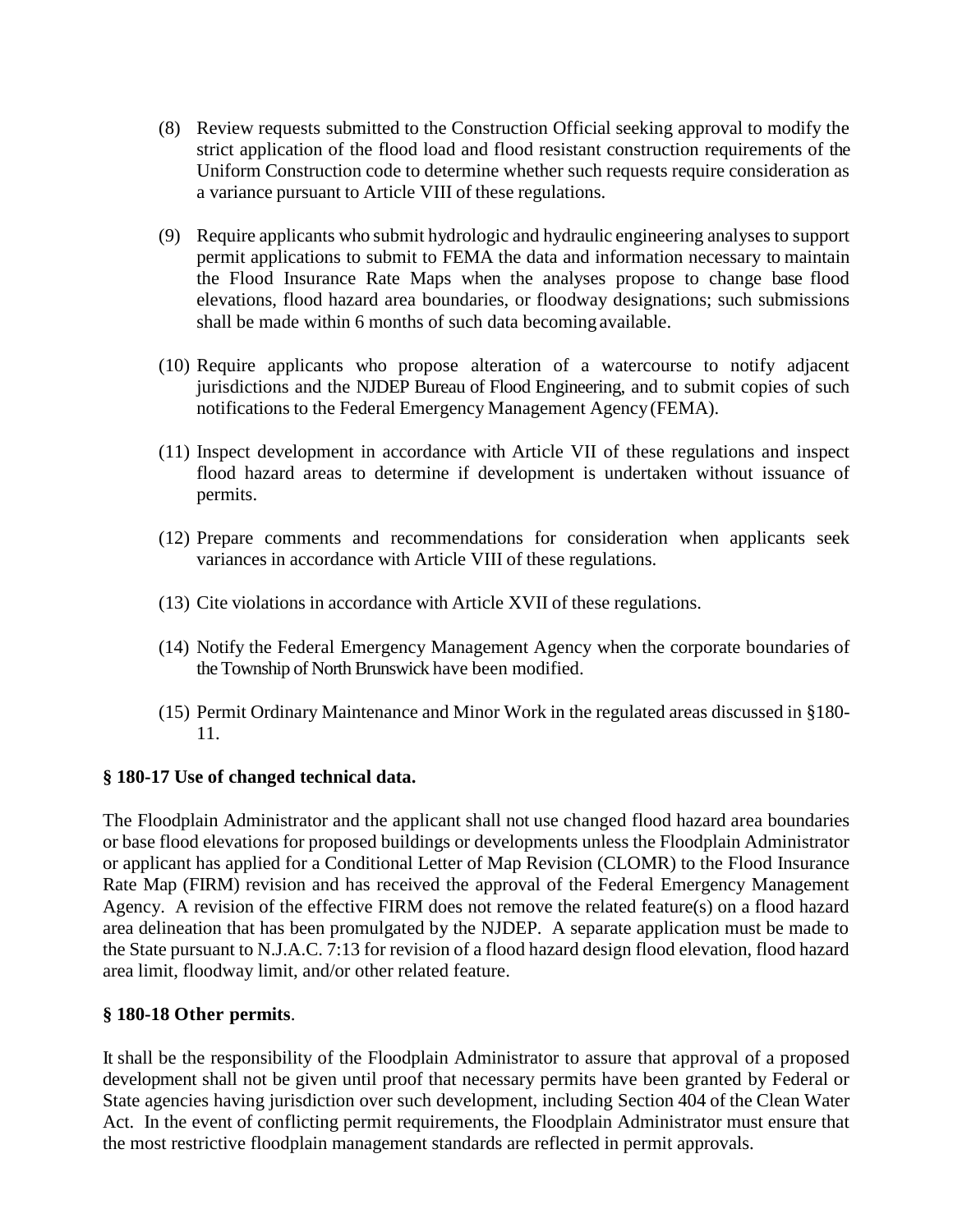## **§ 180-19 Determination of Local Design Flood Elevations.**

- A. If design flood elevations are not specified, the Floodplain Administrator is authorized to require the applicant to:
	- (1) Obtain, review, and reasonably utilize data available from a Federal, State, or other source, or
	- (2) Determine the design flood elevation in accordance with accepted hydrologic and hydraulic engineering techniques. Such analyses shall be performed and sealed by a licensed professional engineer. Studies, analyses, and computations shall be submitted in sufficient detail to allowreviewand approval by the Floodplain Administrator. The accuracy of data submitted for such determination shall be the responsibility of the applicant.
- B. It shall be the responsibility of the Floodplain Administrator to verify that the applicant's proposed Best Available Flood Hazard Data Area and the Local Design Flood Elevation in any development permit accurately applies the best available flood hazard data and methodologies for determining flood hazard areas and design elevations described in §180- 11 and §180-12 respectively. This information shall be provided to the Construction Official and documented according to §180-29.

### **§ 180-20 Requirement to submit new technical data.**

Base Flood Elevations may increase or decrease resulting from natural changes (e.g. erosion, accretion, channel migration, subsidence, uplift) or man-made physical changes (e.g. dredging, filling, excavation) affecting flooding conditions. As soon as practicable, but not later than six months after the date of a man-made change or when information about a natural change becomes available, the Floodplain Administrator shall notify the Federal Insurance Administrator of the changes by submitting technical or scientific data in accordance with Title 44 Code of Federal Regulations Section 65.3. Such a submission is necessary so that upon confirmation of those physical changes affecting flooding conditions, risk premium rates and floodplain management requirements will be based upon current data.

### **§ 180-21 Activities in riverine flood hazard areas.**

In riverine flood hazard areas where design flood elevations are specified but floodways have not been designated, the Floodplain Administrator shall not permit any new construction, substantial improvement or other development, including the placement of fill, unless the applicant submits an engineering analysis prepared by a licensed professional engineer that demonstrates that the cumulative effect of the proposed development, when combined with all other existing and anticipated flood hazard area encroachment, will not increase the design flood elevation more than 0.2 feet at any point within the community.

### **§ 180-22 Floodway encroachment.**

Prior to issuing a permit for any floodway encroachment, including fill, new construction, substantial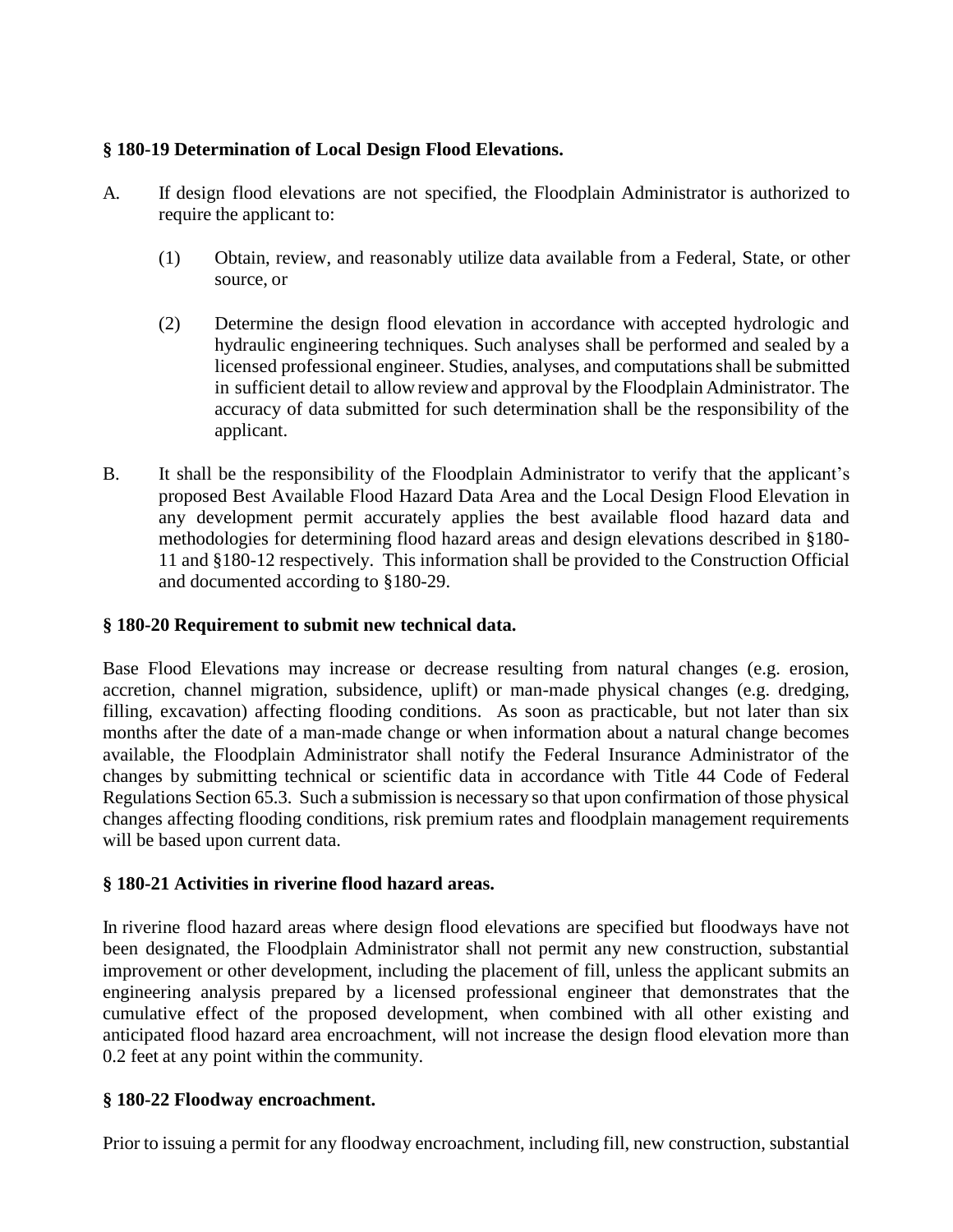improvements and other development or land- disturbing-activity, the Floodplain Administrator shall require submission of a certification prepared by a licensed professional engineer, along with supporting technical data, that demonstrates that such development will not cause any increase in the base flood level.

### **§ 180-23 Floodway revisions.**

A floodway encroachment that increases the level of the base flood is authorized if the applicant has applied for a Conditional Letter of Map Revision (CLOMR) to the Flood Insurance Rate Map (FIRM) and has received the approval of FEMA.

### **§ 180-24 Watercourse alteration.**

Prior to issuing a permit for any alteration or relocation of any watercourse, the Floodplain Administrator shall require the applicant to provide notification of the proposal to the appropriate authorities of all adjacent government jurisdictions, as well as the NJDEP Bureau of Flood Engineering and the Division of Land Resource Protection. A copy of the notification shall be maintained in the permit records and submitted toFEMA.

### **§ 180-25 Engineering analysis.**

The Floodplain Administrator shall require submission of an engineering analysis prepared by a licensed professional engineer, demonstrating that the flood-carrying capacity of the altered or relocated portion of the watercourse will be maintained, neither increased nor decreased. Such watercourses shall be maintained in a manner that preserves the channel's flood-carrying capacity.

#### **§ 180-26 Alterations in coastal areas.**

The excavation or alteration of sand dunes is governed by the New Jersey Coastal Zone Management (CZM) rules, N.J.A.C. 7:7. Prior to issuing a flood damage prevention permit for any alteration of sand dunes in coastal high hazard areas and Coastal A Zones, the Floodplain Administrator shall require that a New Jersey CZM permit be obtained and included in the flood damage prevention permit application. The applicant shall also provide documentation of any engineering analysis, prepared by a licensed professional engineer, that demonstrates that the proposed alteration will not increase the potential for flood damage.

#### **§ 180-27 Development in riparian zones**

All development in Riparian Zones as described in N.J.A.C. 7:13 is prohibited by this ordinance unless the applicant has received an individual or general permit or has complied with the requirements of a permit by rule or permit by certification from NJDEP Division of Land Resource Protection prior to application for a floodplain development permit and the project is compliant with all other Floodplain Development provisions of this ordinance. The width of the riparian zone can range between 50 and 300 feet and is determined by the attributes of the waterbody and designated in the New Jersey Surface Water Quality Standards N.J.A.C. 7:9B. The portion of the riparian zone located outside of a regulated water is measured landward from the top of bank. Applicants can request a verification of the riparian zone limits or a permit applicability determination to determine State permit requirements under N.J.A.C. 7:13 from the NJDEP Division of Land Resource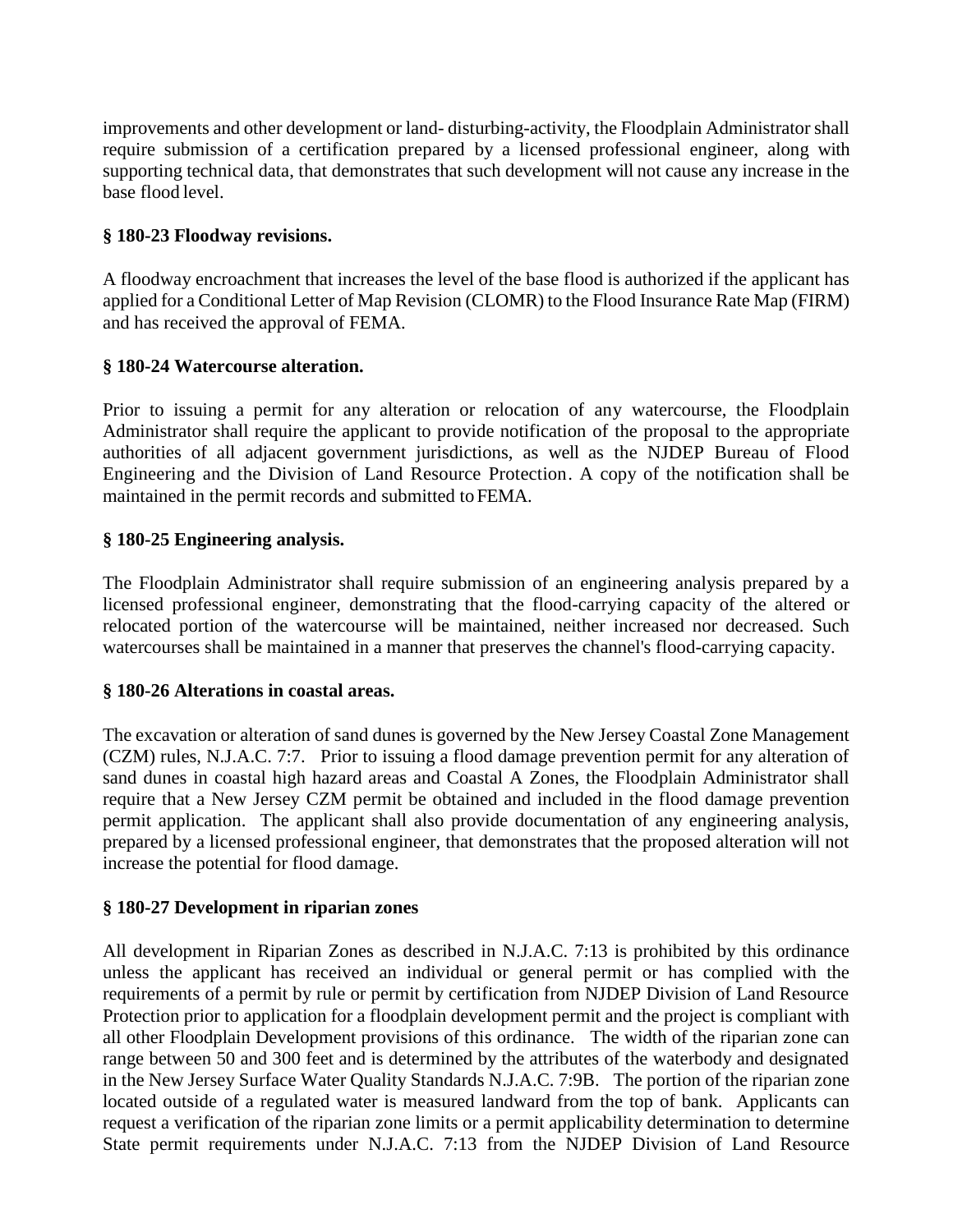Protection.

## **§ 180-28 Substantial improvement and substantial damage determinations.**

- A. When buildings and structures are damaged due to any cause including but not limited to manmade, structural, electrical, mechanical, or natural hazard events, or are determined to be unsafe as described in N.J.A.C. 5:23; and **f**or applications for building permits to improve buildings and structures, including alterations, movement, repair, additions, rehabilitations, renovations, ordinary maintenance and minor work, substantial improvements, repairs of substantial damage, and any other improvement of or work on such buildings and structures, the Floodplain Administrator, in coordination with the Construction Official, shall:
	- (1) Estimate the market value, or require the applicant to obtain a professional appraisal prepared by a qualified independent appraiser, of the market value of the building or structure before the start of construction of the proposed work; in the case of repair, the market value of the building or structure shall be the market value before the damage occurred and before any repairs are made.
	- (2) Determine and include the costs of all ordinary maintenance and minor work, as discussed in §180-11, performed in the floodplain regulated by this ordinance in addition to the costs of those improvements regulated by the Construction Official in substantial damage and substantial improvement calculations.
	- (3) Compare the cost to perform the improvement, the cost to repair the damaged building to its pre-damaged condition, or the combined costs of improvements and repairs, where applicable, to the market value of the building or structure.
	- (4) Determine and document whether the proposed work constitutes substantial improvement or repair of substantial damage.
	- (5) Notify the applicant in writing when it is determined that the work constitutes substantial improvement or repair of substantial damage and that compliance with the flood resistant construction requirements of the building code is required and notify the applicant in writing when it is determined that work does not constitute substantial improvement or repair of substantialdamage. The Floodplain Administrator shall also provide all letters documenting substantial damage and compliance with flood resistant construction requirements of the building code to the NJDEP Bureau of Flood Engineering.

# **§ 180-29 Department records.**

In addition to the requirements of the building code and these regulations, and regardless of any limitation on the period required for retention of public records, the Floodplain Administrator shall maintain and permanently keep and make available for public inspection all records that are necessary for the administration of these regulations and the flood provisions of the Uniform Construction Code, including Flood Insurance Studies, Flood Insurance Rate Maps; documents from FEMA that amend or revise FIRMs; NJDEP delineations, records of issuance of permits and denial of permits; records of ordinary maintenance and minor work, determinations of whether proposed work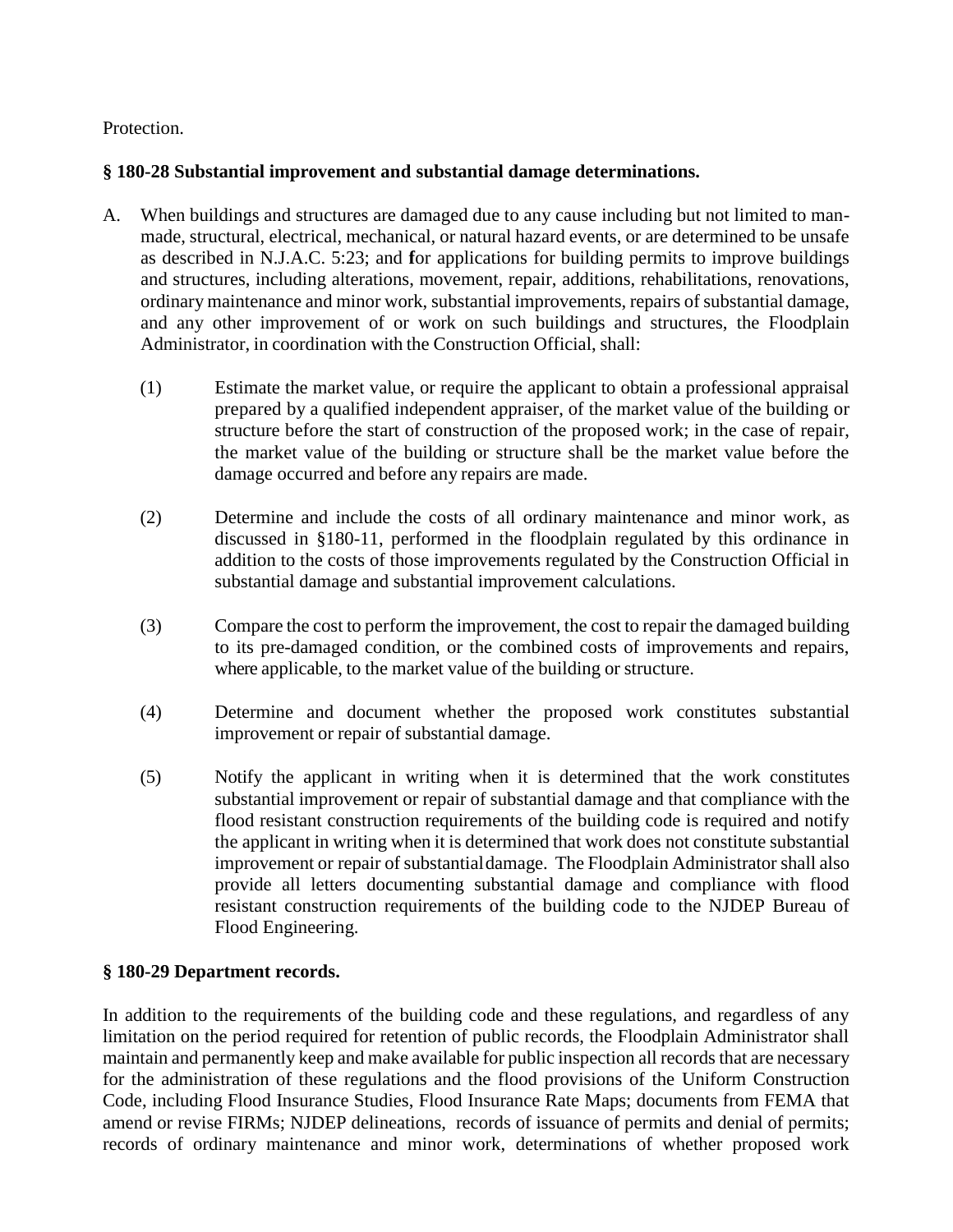constitutes substantial improvement or repair of substantial damage; required certifications and documentation specified by the Uniform Construction Code and these regulations including as-built Elevation Certificates; notifications to adjacent communities, FEMA, and the State related to alterations of watercourses; assurance that the flood carrying capacity of altered waterways will be maintained; documentation related to variances, including justification for issuance or denial; and records of enforcement actions taken pursuant to these regulations and the flood resistant provisions of the Uniform Construction Code. The Floodplain Administrator shall also record the required elevation, determination method, and base flood elevation source used to determine the Local Design Flood Elevation in the floodplain development permit.

### **§ 180-30 Liability.**

The Floodplain Administrator and any employee charged with the enforcement of these regulations, while acting for the jurisdiction in good faith and without malice in the discharge of the duties required by these regulations or other pertinent law or ordinance, shall not thereby be rendered liable personally and is hereby relieved from personal liability for any damage accruing to persons or property as a result of any act or by reason of an act or omission in the discharge of official duties. Any suit instituted against an officer or employee because of an act performed by that officer or employee in the lawful discharge of duties and under the provisions of these regulations shall be defended by legal representative of the jurisdiction until the final termination of the proceedings. The Floodplain Administrator and any subordinate shall not be liable for cost in any action, suit or proceeding that is instituted in pursuance of the provisions of these regulations.

# **ARTICLE V**

Permits

### **§ 180-31 Permits Required.**

Any person, owner or authorized agent who intends to conduct any development in a flood hazard area shall first make application to the Floodplain Administrator and shall obtain the required permit. Depending on the nature and extent of proposed development that includes a building or structure, the Floodplain Administrator may determine that a floodplain development permit or approval is required in addition to a building permit.

#### **§ 180-32 Application for permit.**

- A. The applicant shall file an application in writing on a form furnished by the Floodplain Administrator. Such application shall:
- (1) Identify and describe the development to be covered by the permit.
	- (2) Describe the land on which the proposed development is to be conducted by legal description, street address or similar description that will readily identify and definitively locate the site.
	- (3) Indicate the use and occupancy for which the proposed development is intended.
	- (4) Be accompanied by a site plan and construction documents as specified in Article VI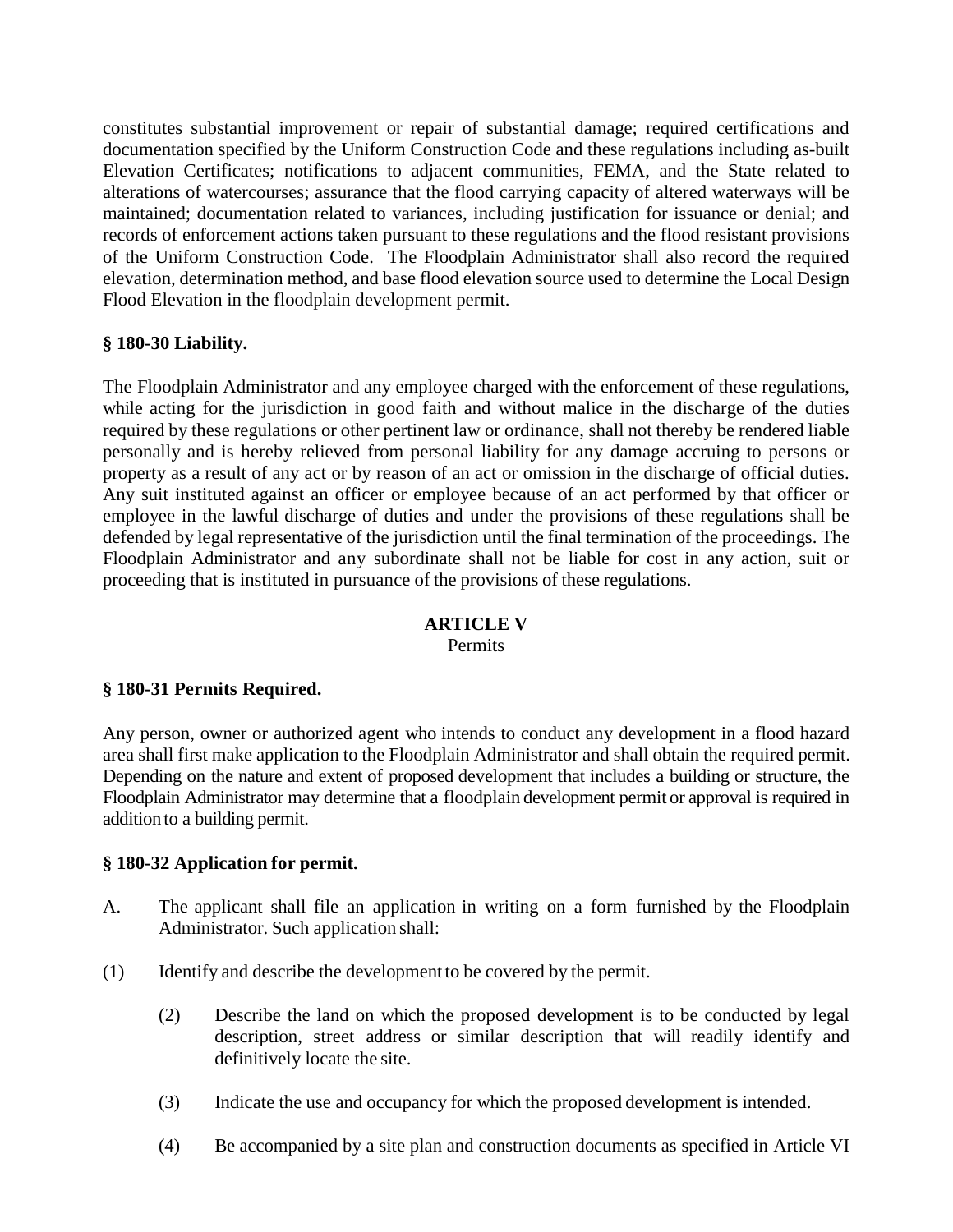of these regulations, grading and filling plans and other information deemed appropriate by the Floodplain Administrator.

- (5) State the valuation of the proposed work, including the valuation of ordinary maintenance and minor work.
- (6) Be signed by the applicant or the applicant's authorized agent.

### **§ 180-33 Validity of permit.**

The issuance of a permit under these regulations or the Uniform Construction Code shall not be construed to be a permit for, or approval of, any violation of this appendix or any other ordinance of the jurisdiction. The issuance of a permit based on submitted documents and information shall not prevent the Floodplain Administrator from requiring the correction of errors. The Floodplain Administrator is authorized to prevent occupancy or use of a structure or site which is in violation of these regulations or other ordinances of this jurisdiction.

#### **§ 180-34 Expiration.**

A permit shall become invalid when the proposed development is not commenced within 180 days after its issuance, or when the work authorized is suspended or abandoned for a period of 180 days after the work commences. Extensions shall be requested in writing and justifiable cause demonstrated. The Floodplain Administrator is authorized to grant, in writing, one or more extensions of time, for periods not more than 180 days each.

#### **§ 180-35 Suspension or revocation.**

The Floodplain Administrator is authorized to suspend or revoke a permit issued under these regulations wherever the permit is issued in error or on the basis of incorrect, inaccurate or incomplete information, or in violation of any ordinance or code of this jurisdiction.

#### **ARTICLE VI**

Site Plans and Construction Documents

#### **§ 180-36 Information for development in flood hazard areas.**

- A. The site plan or construction documents for any development subject to the requirements of these regulations shall be drawn to scale and shall include, as applicable to the proposed development:
	- (1) Delineation of flood hazard areas, floodway boundaries and flood zone(s), base flood elevation(s), and ground elevations when necessary for review of the proposed development. For buildings that are located in more than one flood hazard area, the elevation and provisions associated with the most restrictive flood hazard area shall apply.
	- (2) Where base flood elevations or floodway data are not included on the FIRM or in the Flood Insurance Study, they shall be established in accordance with §180-37.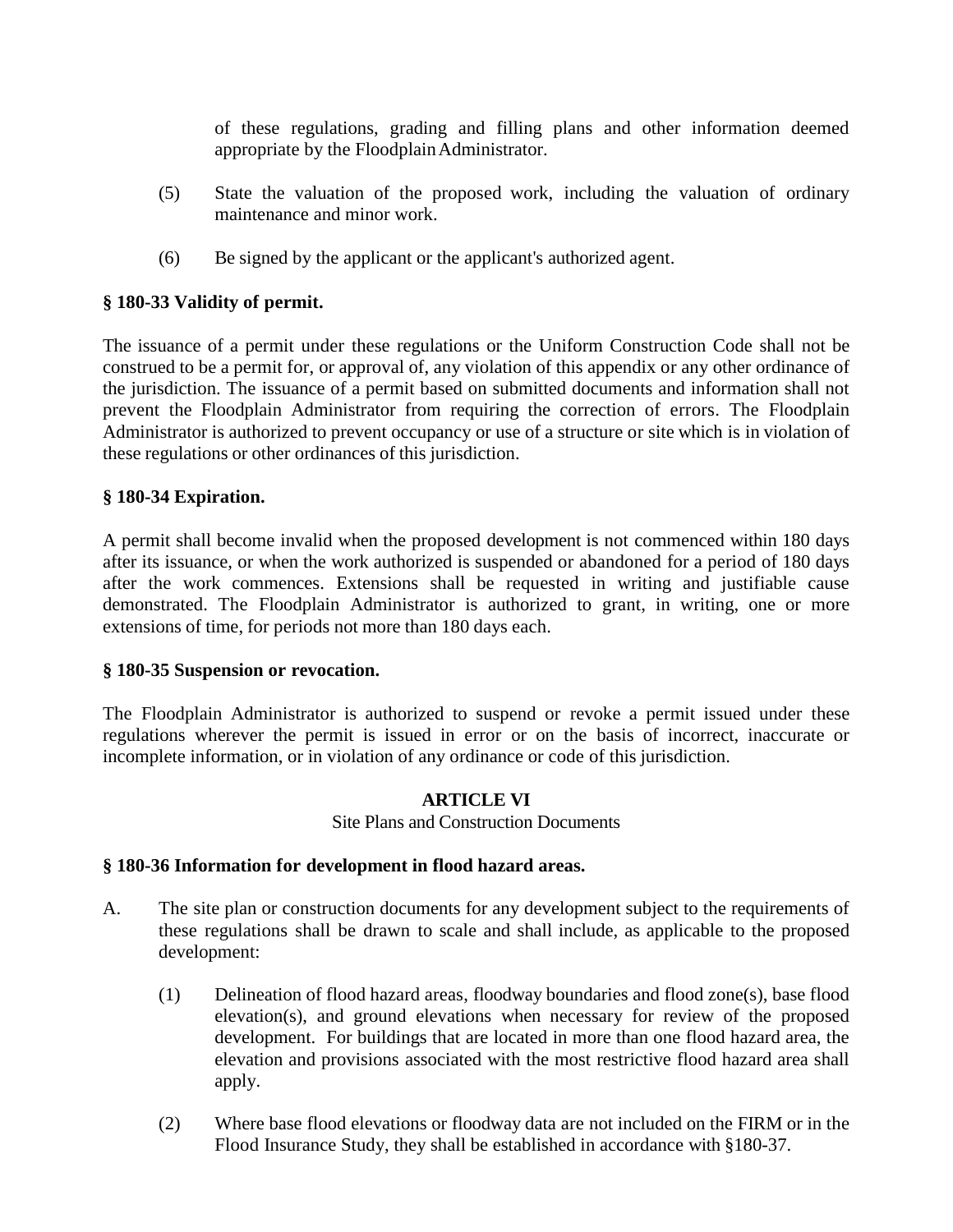- (3) Where the parcel on which the proposed development will take place will have more than 50 lots or is larger than 5 acres and base flood elevations are not included on the FIRM or in the Flood Insurance Study, such elevations shall be established in accordance with §180-37(A)(3) of theseregulations.
- (4) Location of the proposed activity and proposed structures, and locations of existing buildings and structures; in coastal high hazard areas and Coastal A zones, new buildings shall be located landward of the reach of mean high tide.
- (5) Location, extent, amount, and proposed final grades of any filling, grading, or excavation.
- (6) Where the placement of fill is proposed, the amount, type, and source of fill material; compaction specifications; a description of the intended purpose of the fill areas; and evidence that the proposed fill areas are the minimum necessary to achieve the intended purpose. The applicant shall provide an engineering certification confirming that the proposal meets the flood storage displacement limitations of N.J.A.C. 7:13.
- (7) Extent of any proposed alteration of sand dunes.
- (8) Existing and proposed alignment of any proposed alteration of a watercourse.
- (9) Floodproofing certifications, V Zone and Breakaway Wall Certifications, Operations and Maintenance Plans, Warning and Evacuation Plans and other documentation required pursuant to FEMA publications.
- B. The Floodplain Administrator is authorized to waive the submission of site plans, construction documents, and other data that are required by these regulations but that are not required to be prepared by a registered design professional when it is found that the nature of the proposed development is such that the review of such submissions is not necessary to ascertain compliance.

### **§ 180-37 Information in flood hazard areas without base flood elevations (Approximate Zone A).**

- A. Where flood hazard areas are delineated on the effective or preliminary FIRM and base flood elevation data have not been provided, the applicant shall consult with the Floodplain Administrator to determine whether to:
	- (1) Use the Approximation Method (Method 5) described in N.J.A.C. 7:13 in conjunction with Appendix 1 of the FHACA to determine the required flood elevation.
	- (2) Obtain, review, and reasonably utilize data available from a Federal, State or other source when those data are deemed acceptable to the Floodplain Administrator to reasonably reflect flooding conditions.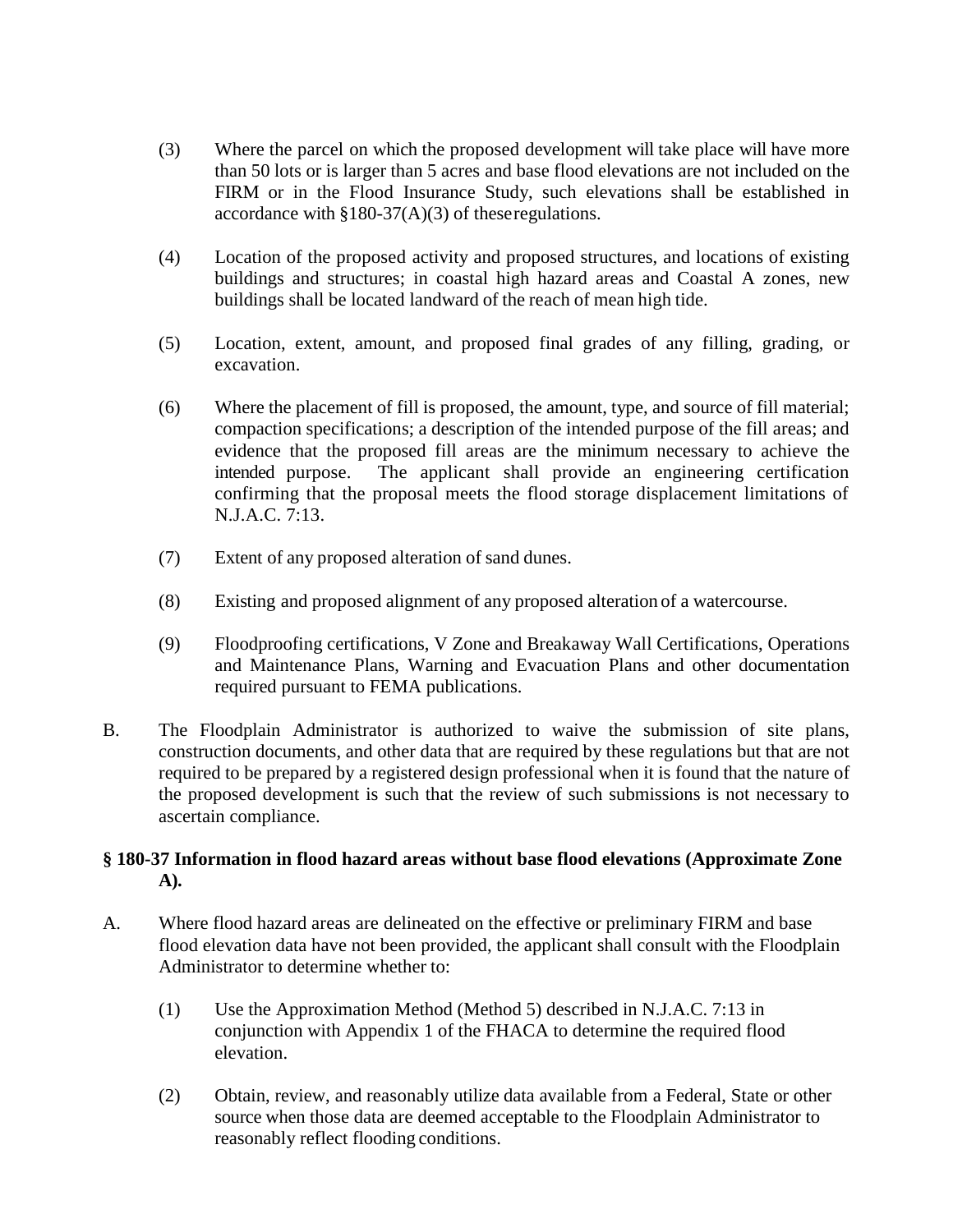- (3) Determine the base flood elevation in accordance with accepted hydrologic and hydraulic engineering techniques according to Method 6 as described in N.J.A.C. 7:13. Such analyses shall be performed and sealed by a licensed professional engineer.
- B. Studies, analyses, and computations shall be submitted in sufficient detail to allow review and approval by the Floodplain Administrator prior to floodplain development permit issuance. The accuracy of data submitted for such determination shall be the responsibility of the applicant. Where the data are to be used to support a Letter of Map Change (LOMC) from FEMA, the applicant shall be responsible for satisfying the submittal requirements and pay the processing fees.

### **§ 180-38 Analyses and certifications by a Licensed Professional Engineer.**

- A. As applicable to the location and nature of the proposed development activity, and in addition to the requirements of this section, the applicant shall have the following analyses signed and sealed by a licensed professional engineer for submission with the site plan and construction documents:
	- (1) For development activities proposed to be located in a regulatory floodway, a floodway encroachment analysis that demonstrates that the encroachment of the proposed development will not cause any increase in base flood elevations; where the applicant proposes to undertake development activities that do increase base flood elevations, the applicant shall submit such analysis to FEMA as specified in §180-39 of these regulations and shall submit the Conditional Letter of Map Revision, if issued by FEMA, with the site plan and construction documents.
	- (2) For development activities proposed to be located in a riverine flood hazard area where base flood elevations are included in the FIS or FIRM but floodways have not been designated, hydrologic and hydraulic analyses that demonstrate that the cumulative effect of the proposed development, when combined with all other existing and anticipated flood hazard area encroachments will not increase the base flood elevation more than 0.2 feet at any point within the jurisdiction. This requirement does not apply in isolated flood hazard areas not connected to a riverine flood hazard area or in flood hazard areas identified as Zone AO or Zone AH.
	- (3) For alteration of a watercourse, an engineering analysis prepared in accordance with standard engineering practices which demonstrates that the flood-carrying capacity of the altered or relocated portion of the watercourse will not be decreased, and certification that the altered watercourse shall be maintained, neither increasing nor decreasing the channel's flood-carrying capacity. The applicant shall submit the analysis to FEMA as specified in §180-39 these regulations. The applicant shall notify the chief executive officer of all affected adjacent jurisdictions, the NJDEP's Bureau of Flood Engineering and the Division of Land Resource Protection; and shall provide documentation of such notifications.
	- (4) For activities that propose to alter sand dunes in coastal high hazard areas (Zone V)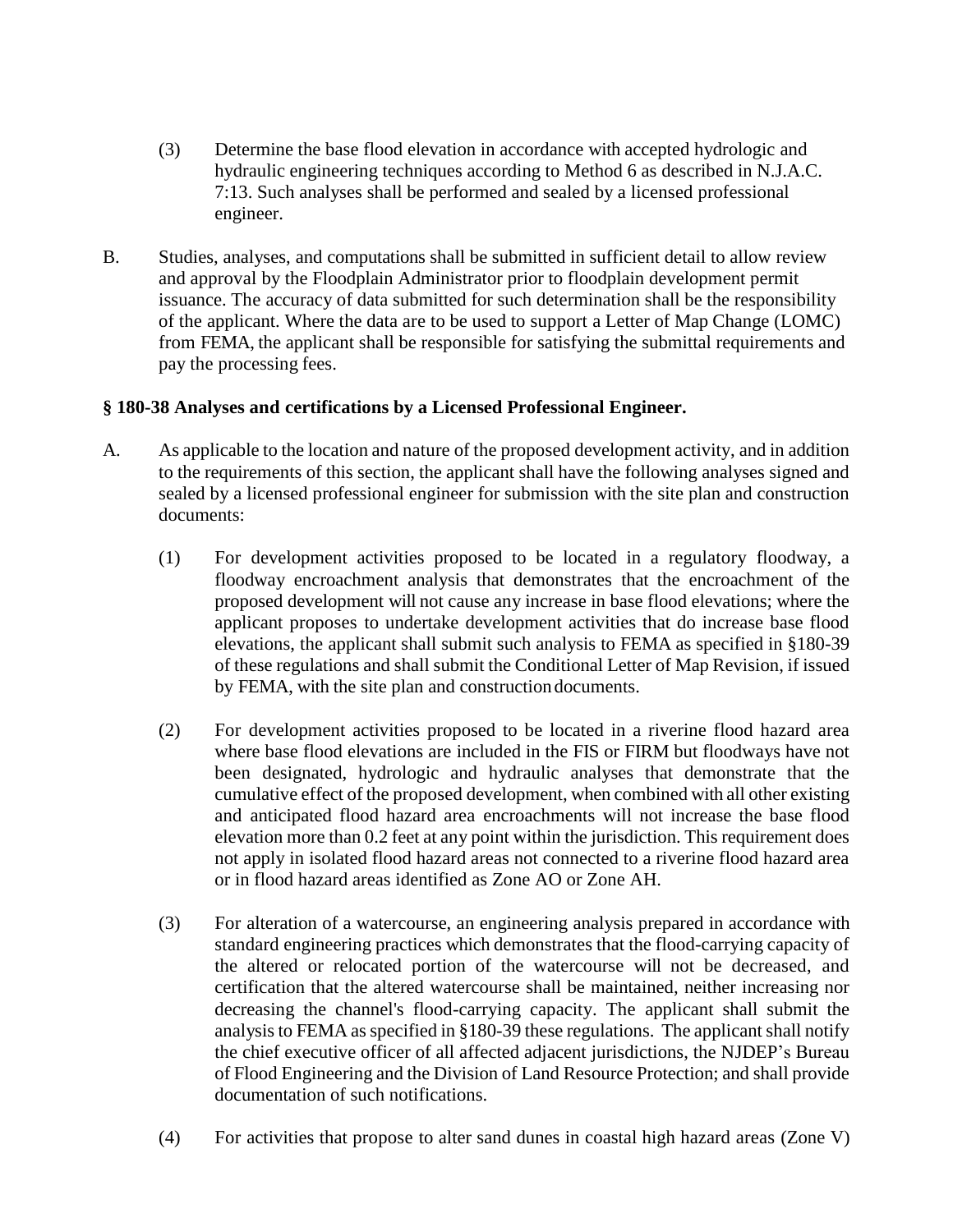and Coastal A Zones, an engineering analysis that demonstrates that the proposed alteration will not increase the potential for flood damage and documentation of the issuance of a New Jersey Coastal Zone Management permit under N.J.A.C. 7:7.

(5) For analyses performed using Methods 5 and 6 (as described in N.J.A.C. 7:13) in flood hazard zones without base flood elevations (approximate A zones).

#### **§ 180-39 Submission of additional data.**

When additional hydrologic, hydraulic or other engineering data, studies, and additional analyses are submitted to support an application, the applicant has the right to seek a Letter of Map Change (LOMC) from FEMA to change the base flood elevations, change floodway boundaries, or change boundaries of flood hazard areas shown on FIRMs, and to submit such data to FEMA for such purposes. The analyses shall be prepared by a licensed professional engineer in a format required by FEMA. Submittal requirements and processing fees shall be the responsibility of the applicant.

#### **ARTICLE VII**

Inspections

#### **§ 180-40 General.**

Development for which a permit is required shall be subject to inspection. Approval as a result of an inspection shall not be construed to be an approval of a violation of the provisions of these regulations or the building code. Inspections presuming to give authority to violate or cancel the provisions of these regulations or the building code or other ordinances shall not bevalid.

#### **§ 180-41 Inspections of development.**

The Floodplain Administrator shall inspect all development in flood hazard areas authorized by issuance of permits under these regulations. The Floodplain Administrator shall inspect flood hazard areas from time to time to determine if development is undertaken without issuance of a permit.

#### **§ 180-42 Buildings and structures.**

- A. The Construction Official shall make or cause to be made, inspections for buildings and structures in flood hazard areas authorized by permit in accordance with the Uniform Construction Code, N.J.A.C. 5:23.
	- (1) Lowest floor elevation. Upon placement of the lowest floor, including the basement, and prior to further vertical construction, certification of the elevation required in §180-71 shall be submitted to the Construction Official on an Elevation Certificate.
	- (2) Lowest horizontal structural member. In V zones and Coastal A zones, upon placement of the lowest floor, including the basement, and prior to further vertical construction, certification of the elevation required in §180-71 shall be submitted to the Construction Official on an Elevation Certificate.
	- (3) Installation of attendant utilities **(**electrical, heating, ventilating, air-conditioning, and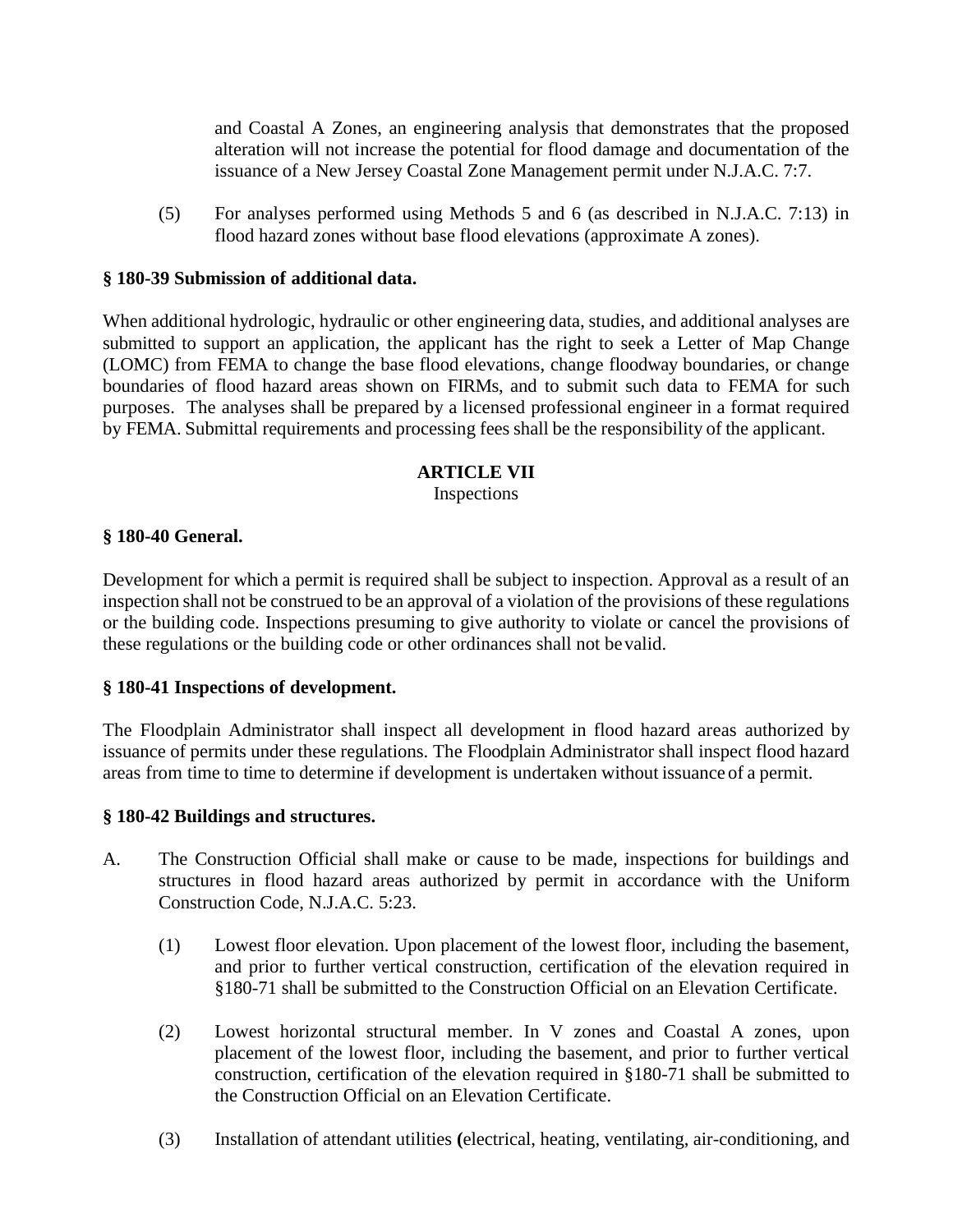other service equipment) and sanitary facilities elevated as discussed in §180-71.

(4) Final inspection**.** Prior to the final inspection, certification of the elevation required in §180-71 shall be submitted to the Construction Official on an Elevation Certificate.

### **§ 180-43 Manufactured homes.**

The Floodplain Administrator shall inspect manufactured homes that are installed or replaced in flood hazard areas to determine compliance with the requirements of these regulations and the conditions of the issued permit. Upon placement of a manufactured home, certification of the elevation of the lowest floor shall be submitted on an Elevation Certificate to the Floodplain Administrator prior to the final inspection.

# **ARTICLE VIII**

Variances

### **§ 180-44 General.**

The Zoning Board of Adjustment shall hear and decide requests for variances. The Zoning Board of Adjustment shall base its determination on technical justifications submitted by applicants, the considerations for issuance in §180-48, the conditions of issuance set forth in §180-49, and the comments and recommendations of the Floodplain Administrator and, as applicable, the Construction Official. The Zoning Board of Adjustment has the right to attach such conditions to variances as it deems necessary to further the purposes and objectives of these regulations.

#### **§ 180-45 Historic structures.**

A variance to the substantial improvement requirements of this ordinance is authorized provided that the repair or rehabilitation of a historic structure is completed according to N.J.A.C. 5:23-6.33, Section 1612 of the International Building Code and R322 of the International Residential Code, the repair or rehabilitation will not preclude the structure's continued designation as a historic structure, the structure meets the definition of the historic structure as described by this ordinance, and the variance is the minimum necessary to preserve the historic character and design of the structure.

#### **§ 180-46 Functionally dependent uses.**

A variance is authorized to be issued for the construction or substantial improvement necessary for the conduct of a functionally dependent use provided the variance is the minimum necessary to allow the construction or substantial improvement, and that all due consideration has been given to use of methods and materials that minimize flood damage during the base flood and create no additional threats to public safety.

#### **§ 180-47 Restrictions in floodways**.

A variance shall not be issued for any proposed development in a floodway when any increase in flood levels would result during the base flood discharge, as evidenced by the applicable analysis and certification required in §180-38(A)(1) of these regulations.

#### **§ 180-48 Considerations.**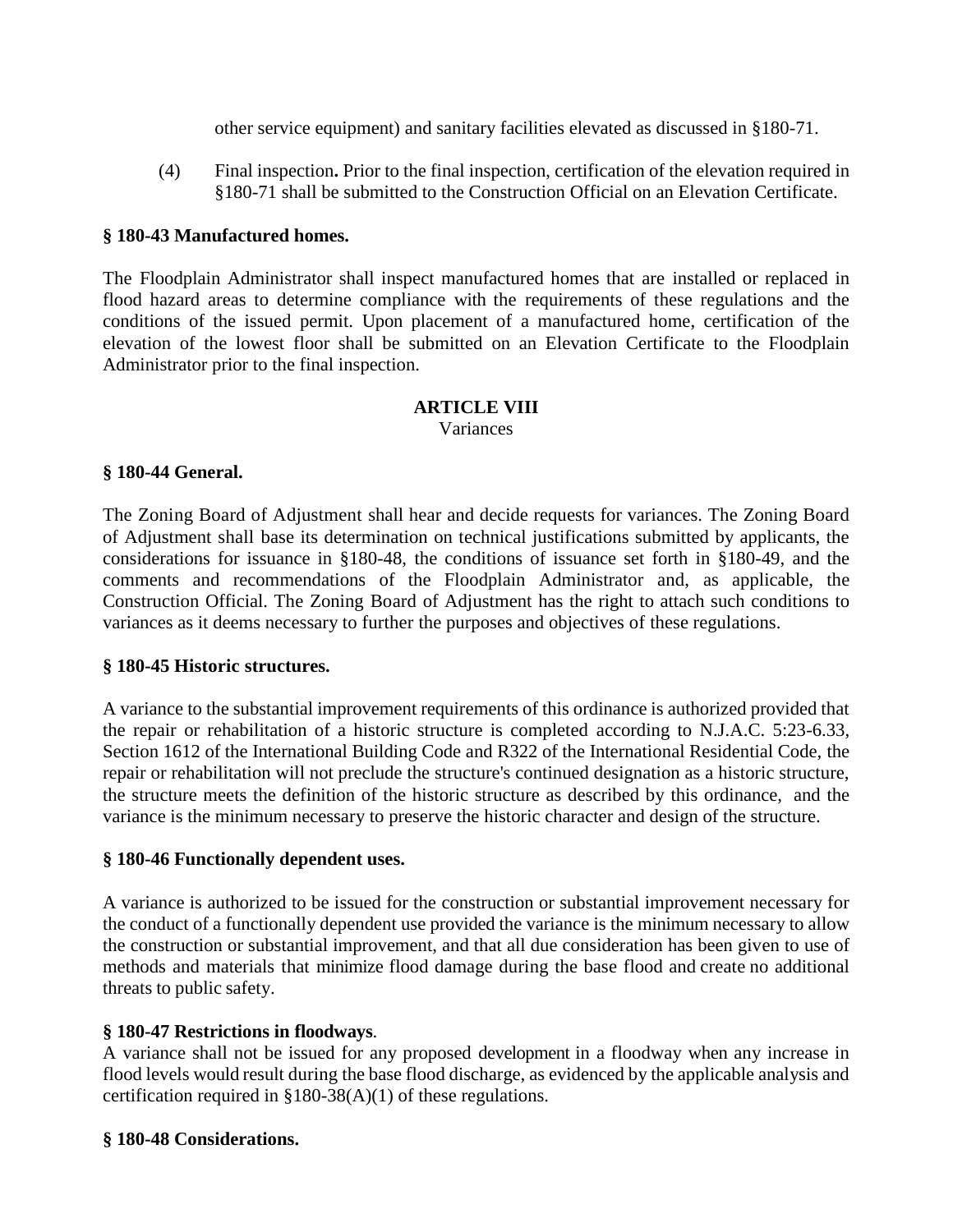- A. In reviewing requests for variances, all technical evaluations, all relevant factors, all other portions of these regulations, and the following shall be considered:
	- (1) The danger that materials and debris may be swept onto other lands resulting in further injury or damage.
	- (2) The danger to life and property due to flooding or erosion damage.
	- (3) The susceptibility of the proposed development, including contents, to flood damage and the effect of such damage on current and future owners.
	- (4) The importance of the services provided by the proposed development to the community.
	- (5) The availability of alternate locations for the proposed development that are not subject to flooding or erosion and the necessity of a waterfront location, where applicable.
	- (6) The compatibility of the proposed development with existing and anticipated development.
	- (7) The relationship of the proposed development to the comprehensive plan and floodplain management program for that area.
	- (8) The safety of access to the property in times of flood for ordinary and emergency vehicles.
	- (9) The expected heights, velocity, duration, rate of rise and debris and sediment transport of the floodwater and the effects of wave action, where applicable, expected at the site.
	- (10) The costs of providing governmental services during and after flood conditions including maintenance and repair of public utilities and facilities such as sewer, gas, electrical and water systems, streets, and bridges.

#### **§ 180-49 Conditions for issuance.**

- A. Variances shall only be issued upon:
	- (1) Submission by the applicant of a showing of good and sufficient cause that the unique characteristics of the size, configuration or topography of the site limit compliance with any provision of these regulations or renders the elevation standards of the building code inappropriate.
	- (2) A determination that failure to grant the variance would result in exceptional hardship due to the physical characteristics of the land that render the lot undevelopable.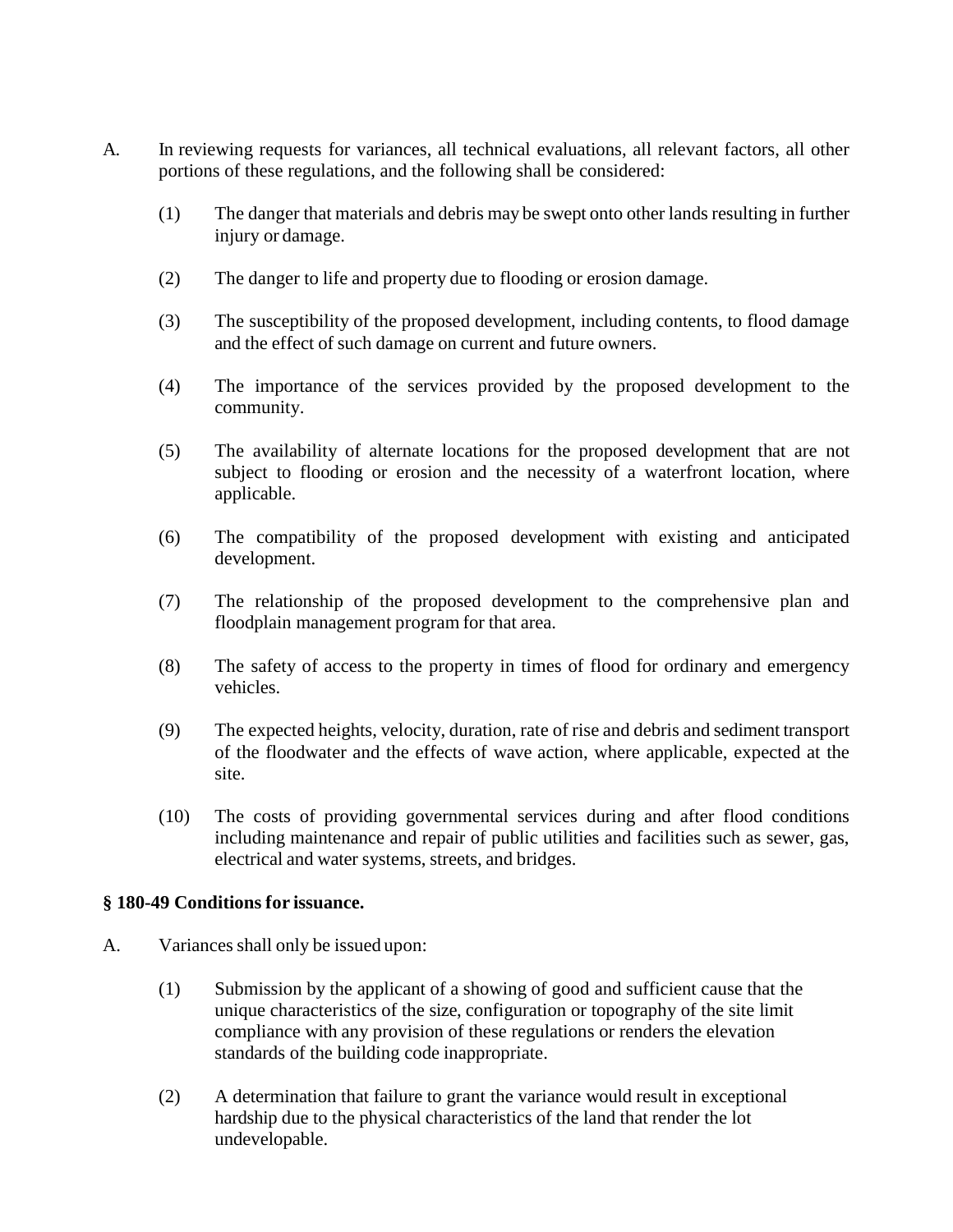- (3) A determination that the granting of a variance will not result in increased flood heights, additional threats to public safety, extraordinary public expense, nor create nuisances, cause fraud on or victimization of the public or conflict with existing local laws or ordinances.
- (4) A determination that the variance is the minimum necessary, considering the flood hazard, to afford relief.
- (5) Notification to the applicant in writing over the signature of the Floodplain Administrator that the issuance of a variance to construct a structure below the base flood level will result in increased premium rates for flood insurance up to amounts as high as \$25 for \$100 of insurance coverage, and that such construction below the base flood level increases risks to life and property.

#### **ARTICLE IX**

#### Subdivisions and Other Developments

#### **§ 180-50 General.**

Any subdivision proposal, including proposals for manufactured home parks and subdivisions, or other proposed new development in a flood hazard area shall be reviewed to assure that:

- A. All such proposals are consistent with the need to minimize flooddamage.
- B. All public utilities and facilities, such as sewer, gas, electric and water systems are located and constructed to minimize or eliminate flood damage.
- C. Adequate drainage is provided to reduce exposure to flood hazards; in Zones AH and AO, adequate drainage paths shall be provided to guide floodwater around and away from structures.

#### **§ 180-51 Subdivision requirements.**

Where any portion of proposed subdivisions, including manufactured home parks and subdivisions, lies within a flood hazard area, the following shall be required:

- A. The flood hazard area, including floodways, coastal high hazard areas, and CoastalA Zones, and base flood elevations, as appropriate, shall be delineated on tentative subdivision plats.
- B. Residential building lots shall be provided with adequate buildable area outside the floodway.
- C. The design criteria for utilities and facilities set forth in these regulations and appropriate codes shall bemet.

# **ARTICLE X**

Site Improvement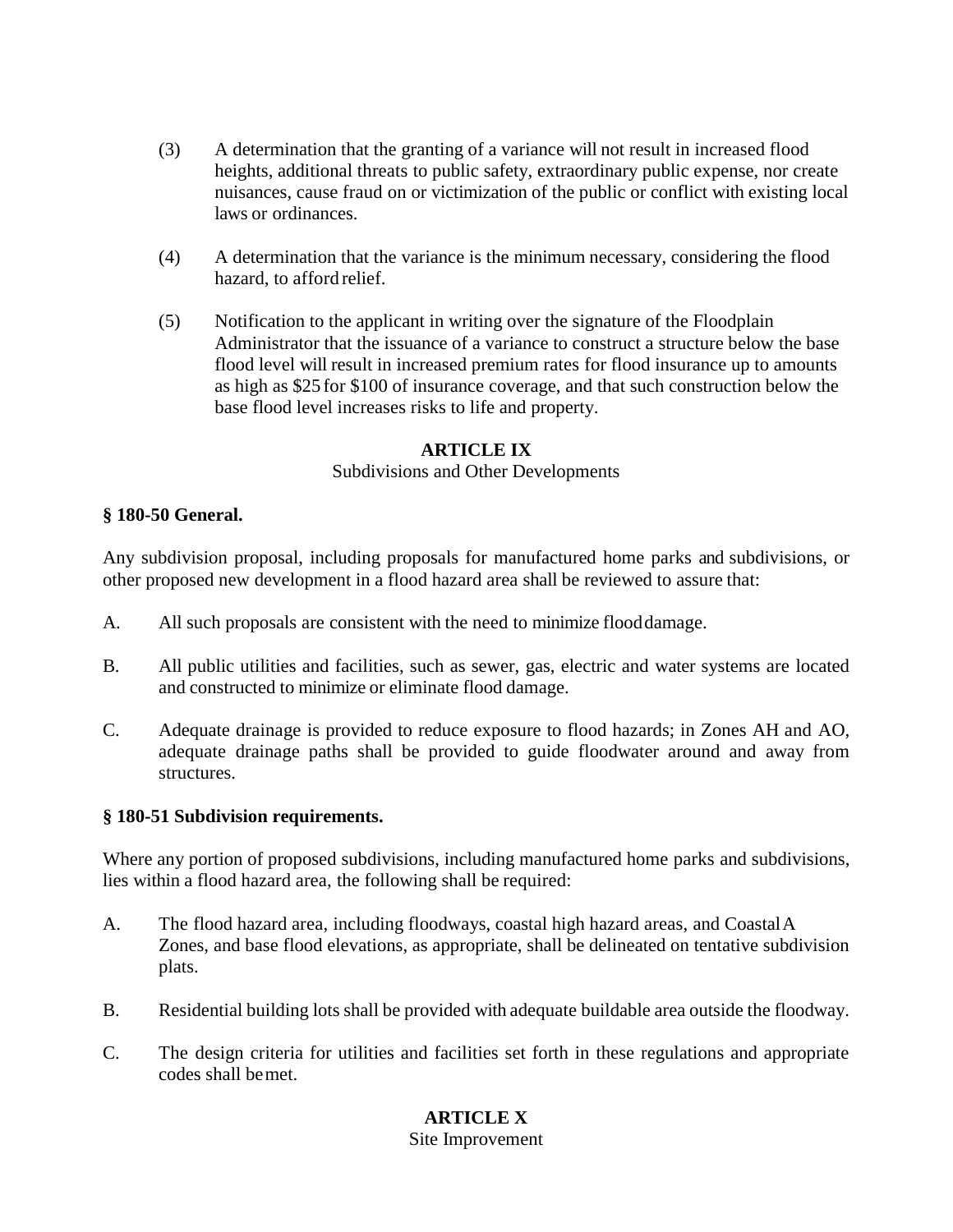### **§ 180-52 Encroachment in floodways**.

Development, land disturbing activity, and encroachments in floodways shall not be authorized unless it has been demonstrated through hydrologic and hydraulic analyses required in accordance with §180-38(A)(1) of these regulations, that the proposed encroachment will not result in any increase in the base flood level during occurrence of the base flood discharge. If §180-38(A)(1) is satisfied, proposed elevation, addition, or reconstruction of a lawfully existing structure within a floodway shall also be in accordance with §180-71 of this ordinance and the floodway requirements of N.J.A.C.  $7:13.$ 

## **§ 180-53 Prohibited in floodways.**

The following are prohibited activities:

- A. The storage of unsecured materials is prohibited within a floodway pursuant to N.J.A.C. 7:13.
- B. Fill and new structures are prohibited in floodways per N.J.A.C. 7:13.

## **§ 180-54 Sewer facilities**.

All new and replaced sanitary sewer facilities, private sewage treatment plants (including all pumping stations and collector systems) and on-site waste disposal systems shall be designed in accordance with the New Jersey septic system regulations contained in N.J.A.C. 14A and N.J.A.C. 7:9A, the UCC Plumbing Subcode (N.J.A.C. 5:23) and Chapter 7, ASCE 24, to minimize or eliminate infiltration of floodwater into the facilities and discharge from the facilities into flood waters, or impairment of the facilities andsystems.

### **§ 180-55 Water facilities**.

All new and replacement water facilities shall be designed in accordance with the New Jersey Safe Drinking Water Act (N.J.A.C. 7:10) and the provisions of Chapter 7 ASCE 24, to minimize or eliminate infiltration of floodwater into the systems.

### **§ 180-56 Storm drainage.**

Storm drainage shall be designed to convey the flow of surface waters to minimize or eliminate damage to persons orproperty.

# **§ 180-57 Streets and sidewalks**.

Streets and sidewalks shall be designed to minimize potential for increasing or aggravating flood levels.

### **§ 180-58 Limitations on placement of fill.**

Subject to the limitations of these regulations, fill shall be designed to be stable under conditions of flooding including rapid rise and rapid drawdown of floodwater, prolonged inundation, and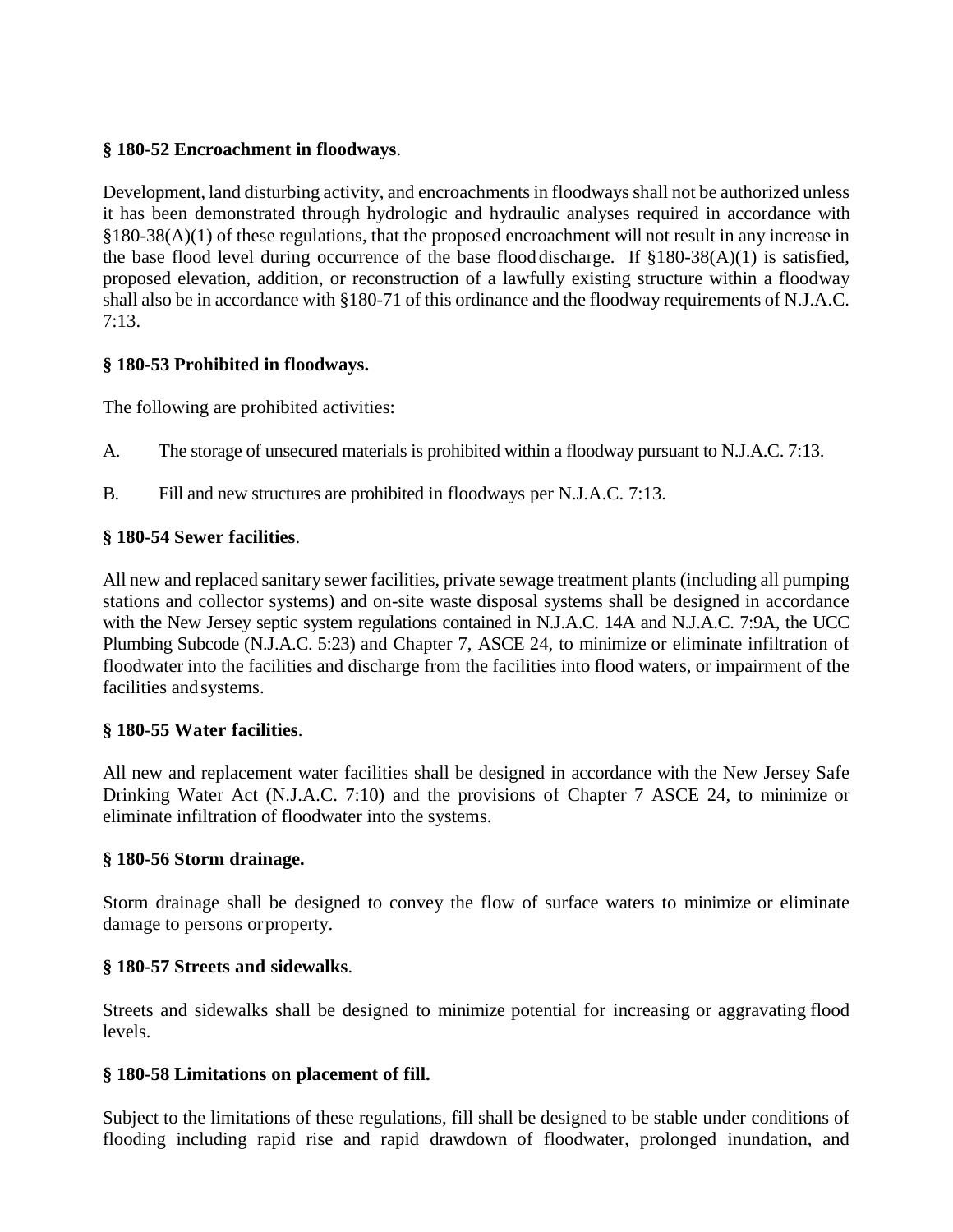protection against flood-related erosion and scour. In addition to these requirements, when intended to support buildings and structures (Zone A only), fill shall comply with the requirements of the UCC (N.J.A.C. 5:23). Proposed fill and encroachments in flood hazard areas shall comply with the flood storage displacement limitations of N.J.A.C. 7:13.

### **§ 180-59 Hazardous Materials.**

The placement or storage of any containers holding hazardous substances in a flood hazard area is prohibited unless the provisions of N.J.A.C. 7:13 which cover the placement of hazardous substances and solid waste is met.

### **ARTICLE XI**

### Manufactured Homes

### **§ 180-60 General.**

All manufactured homes installed in flood hazard areas shall be installed pursuant to the Nationally Preemptive Manufactured Home Construction and Safety Standards Program (24 CFR 3280).

### **§ 180-61 Elevation.**

All new, relocated, and replacement manufactured homes to be placed or substantially improved in a flood hazard area shall be elevated such that the bottom of the frame is elevated to or above the elevation specified in §180-71.

### **§ 180-62 Foundations**.

All new, relocated, and replacement manufactured homes, including substantial improvement of existing manufactured homes, shall be placed on permanent, reinforced foundations that are designed in accordance with Section R322 of the Residential Code.

### **§ 180-63 Anchoring.**

All new, relocated, and replacement manufactured homes to be placed or substantially improved in a flood hazard area shall be installed using methods and practices which minimize flood damage and shall be securely anchored to an adequately anchored foundation system to resist flotation, collapse and lateral movement. This requirement is in addition to applicable State and local anchoring requirements for resisting wind forces.

#### **§ 180-64 Enclosures.**

Fully enclosed areas below elevated manufactured homes shall comply with the requirements of §180-71.

### **§ 180-65 Protection of mechanical equipment and outside appliances.**

(A) Mechanical equipment and outside appliances shall be elevated to or above the elevation of the bottom of the frame required in §180-71 of these regulations.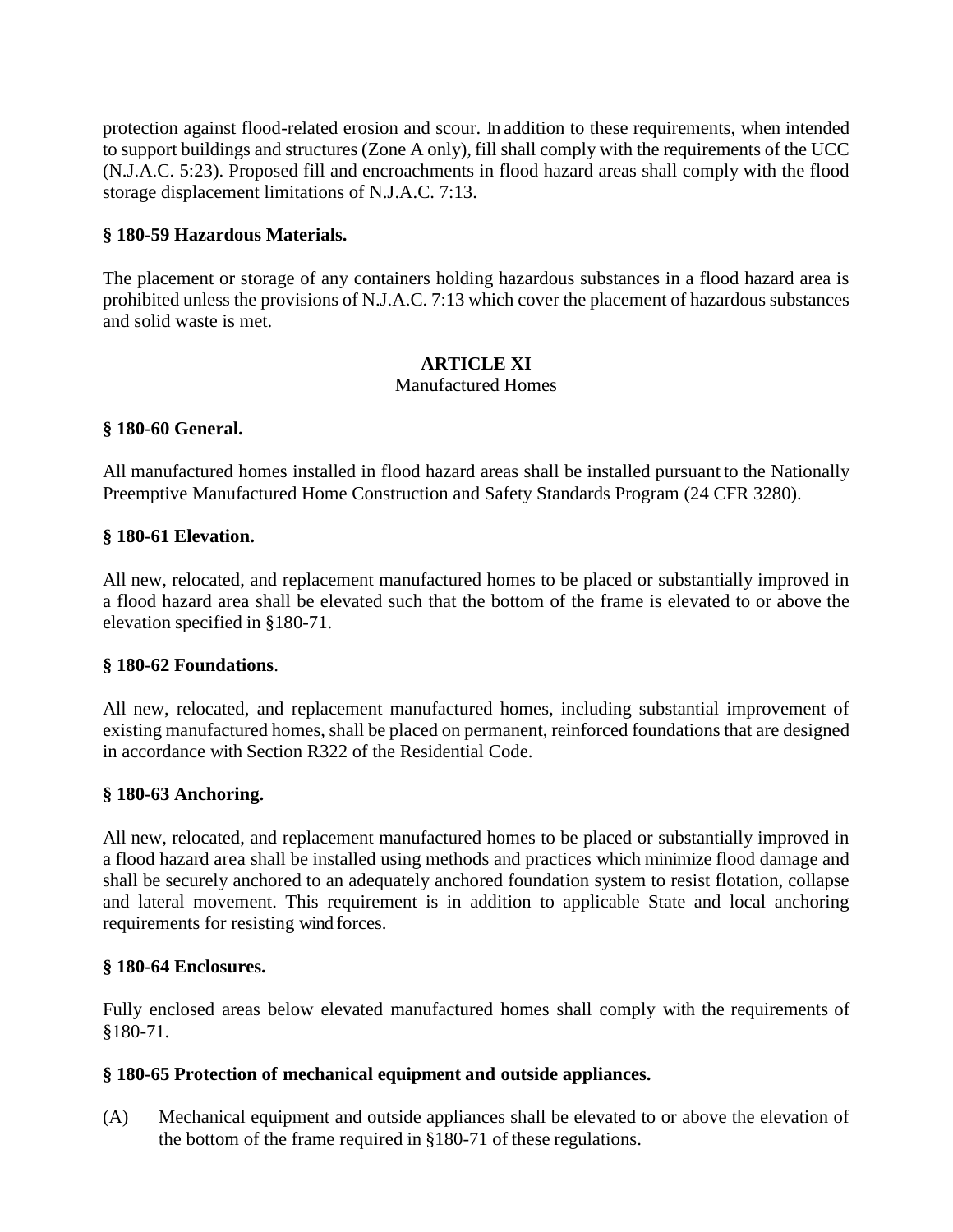(B) Exception. Where such equipment and appliances are designed and installed to prevent water from entering or accumulating within their components and the systems are constructed to resist hydrostatic and hydrodynamic loads and stresses, including the effects of buoyancy, during the occurrence of flooding up to the elevation required by §180-71*,* the systems and equipment shall be permitted to be located below that elevation. Electrical wiring systems shall be permitted below the design flood elevation provided they conform to the provisions of NFPA 70 (National Electric Code).

### **ARTICLE XII**

#### Recreational Vehicles

### **§ 180-66 Placement prohibited.**

The placement of recreational vehicles shall not be authorized in coastal high hazard areas and in floodways.

### **§ 180-67 Temporary placement.**

Recreational vehicles in flood hazard areas shall be fully licensed and ready for highway use and shall be placed on a site for less than 180 consecutive days.

### **§ 180-68 Permanent placement.**

Recreational vehicles that are not fully licensed and ready for highway use, or that are to be placed on a site for more than 180 consecutive days, shall meet the requirements of §180-71 for habitable buildings.

### **ARTICLE XIII**

Tanks

#### **§ 180-69 Tanks.**

Underground and above-ground tanks shall be designed, constructed, installed, and anchored in accordance with ASCE 24 and N.J.A.C. 7:13.

### **ARTICLE XIV**

#### Other Development and Building Work

### **§ 180-70 Tanks. General requirements for other development and building work.**

All development and building work, including man-made changes to improved or unimproved real estate for which specific provisions are not specified in these regulations or the Uniform Construction Code (N.J.A.C. 5:23), shall:

- A. Be located and constructed to minimize flooddamage.
- B. Meet the limitations of §180-38(A)(1) of this ordinance when located in a regulated floodway.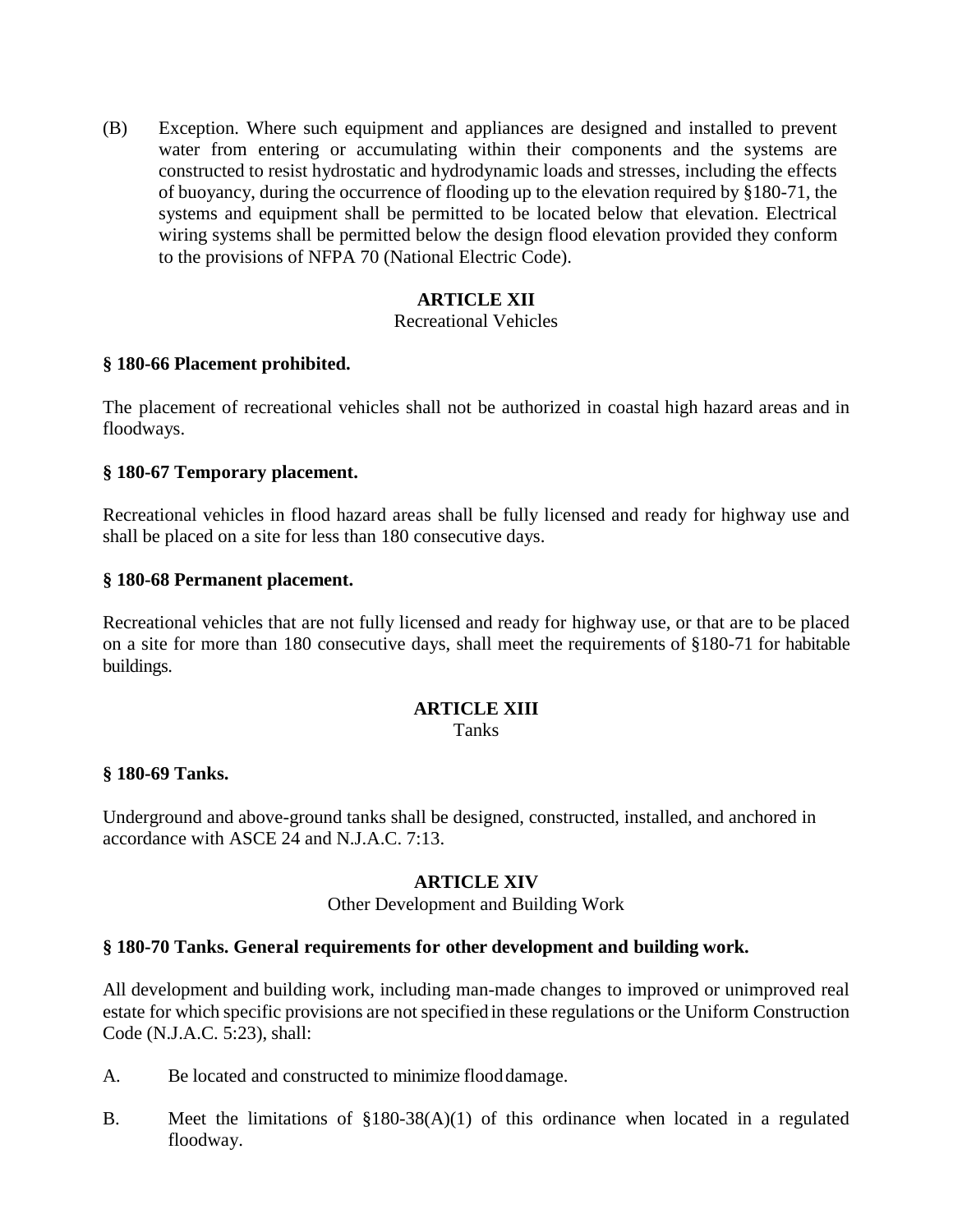- C. Be anchored to prevent flotation, collapse or lateral movement resulting from hydrostatic and hydrodynamic loads, including the effects of buoyancy, during the conditions of flooding up to the Local Design Flood Elevation determined according to §180-12.
- D. Be constructed of flood damage-resistant materials as described in ASCE 24 Chapter 5.
- E. Have mechanical, plumbing, and electrical systems above the Local Design Flood Elevation determined according to §180-12 or meet the requirements of ASCE 24 Chapter 7 which requires that attendant utilities are located above the Local Design Flood Elevation unless the attendant utilities and equipment are:
- (1) Specifically allowed below the Local Design Flood Elevation.
- (2) Designed, constructed, and installed to prevent floodwaters, including any backflow through the system from entering or accumulating within the components.
- F. Not exceed the flood storage displacement limitations in fluvial flood hazard areas in accordance with N.J.A.C. 7:13.
- G. Not exceed the impacts to frequency or depth of offsite flooding as required by N.J.A.C. 7:13 in floodways.

#### **§ 180-71 Requirements for Habitable Buildings and Structures**.

- A. Construction and Elevation in A Zones not including Coastal A Zones.
	- (1) No portion of a building is located within a V Zone.
	- (2) No portion of a building is located within a Coastal A Zone, unless a licensed design professional certifies that the building's foundation is designed in accordance with ASCE 24, Chapter 4.
	- (3) All new construction and substantial improvement of any habitable building (as defined in Article II) located in flood hazard areas shall have the lowest floor, including basement, together with the attendant utilities (including all electrical, heating, ventilating, air-conditioning and other service equipment) and sanitary facilities, elevated to or above the Local Design Flood Elevation as determined in §180-12, be in conformance with ASCE 24 Chapter 7, and be confirmed by an Elevation Certificate.
	- (4) All new construction and substantial improvements of non-residential structures shall:
		- (a) Have the lowest floor, including basement, together with the attendant utilities (including all electrical, heating, ventilating, air-conditioning and other service equipment) and sanitary facilities, elevated to or above the Local Design Flood Elevation as determined in §180-12, be in conformance with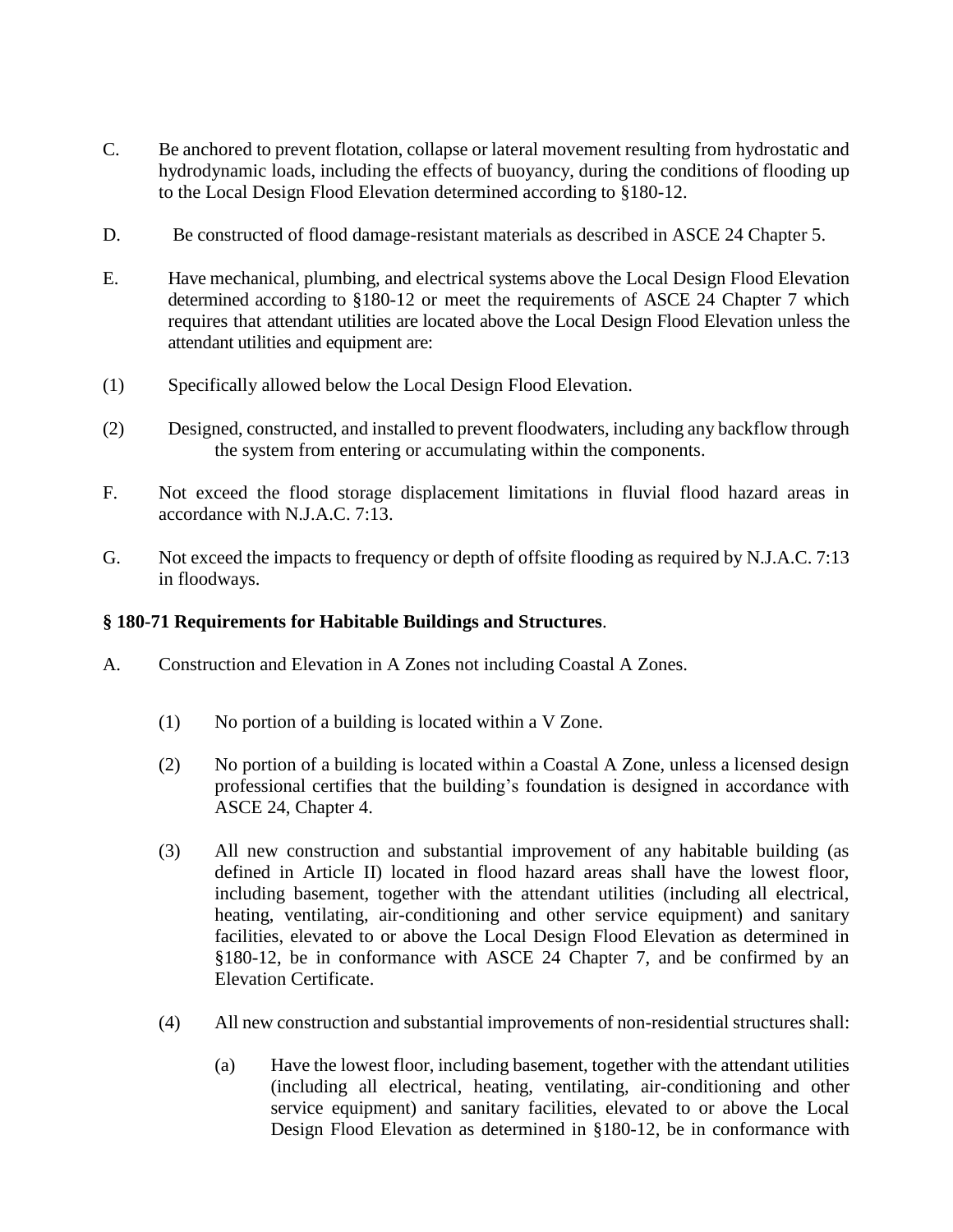ASCE 24 Chapter 7, and be confirmed by an Elevation Certificate; or

- (b) Together with the attendant utility and sanitary facilities, be designed so that below the Local Design Flood Elevation, the structure:
- [1] Meets the requirements of ASCE 24 Chapters 2 and 7; and
	- [2] Is constructed according to the design plans and specifications provided at permit application and signed by a licensed design professional, is certified by that individual in a Floodproofing Certificate, and is confirmed by an Elevation Certificate.
- (5) All new construction and substantial improvements with fully enclosed areas below the lowest floor shall be used solely for parking of vehicles, building access, or storage in an area other than a basement and which are subject to flooding. Enclosures shall:
	- (a) For habitable structures, be situated at or above the adjoining exterior grade along at least one entire exterior wall, in order to provide positive drainage of the enclosed area in accordance with N.J.A.C. 7:13; enclosures (including crawlspaces and basements) which are below grade on all sides are prohibited.
	- (b) Be designed to automatically equalize hydrostatic flood forces on exterior walls by allowing for the entry and exit of floodwaters unless the structure is non-residential and the requirements of 180-71(A)(4)(b) are met.
	- (c) Be constructed to meet the requirements of ASCE 24 Chapter 2.
	- (d) Have openings documented on an Elevation Certificate.
	- (e) Have documentation that a deed restriction has been obtained for the lot if the enclosure is greater than six feet in height. This deed restriction shall be recorded in the Office of the County Clerk or the Registrar of Deeds and Mortgages in which the building is located, shall conform to the requirements in N.J.A.C.7:13, and shall be recorded within 90 days of receiving a Flood Hazard Area Control Act permit or prior to the start of any site disturbance (including pre-construction earth movement, removal of vegetation and structures, or construction of the project), whichever is sooner. Deed restrictions must explain and disclose that:
		- [1] The enclosure is likely to be inundated by floodwaters which may result in damage and/or inconvenience.
		- [2] The depth of flooding that the enclosure would experience to the Flood Hazard Area Design Flood Elevation.
		- [3] The deed restriction prohibits habitation of the enclosure and explains that converting the enclosure into a habitable area may subject the property owner to enforcement.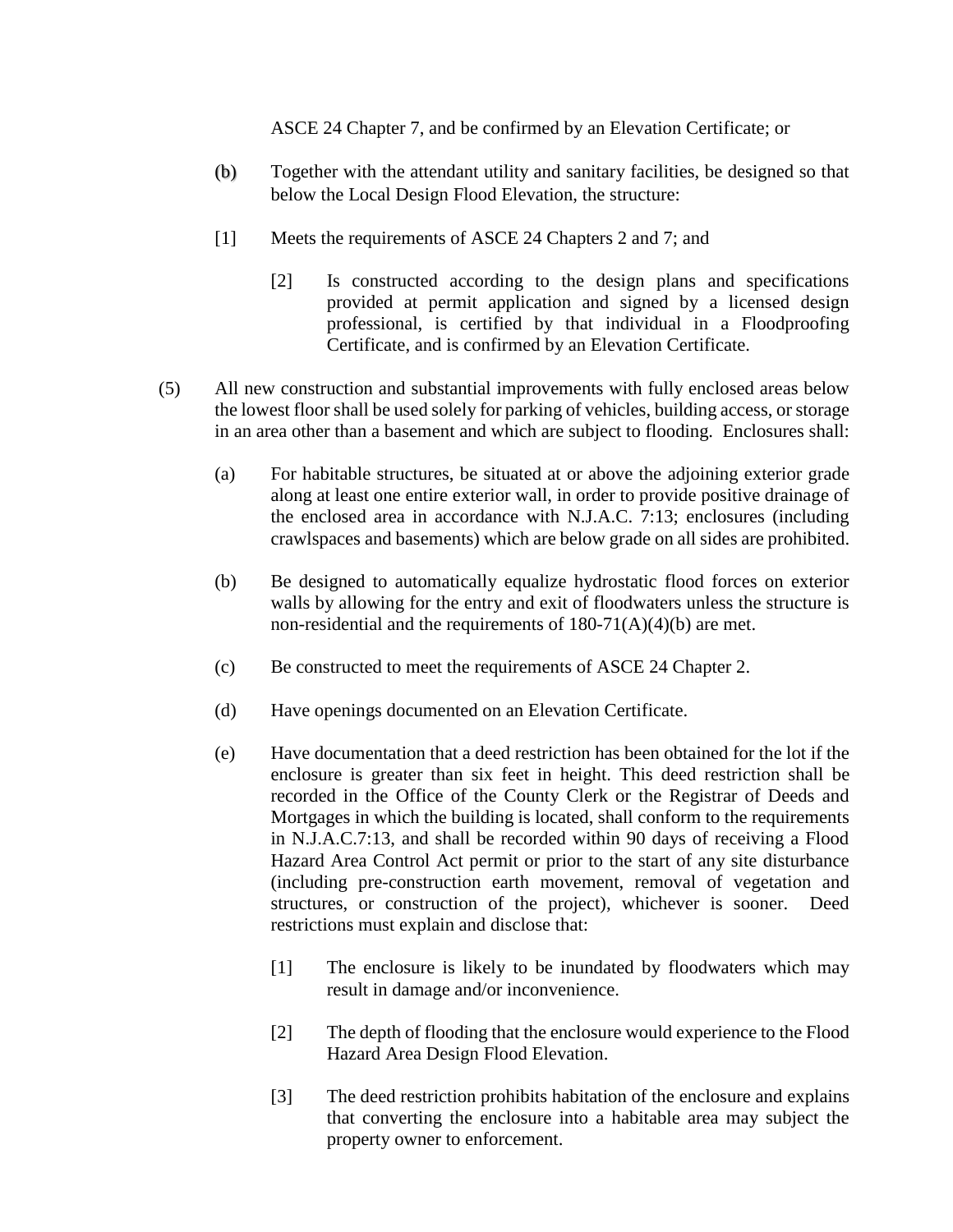### **§ 180-72 Garages and accessory storage structures.**

Garages and accessory storage structures shall be designed and constructed in accordance with the Uniform Construction Code.

### **§ 180-73 Fences.**

Fences in floodways that have the potential to block the passage of floodwater, such as stockade fences and wire mesh fences, shall meet the requirements of §180-38(A)(1) of these regulations. Pursuant to N.J.A.C. 7:13, any fence located in a floodway shall have sufficiently large openings so as not to catch debris during a flood and thereby obstruct floodwaters, such as barbed-wire, split-rail, or strand fence. A fence with little or no open area, such as a chain link, lattice, or picket fence, does not meet this requirement. Foundations for fences greater than 6 feet in height must conform with the Uniform Construction Code. Fences for pool enclosures having openings not in conformance with this section but in conformance with the Uniform Construction Code to limit climbing require a variance as described in Article VIII of this ordinance.

## **§ 180-74 Retaining walls, sidewalks, and driveways.**

Retaining walls, sidewalks and driveways that involve placement of fill in floodways shall meet the requirements of §180-38(A)(1) of these regulations and N.J.A.C. 7:13.

### **§ 180-75 Swimming pools.**

Swimming pools shall be designed and constructed in accordance with the Uniform Construction Code. Above-ground swimming pools and below-ground swimming pools that involve placement of fill in floodways shall also meet the requirements of  $\S180-38(A)(1)$  of these regulations. Above-ground swimming pools are prohibited in floodways by N.J.A.C. 7:13.

### **§ 180-76 Roads and watercourse crossings.**

- A. For any railroad, roadway, or parking area proposed in a flood hazard area, the travel surface shall be constructed at least one foot above the Flood Hazard Area Design Elevation in accordance with N.J.A.C. 7:13.
- B. Roads and watercourse crossings that encroach into regulated floodways or riverine waterways with base flood elevations where floodways have not been designated, including roads, bridges, culverts, low- water crossings and similar means for vehicles or pedestrians to travel from one side of a watercourse to the other side, shall meet the requirements of  $\S180-38(A)(1)$  of these regulations.

### **ARTICLE XV** Temporary Structures and Temporary Storage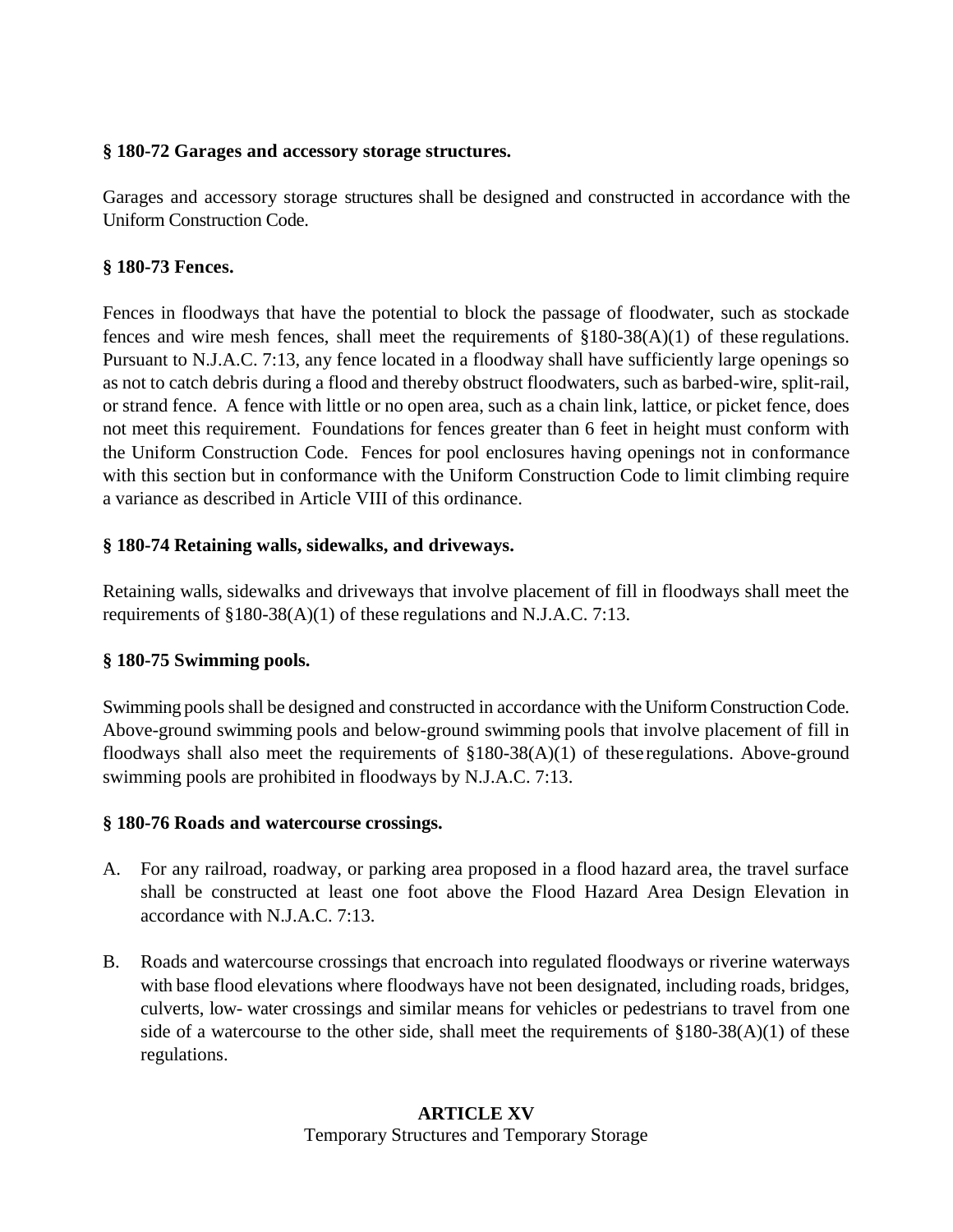### **§ 180-77 Temporary structures.**

Temporary structures shall be erected for a period of less than 180 days. Temporary structures shall be anchored to prevent flotation, collapse or lateral movement resulting from hydrostatic loads, including the effects of buoyancy, during conditions of the base flood. Fully enclosed temporary structures shall have flood openings that are in accordance with ASCE 24 to allow for the automatic entry and exit of flood waters.

### **§ 180-78 Temporary storage.**

Temporary storage includes storage of goods and materials fora period of less than 180 days. Stored materials shall not include hazardous materials.

### **§ 180-79 Floodway encroachment.**

Temporary structures and temporary storage in floodways shall meet the requirements of §180-  $38(A)(1)$  of these regulations.

### **ARTICLE XVI**

Utility and Miscellaneous Group U

### **§ 180-80 Utility and Miscellaneous Group U.**

In accordance with Section 312 of the International Building Code, Utility and Miscellaneous Group U includes buildings and structures that are accessory in character and miscellaneous structures not classified in any specific occupancy in the Building Code, including, but not limited to, agricultural buildings, aircraft hangars (accessory to a one- or two-family residence), barns, carports, communication equipment structures (gross floor area less than 1,500 sq. ft.), fences more than 6 feet (1829 mm) high, grain silos (accessory to a residential occupancy), livestock shelters, private garages, retaining walls, sheds, stables, tanks and towers.

#### **§ 180-81 Flood loads.**

Utility and miscellaneous Group U buildings and structures, including substantial improvement of such buildings and structures, shall be anchored to prevent flotation, collapse or lateral movement resulting from flood loads, including the effects of buoyancy, during conditions up to the Local Design Flood Elevation as determined in §180-12.

#### **§ 180-82 Elevation.**

Utility and miscellaneous Group U buildings and structures, including substantial improvement of such buildings and structures, shall be elevated such that the lowest floor, including basement, is elevated to or above the Local Design Flood Elevation as determined in §180-12 and in accordance with ASCE 24. Utility lines shall be designed and elevated in accordance with N.J.A.C. 7:13.

**§ 180-83 Enclosures below base flood elevation.** Fully enclosed areas below the design flood elevation shall be constructed in accordance with §180-71 and with ASCE 24 for new construction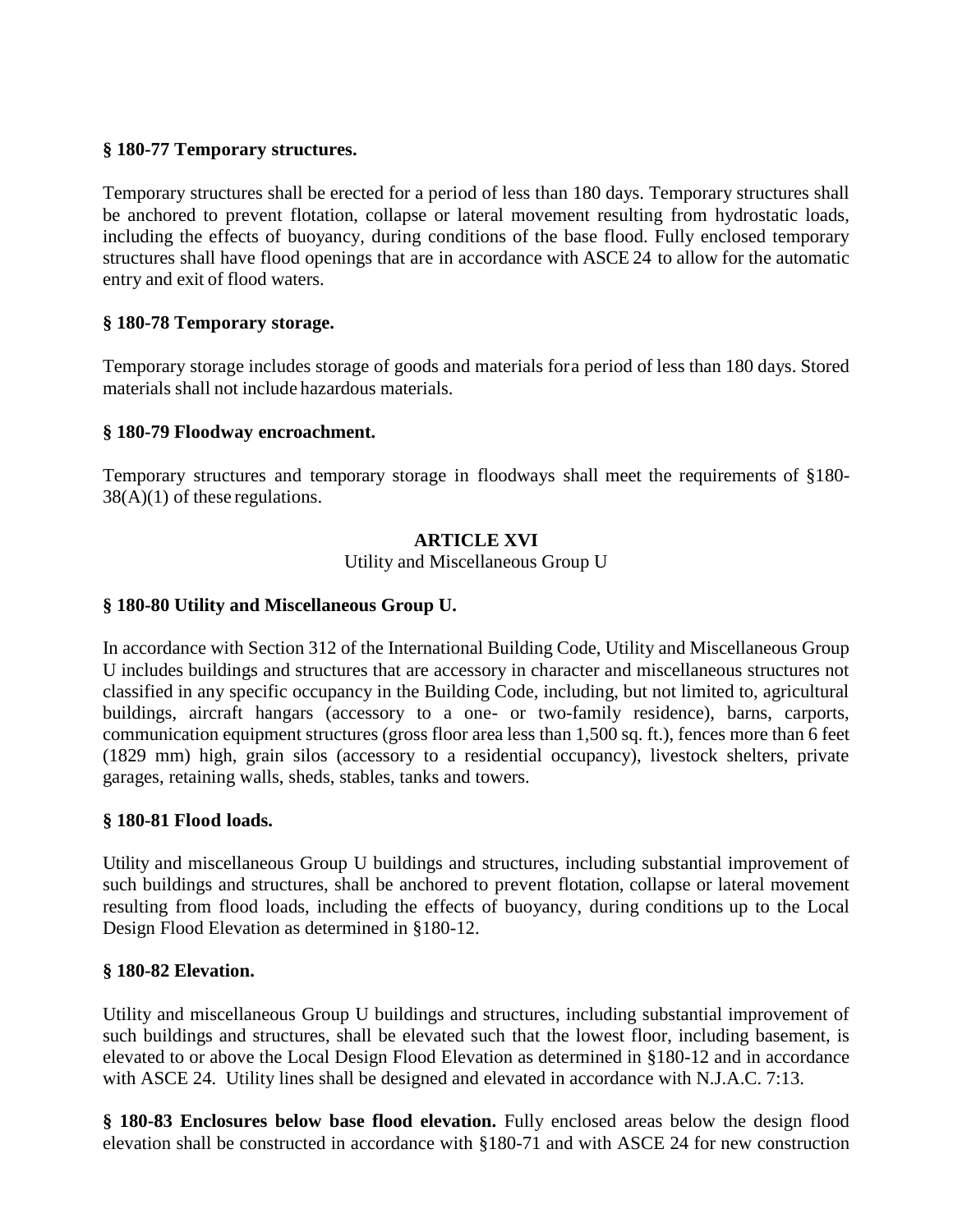and substantial improvements. Existing enclosures such as a basement or crawlspace having a floor that is below grade along all adjoining exterior walls shall be abandoned, filled-in, and/or otherwise modified to conform with the requirements of N.J.A.C. 7:13 when the project has been determined to be a substantial improvement by the Floodplain Administrator.

**§ 180-84 Flood-damage resistant materials.** Flood-damage-resistant materials shall be used below the Local Design Flood Elevation determined in §180-12.

### **§ 180-85 Protection of mechanical, plumbing, and electrical systems.**

- A. Mechanical, plumbing, and electrical systems, equipment and components, heating, ventilation, air conditioning, plumbing fixtures, duct systems, and other service equipment, shall be elevated to or above the Local Design Flood Elevation determined in §180-12.
- B. Exceptions. Electrical systems, equipment and components, and heating, ventilating, air conditioning, and plumbing appliances, plumbing fixtures, duct systems, and other service equipment shall be permitted to be located below the Local Design Flood Elevation provided that they are designed and installed to prevent water from entering or accumulating within the components and to resist hydrostatic and hydrodynamic loads and stresses, including the effects of buoyancy, during the occurrence of flooding to the Local Design Flood Elevation in compliance with the flood-resistant construction requirements of ASCE 24. Electrical wiring systems shall be permitted to be located below the Local Design Flood Elevation provided they conform to the provisions of NFPA 70 (National Electric Code).

#### **ARTICLE XVII** Violations

#### **§ 180-86 Violations.**

Any development in any flood hazard area that is being performed without an issued permit or that is in conflict with an issued permit shall be deemed a violation. A building or structure without the documentation of elevation of the lowest floor, the lowest horizontal structural member if in a V or Coastal A Zone, other required design certifications, or other evidence of compliance required by the building code is presumed to be a violation until such time as that documentation is provided.

#### **§ 180-87 Authority.**

The Floodplain Administrator is authorized to serve notices of violation or stop work orders to owners of property involved, to the owner's agent, or to the person or persons doing the work for development that is not within the scope of the Uniform Construction Code, but is regulated by these regulations and that is determined to be a violation.

#### **§ 180-88 Unlawful continuance.**

Any person who shall continue any work after having been served with a notice of violation or a stop work order, except such work as that person is directed to perform to remove or remedy a violation or unsafe condition, shall be subject to penalties as prescribed by N.J.S.A. 40:49-5 as appropriate.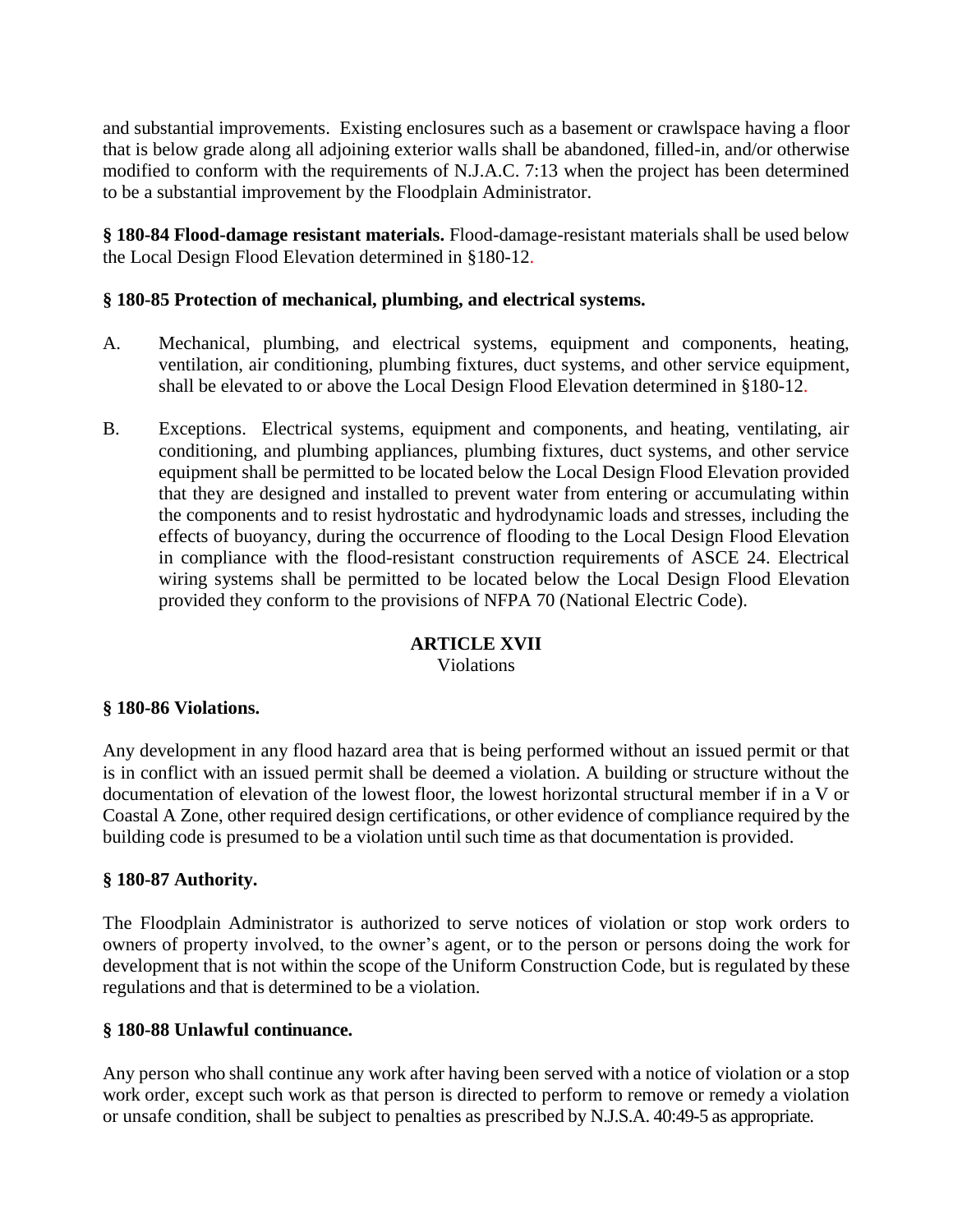#### **§ 180-89 Review Period to Correct Violations.**

A 30-day period shall be given to the property owner as an opportunity to cure or abate the condition. The property owner shall also be afforded an opportunity for a hearing before the municipal court for an independent determination concerning the violation. Subsequent to the expiration of the 30-day period, a fine greater than \$1,250.00 may be imposed if a court has not determined otherwise or, upon reinspection of the property, it is determined that the abatement has not been substantially completed.

**BE IT FURTHER ORDAINED,** that if any section, paragraph, subsection, clause or provision of this Ordinance shall be adjudged by the courts to be invalid, such adjudication shall apply only to the section paragraph, subsection, clause or provision so adjudicated, and the remainder of the Ordinance shall be deemed valid and effective; and

**BE IT FURTHER ORDAINED,** that any ordinances or parts thereof in conflict with the provisions of this Ordinance are repealed to the extent of such conflict.

**BE IT FURTHER ORDAINED,** This Ordinance shall take effect August 1, 2022, upon passage and publication in accordance with applicable law.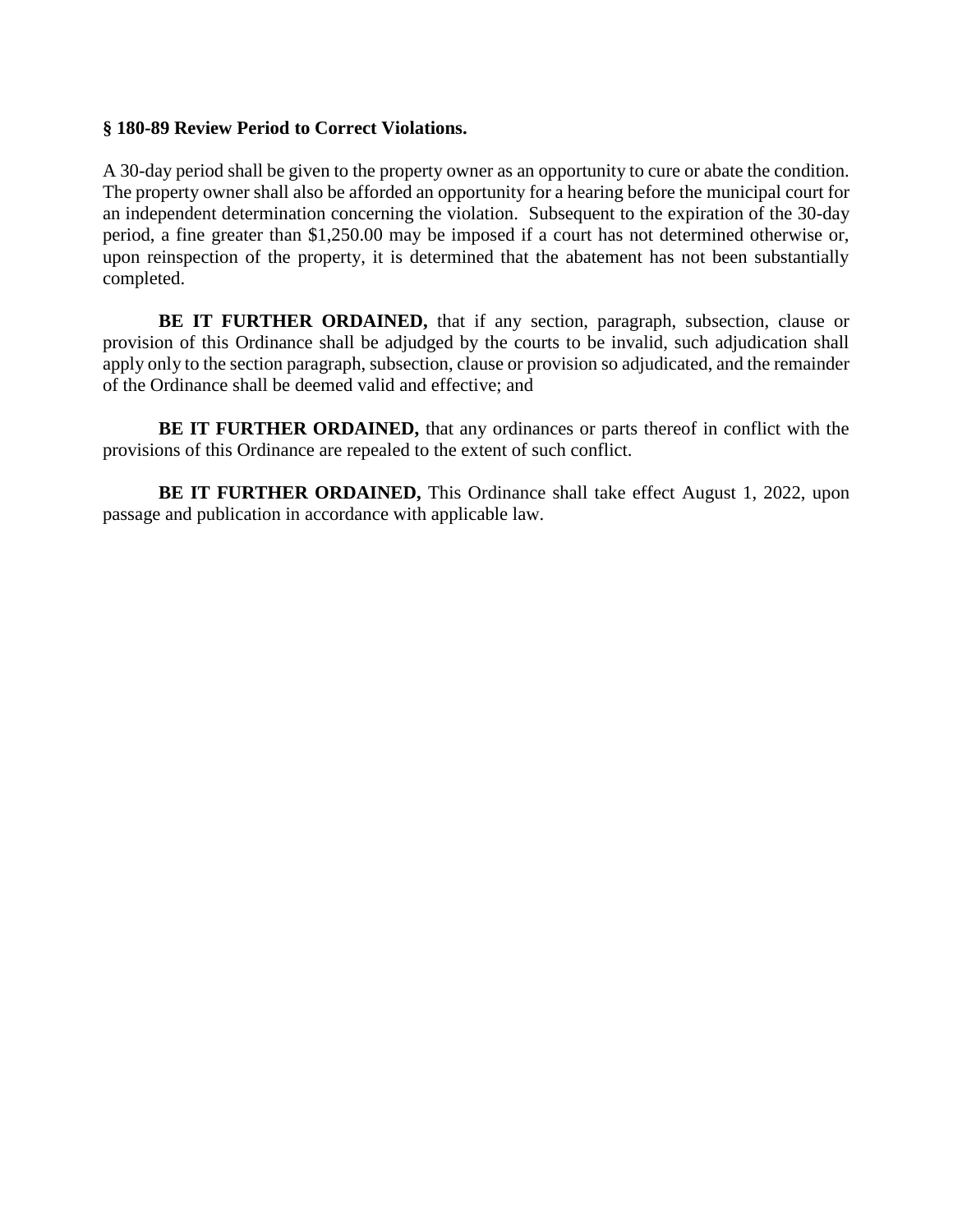#### **TITLE**

This Ordinance shall be known and may be cited as Ordinance Chapter 180, Floodplain Management, of the Code of the Township of North Brunswick

\_\_\_\_\_\_\_\_\_\_\_\_\_\_\_\_\_\_\_\_\_\_\_\_\_\_\_\_\_\_\_\_\_\_\_\_\_\_\_ \_\_\_\_\_\_\_\_\_\_\_\_\_\_\_\_\_\_\_\_\_\_\_\_\_\_\_\_\_\_\_\_\_\_\_\_

Michael C. Hritz Justine Progebin Director of Community Development Business Administrator

Ronald H. Gordon, Township Attorney (Approved as to legal form)

\_\_\_\_\_\_\_\_\_\_\_\_\_\_\_\_\_\_\_\_\_\_\_\_\_\_\_\_\_\_\_\_\_\_\_\_\_\_\_

### **RECORDED VOTE FIRST READING – JUNE 27, 2022**

| <b>COUNCIL MEMBER   YES   NO   ABSTAIN   NOTES</b> |  |  |
|----------------------------------------------------|--|--|
| <b>MEHTA</b>                                       |  |  |
| <b>LOPEZ</b>                                       |  |  |
| <b>GUADAGNINO</b>                                  |  |  |
| <b>ANDREWS</b>                                     |  |  |
| <b>SOCIO</b>                                       |  |  |
| <b>DAVIS</b>                                       |  |  |
| <b>MAYOR WOMACK</b>                                |  |  |

#### **RECORDED VOTE SECOND READING – AUGUST 1, 2022**

| <b>COUNCIL MEMBER   YES   NO   ABSTAIN   NOTES</b> |  |  |
|----------------------------------------------------|--|--|
| <b>MEHTA</b>                                       |  |  |
| <b>LOPEZ</b>                                       |  |  |
| <b>GUADAGNINO</b>                                  |  |  |
| <b>ANDREWS</b>                                     |  |  |
| <b>SOCIO</b>                                       |  |  |
| <b>DAVIS</b>                                       |  |  |
| <b>MAYOR WOMACK</b>                                |  |  |

### **CERTIFICATION**

I hereby certify that the above Ordinance was duly adopted by the Township Council of the Township of North Brunswick, County of Middlesex, at its meeting held on August 1, 2022.

Lisa Russo, Township Clerk

\_\_\_\_\_\_\_\_\_\_\_\_\_\_\_\_\_\_\_\_\_\_\_\_\_\_\_\_\_\_\_\_\_\_\_\_